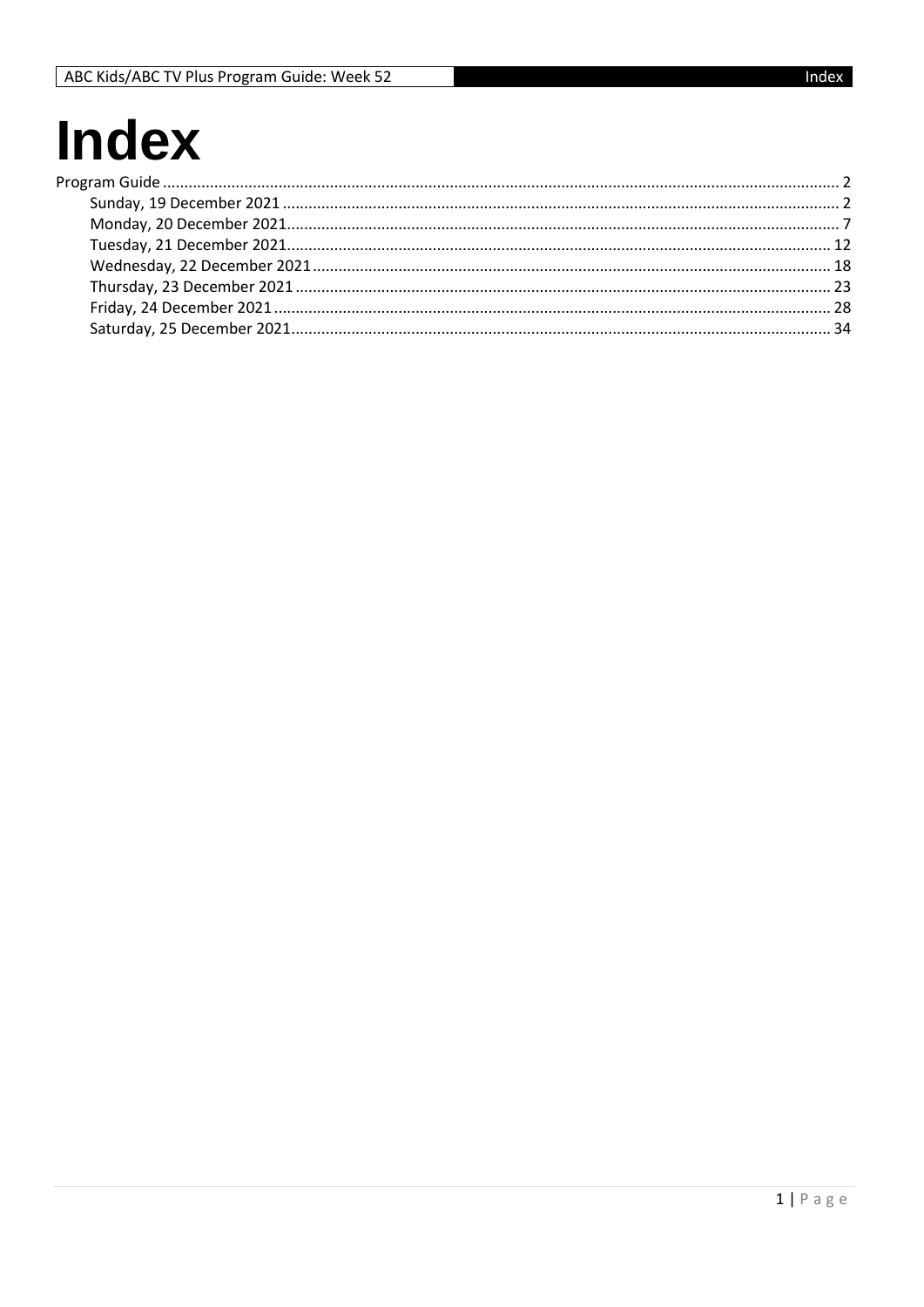# <span id="page-1-0"></span>**Program Guide**

# <span id="page-1-1"></span>**Sunday, 19 December 2021**

| 5:05am | <b>Five Minutes More</b>    |
|--------|-----------------------------|
|        | (CC, Repeat, G)             |
| 5:10am | <b>Sarah And Duck</b>       |
|        | (Repeat, G)                 |
| 5:20am | <b>The Hive</b>             |
|        | (Repeat, G)                 |
| 5:30am | <b>Digby Dragon</b>         |
|        | (Repeat, G)                 |
| 5:40am | Ready, Jet, Go!             |
|        | (CC, Repeat, G)             |
| 5:55am | <b>Joey's Big Adventure</b> |
|        | (CC, Repeat, G)             |
| 6:00am | <b>Sesame Street</b>        |
|        | (CC, Repeat, G)             |
| 6:25am | <b>Pingu In The City</b>    |
|        | (Repeat, G)                 |
| 6:35am | <b>Dinosaur Train</b>       |
|        | (Repeat, G)                 |
| 6:45am | <b>Peter Rabbit</b>         |
|        | (CC,AD, Repeat, G)          |
| 7:00am | <b>Charlie And Lola</b>     |
|        | (CC, Repeat, G)             |
| 7:10am | <b>Go Jetters</b>           |
|        | (CC, Repeat, G)             |
| 7:25am | <b>Love Monster</b>         |
|        | (Repeat, G)                 |
| 7:35am | <b>Tish Tash</b>            |
|        | (CC, AD, G)                 |
| 7:40am | <b>Alva's World</b>         |
|        | (CC,AD,G)                   |
| 7:55am | Peppa Pig                   |
|        | (CC, Repeat, G)             |
| 8:00am | <b>Bluey</b>                |
|        | (CC,AD, Repeat, G)          |
| 8:10am | Milo                        |
|        | (CC,AD, Repeat, G)          |
| 8:20am | <b>Octonauts</b>            |
|        | (CC, Repeat, G)             |
| 8:35am | <b>Kiddets</b>              |
|        | (CC, Repeat, G)             |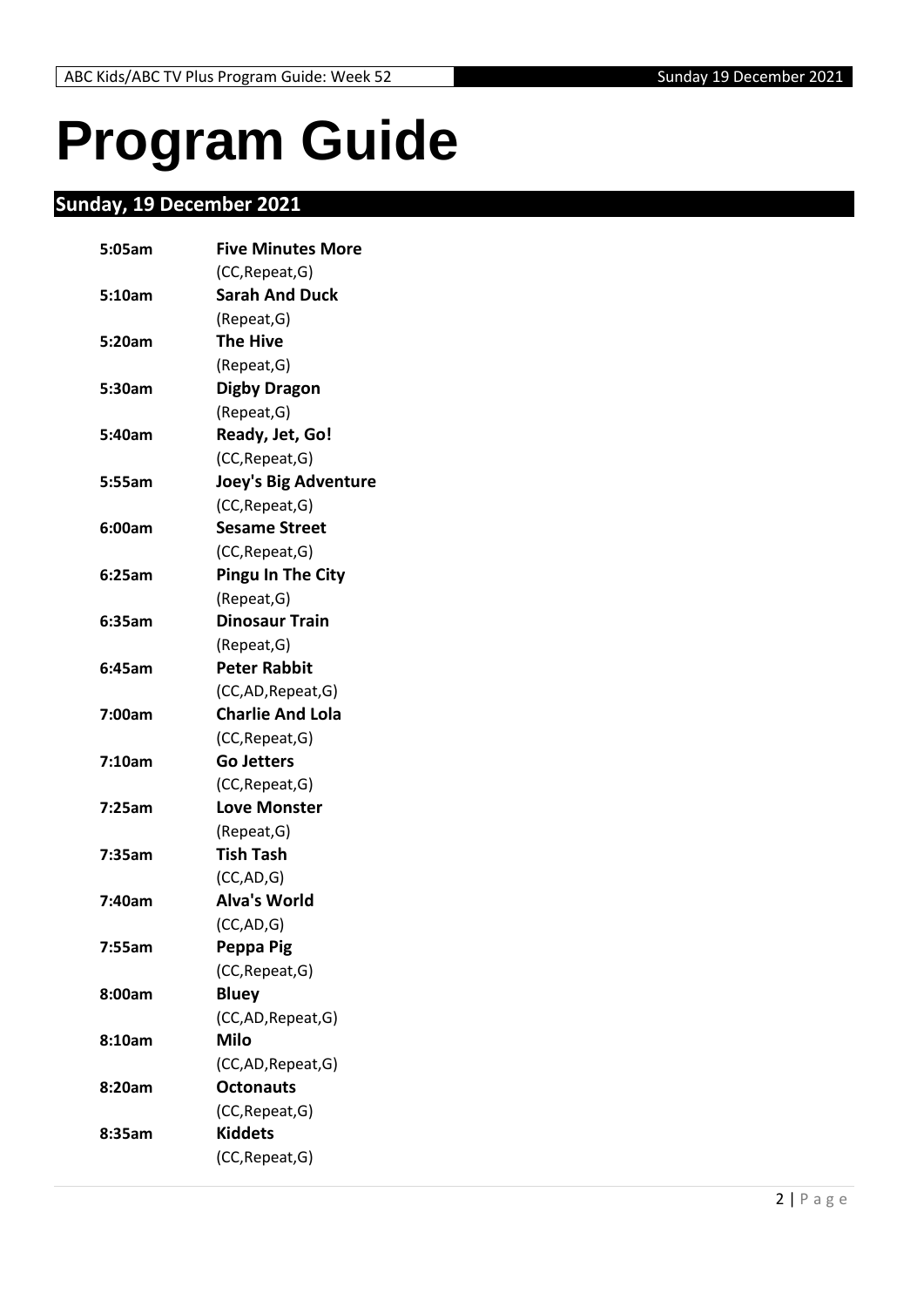| 8:45am             | <b>Bananas In Pyjamas</b>               |
|--------------------|-----------------------------------------|
|                    | (CC, Repeat, G)                         |
| 9:00am             | <b>Play School</b>                      |
|                    | (CC,AD, Repeat, G)                      |
| 9:30am             | <b>Sesame Street</b>                    |
|                    | (CC, Repeat, G)                         |
| 10:00am            | <b>The Justine Clarke Show!</b>         |
|                    | (CC, Repeat, G)                         |
| 10:10am            | <b>Andy's Wild Workouts</b>             |
|                    | (CC, Repeat, G)                         |
| 10:15am            | Pablo                                   |
|                    | (Repeat, G)                             |
| 10:30am            | <b>Becca's Bunch</b>                    |
|                    | (CC, Repeat, G)                         |
| 10:40am            | hoopla doopla!                          |
|                    | (CC,AD, Repeat, G)                      |
| 10:55am            | <b>Daniel Tiger's Neighbourhood</b>     |
|                    | (Repeat, G)                             |
| 11:05am            | <b>Baby Jake</b>                        |
|                    | (CC, Repeat, G)                         |
| 11:20am            | <b>Twirlywoos</b>                       |
|                    | (Repeat, G)                             |
| 11:35am            | <b>Big Words Small Stories</b>          |
|                    | (Repeat, G)                             |
| 11:40am            | <b>Sally &amp; Possum</b>               |
|                    | (CC, Repeat, G)                         |
| 12:00pm            | <b>Teletubbies</b>                      |
|                    | (CC, Repeat, G)                         |
| 12:10pm            | In The Night Garden                     |
|                    | (CC, Repeat, G)                         |
| 12:40pm            | <b>Tik Tak</b>                          |
|                    | (Repeat, G)                             |
| 12:45pm            | <b>Guess How Much I Love You</b>        |
|                    | (CC, Repeat, G)                         |
| 1:05pm             | <b>Buddi</b>                            |
|                    | (AD, Repeat, G)                         |
| 1:10 <sub>pm</sub> | <b>Hoot Hoot Go!</b>                    |
|                    | (CC, Repeat, G)                         |
| 1:15pm             | <b>Bing</b>                             |
|                    | (Repeat, G)                             |
| 1:25pm             | <b>Miffy's Adventures Big and Small</b> |
|                    | (Repeat, G)                             |
| 1:40pm             | <b>Noddy Toyland Detective</b>          |
|                    | (CC, Repeat, G)                         |
| 1:55pm             | <b>Rusty Rivets</b>                     |
|                    | (CC, Repeat, G)                         |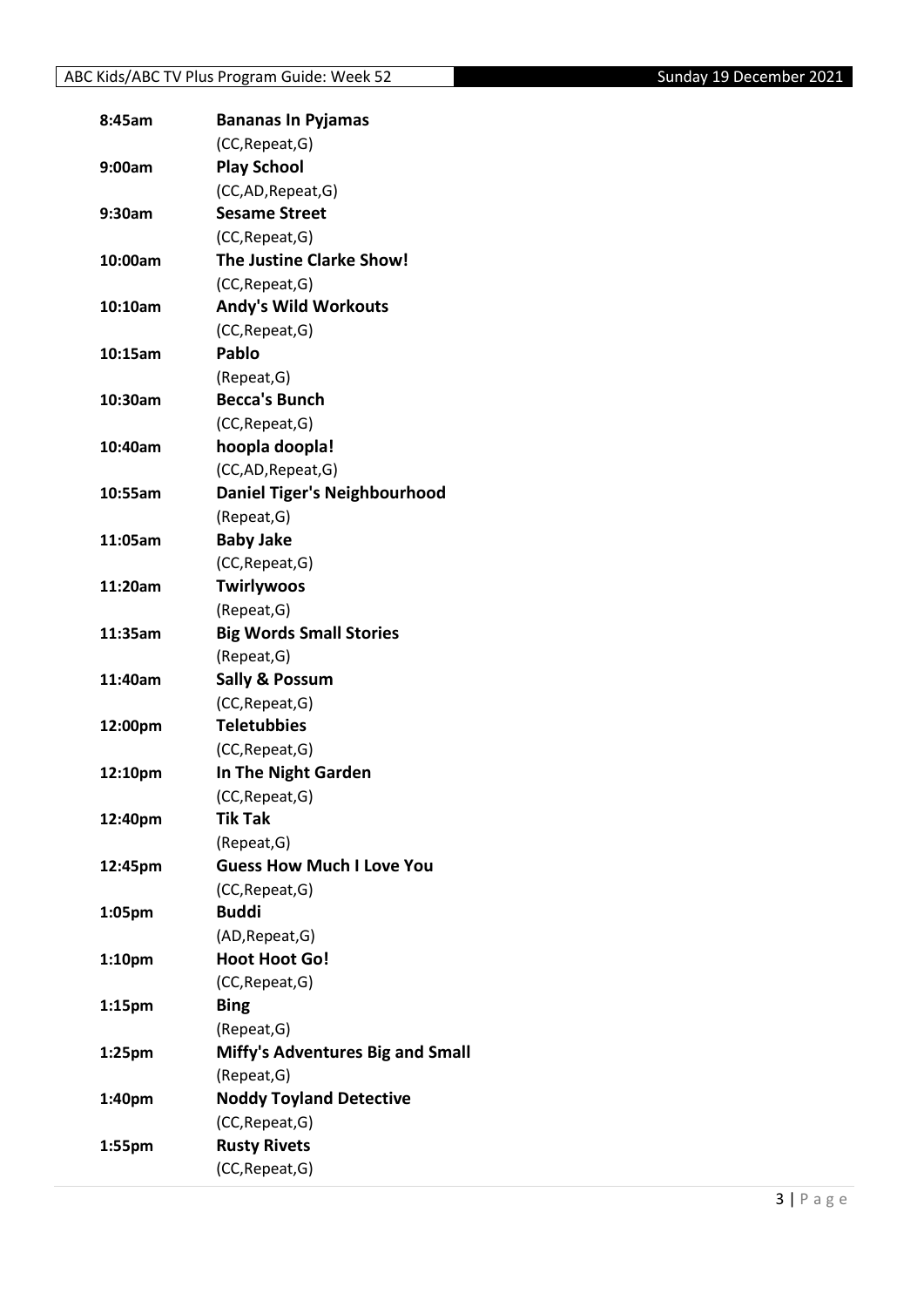| 2:05 <sub>pm</sub> | <b>Bob The Builder</b>                                                                                     |
|--------------------|------------------------------------------------------------------------------------------------------------|
|                    | (CC, Repeat, G)                                                                                            |
| 2:20pm             | <b>Get Grubby TV</b>                                                                                       |
|                    | (CC, Repeat, G)                                                                                            |
| 2:30pm             | Wallykazam!                                                                                                |
|                    | (Repeat, G)                                                                                                |
| 2:55pm             | <b>Numberblocks</b>                                                                                        |
|                    | (CC, Repeat, G)                                                                                            |
| 3:00pm             | <b>Arthur</b>                                                                                              |
|                    | (Repeat, G)                                                                                                |
| 3:30pm             | <b>Play School</b>                                                                                         |
|                    | (CC,AD,Repeat,G)                                                                                           |
| 4:00pm             | <b>Bananas In Pyjamas</b>                                                                                  |
|                    | (CC, Repeat, G)                                                                                            |
| 4:10 <sub>pm</sub> | <b>The Wiggles World</b>                                                                                   |
|                    | (Repeat, G)                                                                                                |
| 4:25pm             | <b>Brave Bunnies</b>                                                                                       |
|                    | (CC, Repeat, G)                                                                                            |
| 4:30pm             | <b>Pip And Posy</b>                                                                                        |
|                    | (CC,AD,Repeat,G)                                                                                           |
| 4:40pm             | <b>Hey Duggee</b>                                                                                          |
|                    | (CC, Repeat, G)                                                                                            |
| 4:45pm             | <b>Big Words Small Stories</b>                                                                             |
|                    | (Repeat, G)                                                                                                |
| 4:55pm             | <b>Play School Nursery Rhyme News Time</b>                                                                 |
|                    | (CC, Repeat, G)                                                                                            |
| 5:05pm             | Luo Bao Bei                                                                                                |
|                    | (CC, Repeat, G)                                                                                            |
| 5:15pm             | <b>School Of Roars</b>                                                                                     |
|                    | (CC, Repeat, G)                                                                                            |
| 5:20pm             | <b>PJ Masks</b>                                                                                            |
|                    | (CC, Repeat, G)                                                                                            |
| 5:35pm             | <b>The Wonder Gang</b>                                                                                     |
|                    | (Repeat, G)                                                                                                |
| 5:50pm             | Peppa Pig                                                                                                  |
|                    | (CC, Repeat, G)                                                                                            |
| 5:55pm             | <b>Waffle The Wonder Dog</b>                                                                               |
|                    | (CC, Repeat, G)                                                                                            |
| 6:05pm             | Ben And Holly's Little Kingdom: The Elf Windmill                                                           |
|                    | (CC, Repeat, G)                                                                                            |
|                    | King Thistle wants bread for his Royal breakfast, but there isn't any flour in the castle. Mr              |
|                    | Elf takes Holly, Ben and Nanny Plum to the Elf Windmill to find out why it takes so long<br>to make flour. |
|                    |                                                                                                            |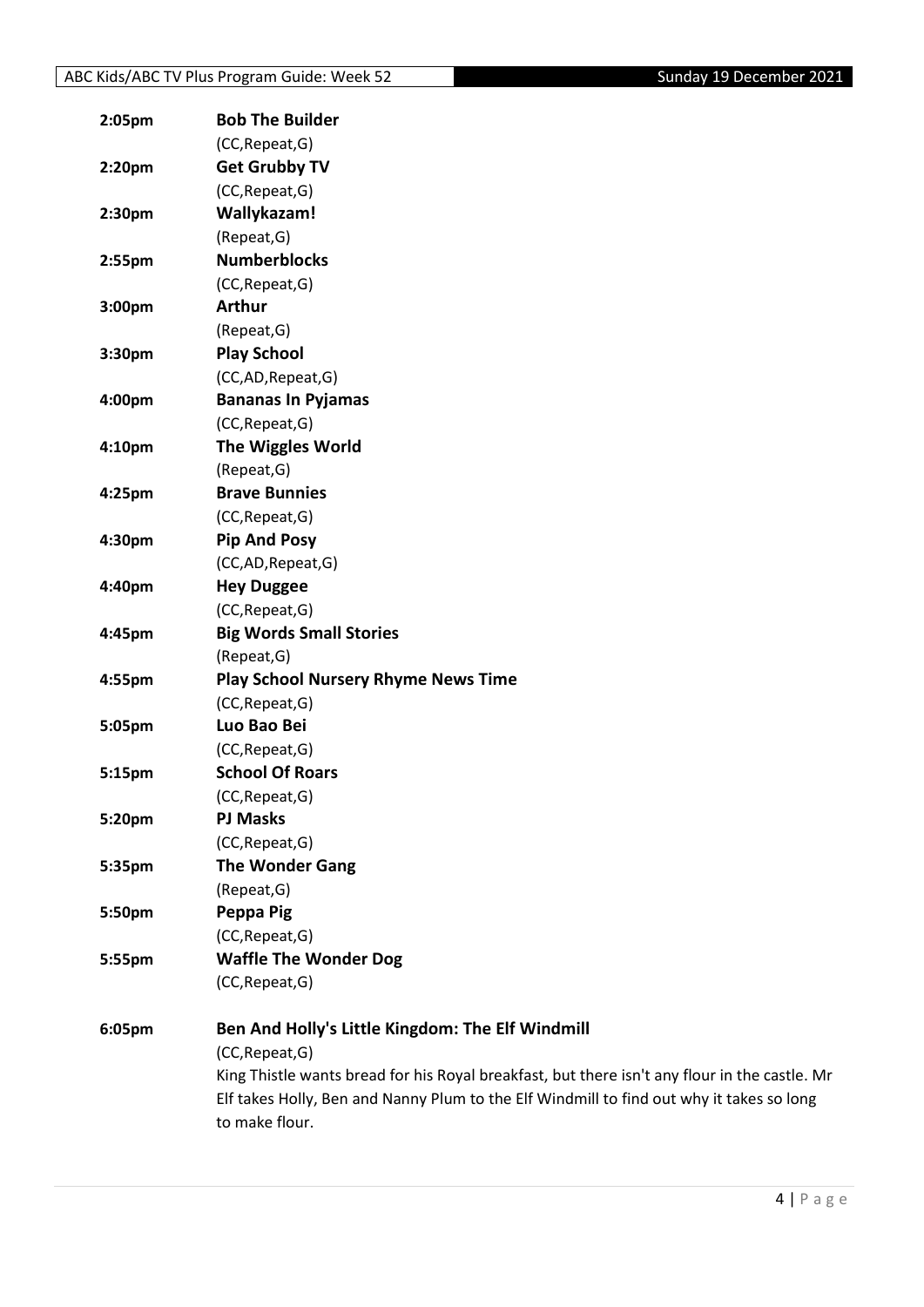| 6:20pm           | <b>Bluey: Mini Bluey</b><br>(CC,AD,Repeat,G)<br>When Dad complains about how dissimilar Bluey and Bingo are, Bluey hatches a plan to<br>make them more alike and happily introduces Mini-Bluey!                                                                                                                                                                                                      |
|------------------|------------------------------------------------------------------------------------------------------------------------------------------------------------------------------------------------------------------------------------------------------------------------------------------------------------------------------------------------------------------------------------------------------|
| 6:30pm           | <b>Go Jetters: The North Pole</b><br>(CC, Repeat, G)<br>The Go Jetters visit the North Pole on Christmas Eve, but disaster strikes as they discover<br>Grandmaster Glitch has borrowed Santa's sleigh! Can Santa still deliver all his presents<br>before the sun rises?                                                                                                                             |
| 7:05pm           | <b>The Deep: Digging Deeper</b><br>(CC, Repeat, G)<br>Will and Ant are retrieving an item from the deepest part of the ocean, but it is not what<br>they were told. They've been duped! And now there's a stowaway on the Aronnax, trying<br>to take control of it.                                                                                                                                  |
| 7:30pm           | Spicks And Specks: Nell Campbell, Muscles, Frank Woodley and Hamish Blake<br>(CC, Repeat, PG)<br>Adam, Myf and Alan are joined by Nell Campbell, Muscles, Frank Woodley and Hamish<br>Blake.                                                                                                                                                                                                         |
| 8:00pm           | <b>Compass: One of a Kind</b><br>(CC,AD,Repeat,PG)<br>Peter Macleod-Miller is the rector of St. Matthew's Anglican Church in Albury. He has<br>now built a church community that welcomes everyone. Compass explores what makes<br>this eccentric and fiercely opinionated minister tick.                                                                                                            |
| 8:30pm           | Louis Theroux: Life On The Edge: Family Ties<br>(CC,AD, Repeat, M, Adult Themes, Coarse Language, Sexual References) Final<br>Louis looks back on his documentaries focused on families, including those centred<br>around the Westboro Baptist Church, and reflects on how physical and mental health<br>can threaten to derail family lives.                                                       |
| 9:20pm           | <b>Pilgrimage: The Road To Istanbul</b>                                                                                                                                                                                                                                                                                                                                                              |
| *New<br>Episode* | (CC,PG)Final<br>The celebrities set off on the final leg of their pilgrimage and arrive in Turkey, where they<br>head for the magnificent Suleymaniye Mosque in the historic city of Istanbul.                                                                                                                                                                                                       |
| 10:25pm          | The Misadventures of Romesh Ranganathan<br>(CC,AD, Repeat, M, Coarse Language, This program contains animal treatment that may<br>concern some viewers)Final<br>Romesh travels the furthest he's ever travelled outside his cosy comfort zone as he<br>heads to the Canadian Arctic. The comedian spends a week, guided by actor Johnny<br>Issaluk, learning about life in this extreme environment. |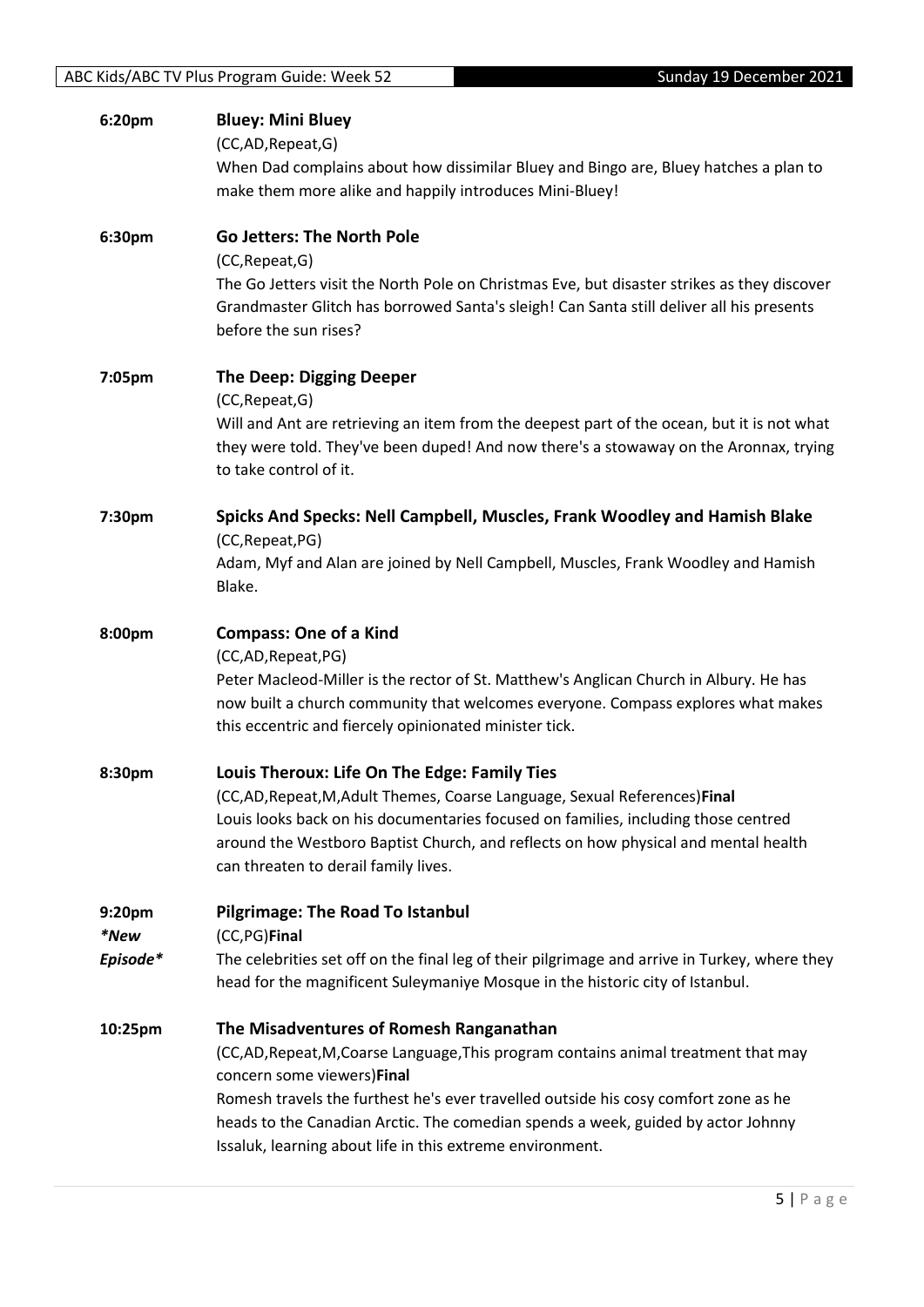| 11:25pm | Brian Johnson's A Life On The Road: Nick Mason<br>(CC, Repeat, M, Drug Use)<br>Pink Floyd drummer Nick Mason gives Brian Johnson a tour of his car collection in the<br>Cotswolds and reveals the secrets behind his band's elaborate live shows.                                                                              |
|---------|--------------------------------------------------------------------------------------------------------------------------------------------------------------------------------------------------------------------------------------------------------------------------------------------------------------------------------|
| 12:05am | <b>George Clarke's Amazing Spaces</b><br>(CC, Repeat, G)<br>George visits a couple building a Hobbitesque warren in Bolton. In Kent, Barry wants to<br>recreate a teardrop trailer in the fashion of a tropical boxfish. In Texas, a man who<br>created his 4000 sq foot home under a mountain.                                |
| 12:55am | <b>Horror Movie: A Low Budget Nightmare</b><br>(CC, Repeat, M, Adult Themes, Coarse Language, Sexual References, Violence)<br>Actor and filmmaker Craig Anderson sets out to make a super-low-budget horror film,<br>but things quickly go off the rails when budget and union issues threaten to shut the<br>production down. |
| 1:55am  | In The Long Run<br>(CC, Repeat, PG)<br>Walter stumbles on a secret weapon in his struggle to resolve the factory strike.<br>Bagpipes protests when Kirsty gets a job at the bookies.                                                                                                                                           |
| 2:15am  | <b>ABC News Update</b><br>(Repeat)<br>The headlines from ABC News, updating you on the day's top stories from across<br>Australia and around the world.                                                                                                                                                                        |
| 2:20am  | ABC TV Plus Programs Resume At 7.30pm<br>ABC TV Plus programs resume at 7.30pm, offering an unrivalled mix of scripted and non-<br>scripted comedy and entertainment shows every night. (Soundtrack provided by ABC<br>Jazz. Playlist details at abc.net.au/jazz).                                                             |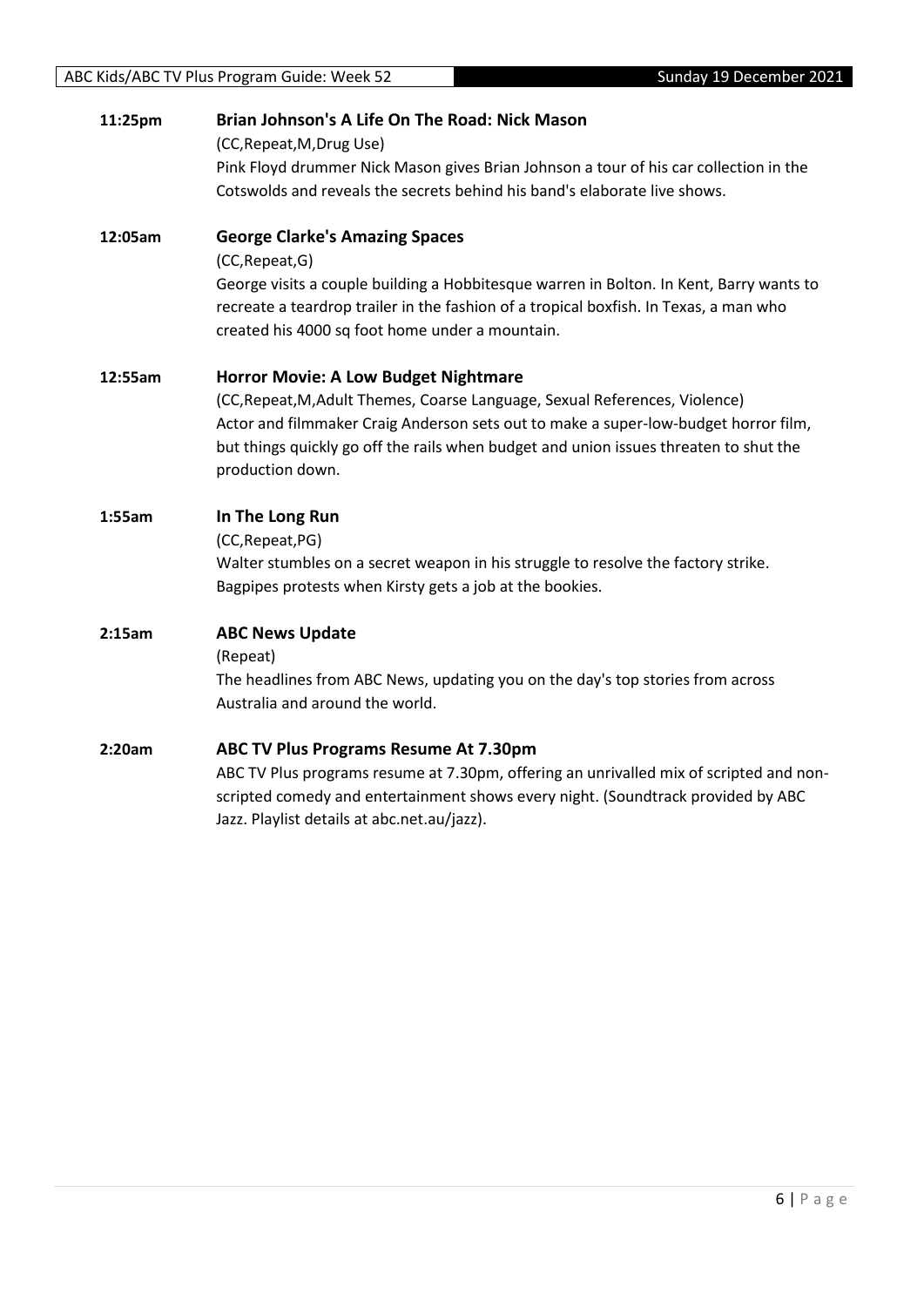## <span id="page-6-0"></span>**Monday, 20 December 2021**

| 5:05am | <b>Five Minutes More</b>            |
|--------|-------------------------------------|
|        | (CC, Repeat, G)                     |
| 5:10am | <b>Sarah And Duck</b>               |
|        | (CC, Repeat, G)                     |
| 5:20am | <b>The Hive</b>                     |
|        | (Repeat, G)                         |
| 5:30am | <b>Digby Dragon</b>                 |
|        | (Repeat, G)                         |
| 5:40am | Ready, Jet, Go!                     |
|        | (CC, Repeat, G)                     |
| 5:55am | <b>Joey's Big Adventure</b>         |
|        | (CC, Repeat, G)                     |
| 6:00am | <b>Sesame Street</b>                |
|        | (CC, Repeat, G)                     |
| 6:25am | <b>Pingu In The City</b>            |
|        | (Repeat, G)                         |
| 6:35am | <b>Dinosaur Train</b>               |
|        | (Repeat, G)                         |
| 6:45am | <b>Peter Rabbit</b>                 |
|        | (CC,AD, Repeat, G)                  |
| 7:00am | <b>Charlie And Lola</b>             |
|        | (CC, Repeat, G)                     |
| 7:10am | <b>Go Jetters</b>                   |
|        | (Repeat, G)                         |
| 7:25am | <b>Love Monster</b>                 |
|        | (Repeat, G)                         |
| 7:35am | <b>Tish Tash</b>                    |
|        | (CC, AD, G)                         |
| 7:40am | <b>Alva's World</b>                 |
|        | (CC,AD,G)                           |
| 7:55am | Peppa Pig                           |
|        | (CC, Repeat, G)                     |
| 8:00am | <b>Bluey</b>                        |
|        | (CC,AD, Repeat, G)                  |
| 8:10am | <b>Milo</b>                         |
|        | (CC,AD, Repeat, G)                  |
| 8:20am | <b>The Adventures Of Paddington</b> |
|        | (CC,AD, Repeat, G)                  |
| 8:35am | <b>Kiddets</b>                      |
|        | (CC, Repeat, G)                     |
| 8:45am | <b>Bananas In Pyjamas</b>           |
|        | (CC, Repeat, G)                     |
|        |                                     |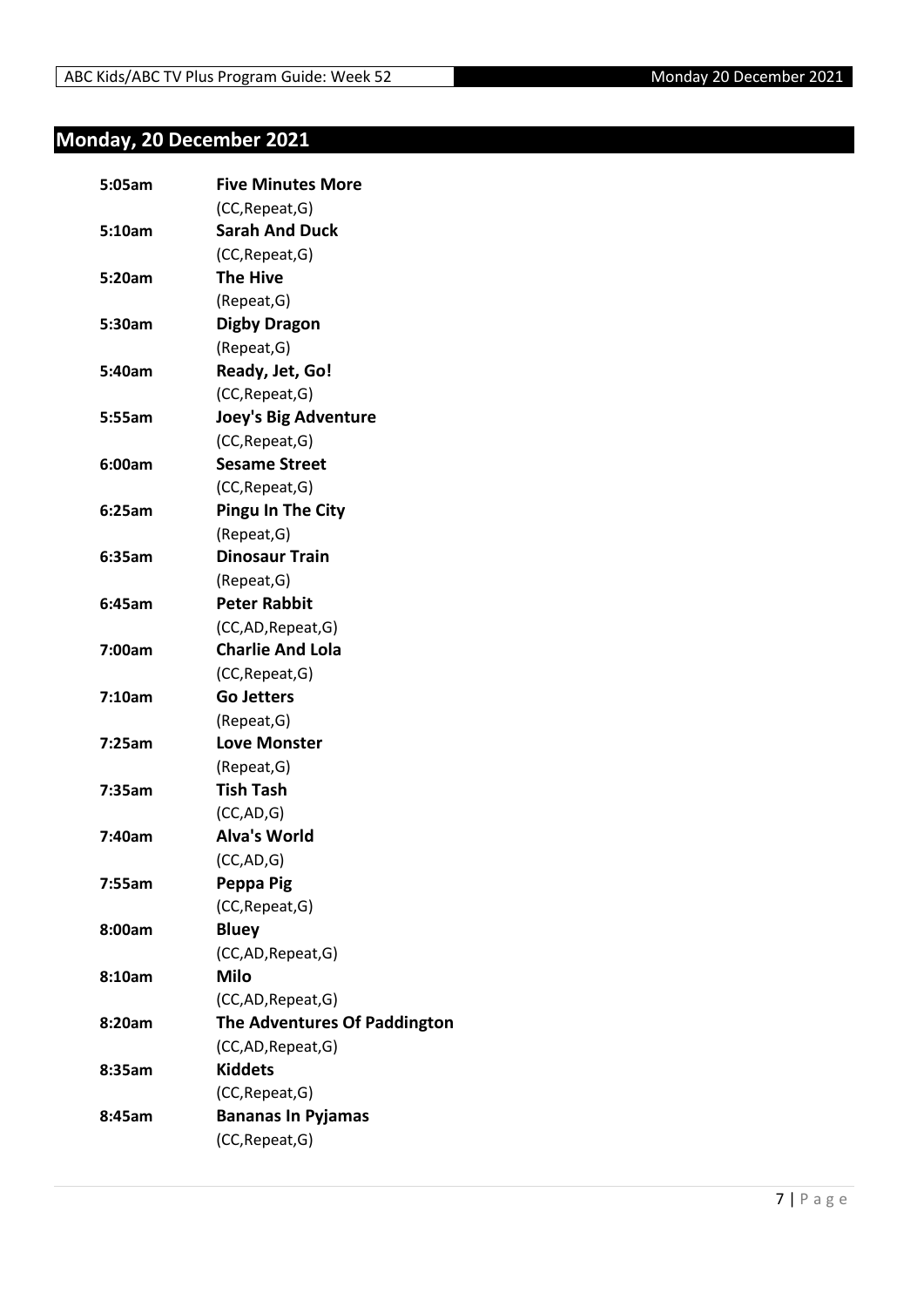| 9:00am             | <b>Play School</b>                      |
|--------------------|-----------------------------------------|
|                    | (CC,AD, Repeat, G)                      |
| 9:30am             | <b>Sesame Street</b>                    |
|                    | (CC, Repeat, G)                         |
| 10:00am            | Ready, Steady, Wiggle!                  |
|                    | (CC, Repeat, G)                         |
| 10:15am            | Pablo                                   |
|                    | (Repeat, G)                             |
| 10:30am            | <b>Becca's Bunch</b>                    |
|                    | (CC, Repeat, G)                         |
| 10:40am            | hoopla doopla!                          |
|                    | (CC,AD, Repeat, G)                      |
| 10:55am            | <b>Daniel Tiger's Neighbourhood</b>     |
|                    | (Repeat, G)                             |
| 11:05am            | <b>Baby Jake</b>                        |
|                    | (CC, Repeat, G)                         |
| 11:20am            | <b>Twirlywoos</b>                       |
|                    | (Repeat, G)                             |
| 11:30am            | <b>Play School</b>                      |
|                    | (CC,AD, Repeat, G)                      |
| 12:00pm            | <b>Teletubbies</b>                      |
|                    | (CC, Repeat, G)                         |
| 12:10pm            | <b>Pins And Nettie</b>                  |
|                    | (CC, Repeat, G)                         |
| 12:20pm            | <b>Moon and Me</b>                      |
|                    | (Repeat, G)                             |
| 12:40pm            | <b>Tik Tak</b>                          |
|                    | (Repeat, G)                             |
| 12:45pm            | <b>Guess How Much I Love You</b>        |
|                    | (CC, Repeat, G)                         |
| 1:05pm             | <b>Buddi</b>                            |
|                    | (AD, Repeat, G)                         |
| 1:10 <sub>pm</sub> | <b>Hoot Hoot Go!</b>                    |
|                    | (CC, Repeat, G)                         |
| 1:15 <sub>pm</sub> | <b>Bing</b>                             |
|                    | (Repeat, G)                             |
| 1:25 <sub>pm</sub> | <b>Miffy's Adventures Big and Small</b> |
|                    | (Repeat, G)                             |
| 1:35pm             | <b>Mister Maker</b>                     |
|                    | (CC, Repeat, G)                         |
| 1:55pm             | <b>Rusty Rivets</b>                     |
|                    | (CC, Repeat, G)                         |
| 2:05pm             | <b>Bob The Builder</b>                  |
|                    | (CC, Repeat, G)                         |
| 2:20pm             | dirtgirlworld                           |
|                    | (CC, Repeat, G)                         |
|                    |                                         |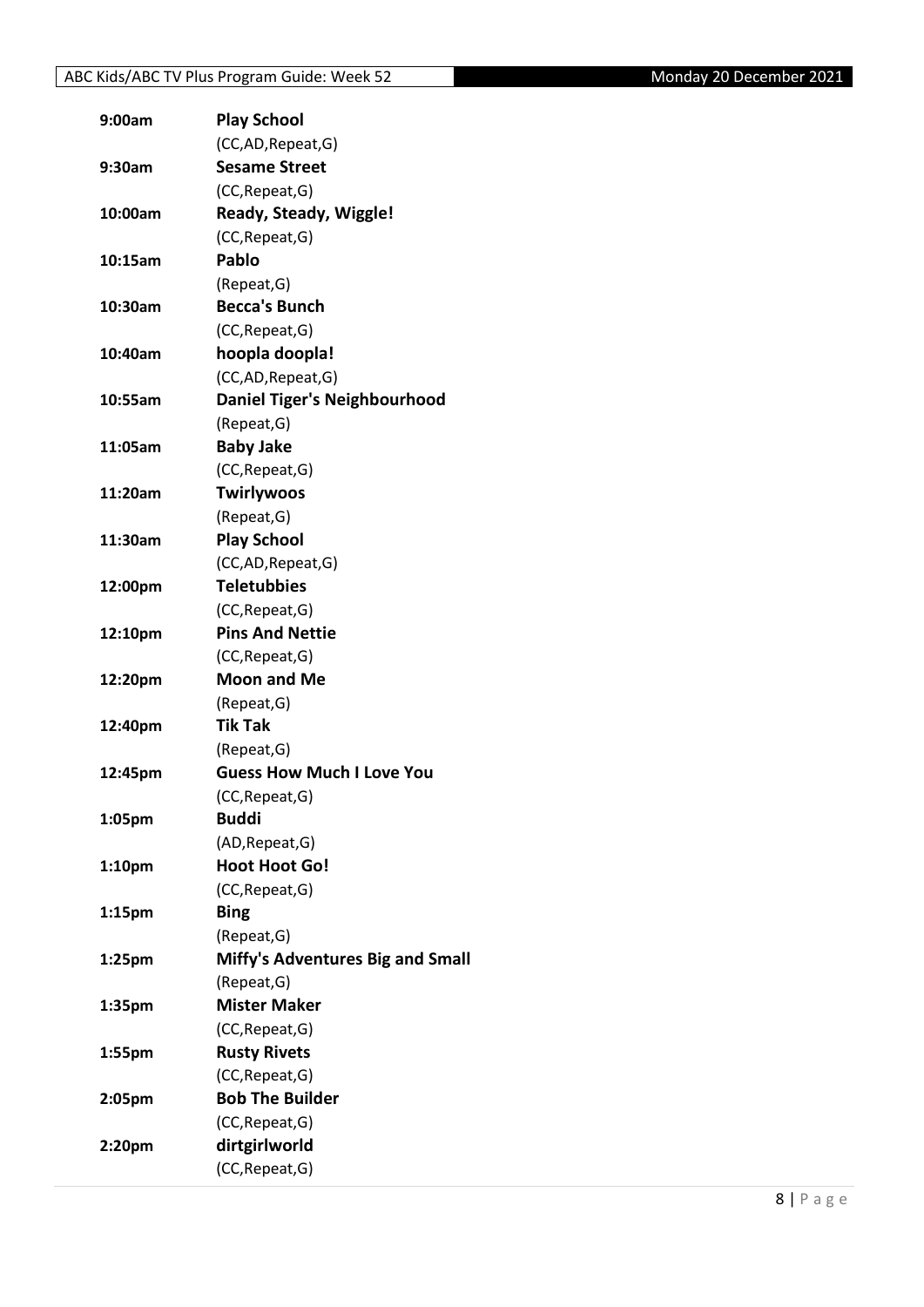| 2:30pm             | Wallykazam!                                                                          |
|--------------------|--------------------------------------------------------------------------------------|
|                    | (Repeat, G)                                                                          |
| 2:55pm             | <b>Numberblocks</b>                                                                  |
|                    | (CC, Repeat, G)                                                                      |
| 3:05pm             | <b>Curious George</b>                                                                |
|                    | (Repeat, G)                                                                          |
| 3:30pm             | <b>Play School</b>                                                                   |
|                    | (CC,AD,Repeat,G)                                                                     |
| 4:00pm             | <b>Bananas In Pyjamas</b>                                                            |
|                    | (CC, Repeat, G)                                                                      |
| 4:10 <sub>pm</sub> | <b>The Wiggles World</b>                                                             |
|                    | (Repeat, G)                                                                          |
| 4:25pm             | <b>Brave Bunnies</b>                                                                 |
|                    | (CC, Repeat, G)                                                                      |
| 4:30pm             | <b>Pip And Posy</b>                                                                  |
|                    | (CC,AD,Repeat,G)                                                                     |
| 4:40pm             | <b>Hey Duggee</b>                                                                    |
|                    | (CC, Repeat, G)                                                                      |
| 4:45pm             | <b>Big Words Small Stories</b>                                                       |
|                    | (Repeat, G)                                                                          |
| 4:50pm             | <b>Play School Art Time</b>                                                          |
|                    | (CC, Repeat, G)                                                                      |
| 5:05pm             | Luo Bao Bei                                                                          |
|                    | (CC, Repeat, G)                                                                      |
| 5:15pm             | <b>School Of Roars</b>                                                               |
|                    | (CC, Repeat, G)                                                                      |
| 5:20pm             | <b>PJ Masks</b>                                                                      |
|                    | (CC, Repeat, G)                                                                      |
| 5:35pm             | <b>The Wonder Gang</b>                                                               |
|                    | (Repeat, G)                                                                          |
| 5:50pm             | Peppa Pig                                                                            |
|                    | (CC, Repeat, G)                                                                      |
| 5:55pm             | <b>Love Monster</b>                                                                  |
|                    | (Repeat, G)                                                                          |
|                    |                                                                                      |
| 6:05pm             | Ben And Holly's Little Kingdom: The Elf Band                                         |
|                    | (CC, Repeat, G)                                                                      |
|                    | Snobby King and Queen Marigold are coming to visit the Little Kingdom, and Holly and |
|                    | her Mummy and Daddy enlist the Elf Band to impress them.                             |
| 6:20pm             | <b>Bluey: Curry Quest</b>                                                            |
|                    | (CC,AD,Repeat,G)                                                                     |
|                    | Bingo and Dad must brave a swooping magpie protecting its nest, when they go on a    |
|                    | curry swap to Mackenzie's house through the park.                                    |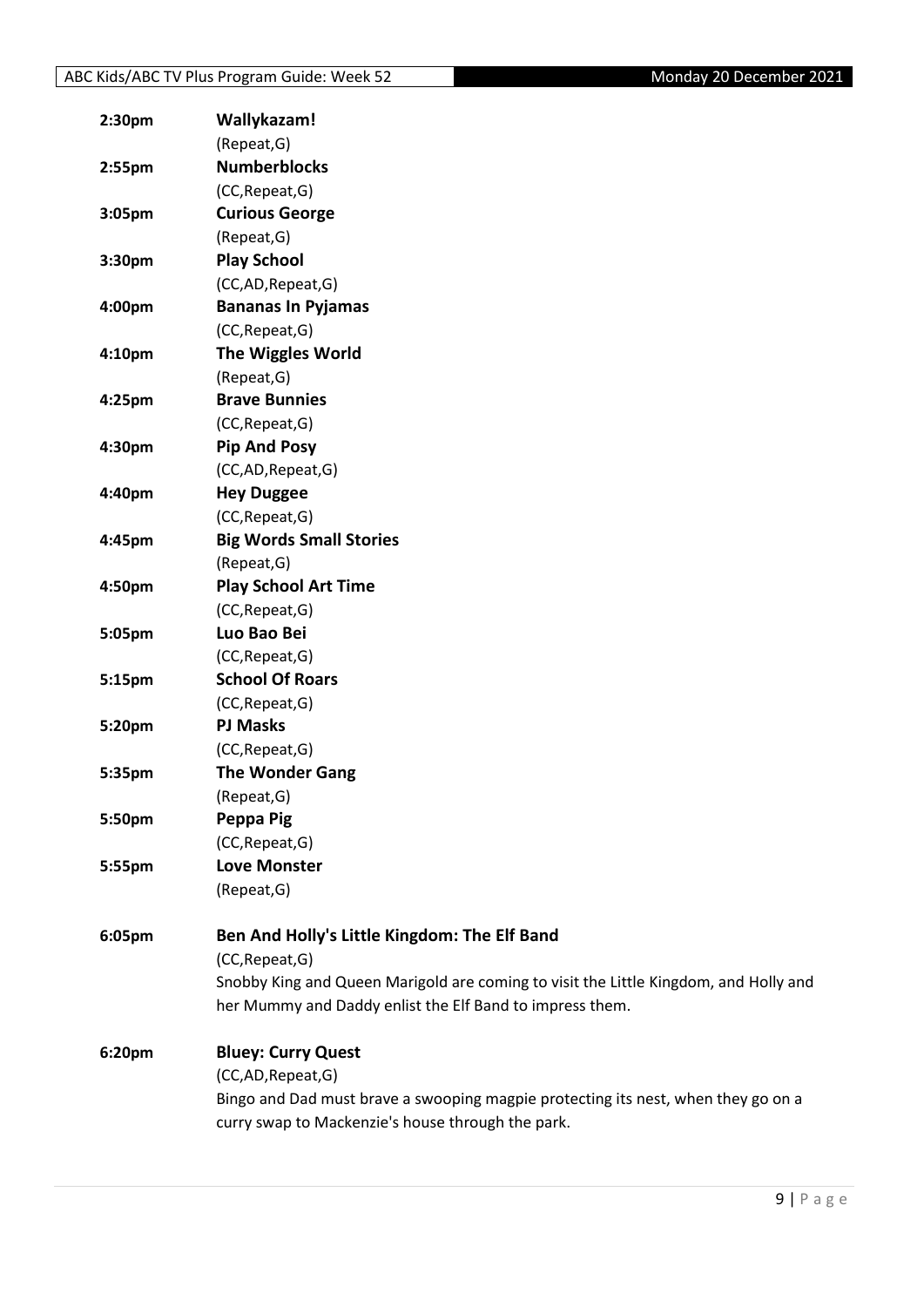| 6:30pm  | The Hive: The Perfect Christmas                                                            |
|---------|--------------------------------------------------------------------------------------------|
|         | (CC, Repeat, G)                                                                            |
|         | Buzzbee tries to find a home for a tiny Christmas tree while Rubee doesn't want            |
|         | Christmas to change.                                                                       |
| 7:00pm  | <b>Dino Dana</b>                                                                           |
|         | (CC, Repeat, G)                                                                            |
|         | When Dana, Saara and Uncle Ravi go go-karting together, Dana observes a Stygimoloch        |
|         |                                                                                            |
|         | use speed, maneuverability and force to escape a pack of deadly Albertosaurus and uses     |
|         | the techniques to find ways to win on the track.                                           |
| 7:15pm  | <b>Odd Squad: Into the Odd Woods</b>                                                       |
|         | (Repeat, G)                                                                                |
|         | When Omar catches a case of Clown-i-tosis, Orla must keep track of him in the van          |
|         | before he runs off to join the circus. Meanwhile, Opal and Oswald trek through the Odd     |
|         | Woods to find the ingredients for the antidote.                                            |
| 7:30pm  | Spicks And Specks: Meat Loaf, Adalita, Jimeoin, Magda Szubanski & Freshwater               |
|         | <b>Trio</b>                                                                                |
|         | (CC, Repeat, PG)                                                                           |
|         | Joining Adam, Myf and Alan are Meat Loaf, Adalita, Jimeoin, Magda Szubanski and            |
|         | Freshwater Trio.                                                                           |
|         |                                                                                            |
| 8:00pm  | QI: No L (Christmas Special)                                                               |
|         | (CC, Repeat, PG)                                                                           |
|         | Star Wars actress Carrie Fisher and comedians Bill Bailey and Jimmy Carr join regular      |
|         | panellist Alan Davies and host Stephen Fry for a festive edition of the comedy quiz.       |
| 8:30pm  | David Attenborough's Great Barrier Reef: Builders                                          |
|         | (CC,AD, Repeat, G)                                                                         |
|         | David descends beneath the waves in a state-of-the art submersible, the first of its kind  |
|         | to visit the reef. He meets some of the tiny coral animals who built the reef, creating an |
|         | underwater wonderland.                                                                     |
| 9:30pm  | <b>George Clarke's Amazing Spaces</b>                                                      |
|         | (CC, Repeat, G)                                                                            |
|         | George meets a young couple creating their first family home out of an old airstream       |
|         | caravan. George and Will visit an abandoned UFO-style futuro home and a suburban           |
|         | home is given a makeover thanks to 50,000 cans of beer.                                    |
|         |                                                                                            |
| 10:20pm | <b>Doctor Who: Dark Water</b>                                                              |
|         | (CC, Repeat, PG, This program is rated PG, parental guidance is recommended for viewers    |
|         | under fifteen years.)                                                                      |
|         | In the mysterious world of the Nethersphere, plans have been drawn. Missy is about to      |
|         | come face to face with the Doctor, and an impossible choice is looming                     |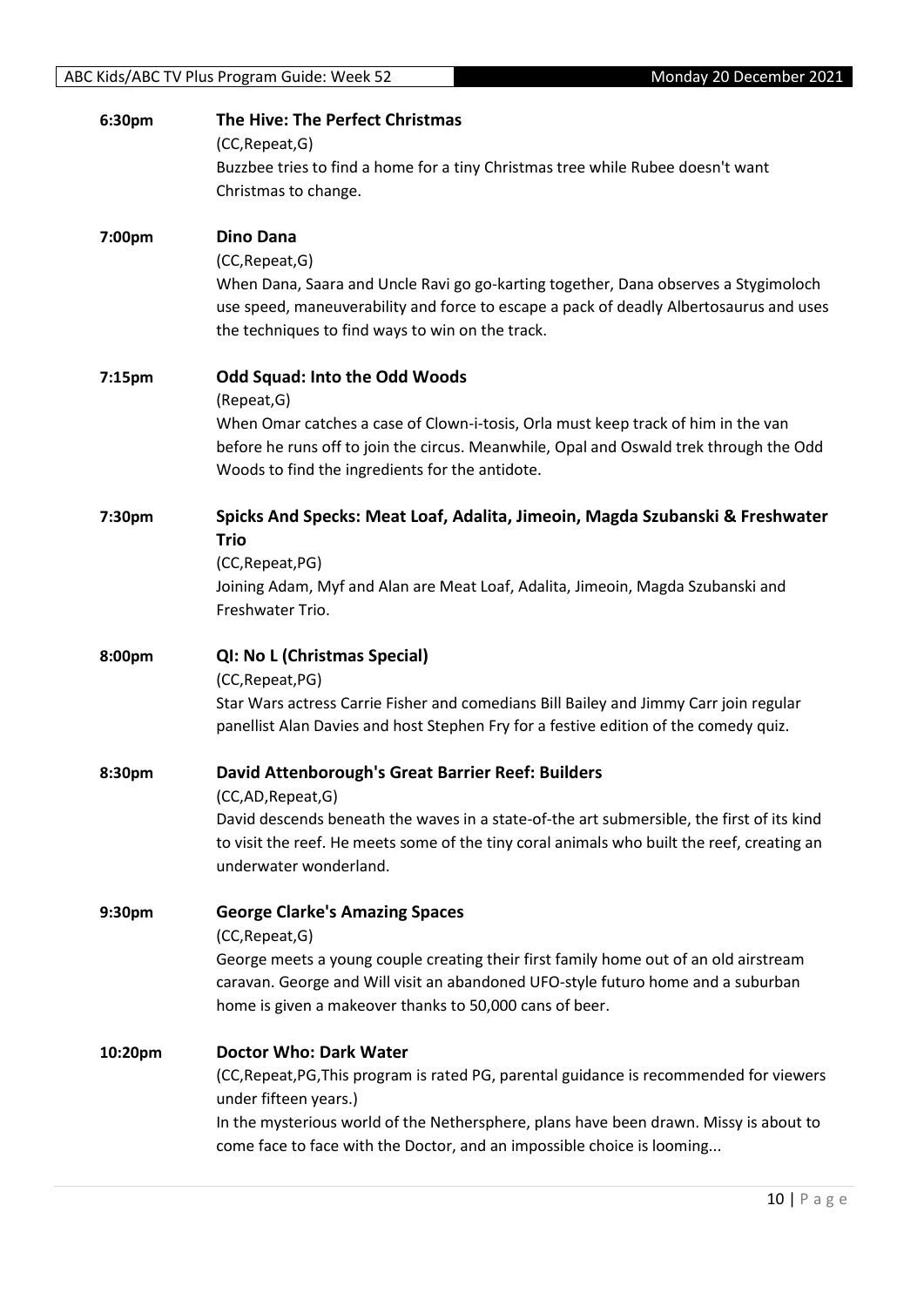| 11:10pm | TBA                                                                                                                                                                                                                                                                                                |
|---------|----------------------------------------------------------------------------------------------------------------------------------------------------------------------------------------------------------------------------------------------------------------------------------------------------|
| 11:50pm | The Young Offenders: Christmas Special<br>(CC, Repeat, M, Adult Themes, Frequent Coarse Language)<br>Conor and Jock set off on a chaotic adventure to give Mairead, who has been ill in<br>hospital, the white Christmas she has always dreamed of.                                                |
| 12:25am | Escape From The City: Kingscliff to Coolangatta NSW/QLD: The Carsons<br>(CC,AD,Repeat,PG)<br>Jane Hall finds four unique homes for Melbourne couple Allana and Aaron to inspect. But<br>will the homes, including a hillside house and mystery beachfront house, tick all the<br>boxes?            |
| 1:20am  | <b>Red Dwarf: Timewave</b><br>(CC, Repeat, PG)<br>A ship from the 23rd century is washed up from the past and the Dwarfers run into a<br>crew where criticism is illegal.                                                                                                                          |
| 1:50am  | <b>Community: Abed's Uncontrollable Christmas</b><br>(CC, Repeat, PG)<br>Professor Duncan's efforts to 'cure' Abed of his pursuit of the meaning of Christmas<br>launches everyone into a holiday clay-mation fantasy world.                                                                       |
| 2:15am  | <b>Parks and Recreation: Jerry's Painting</b><br>(Repeat, PG)<br>Jerry's contribution to Leslie's community art show causes a stir. Ben moves in with April<br>and Andy and attempts to teach them how to be adults. Meanwhile, Leslie is frustrated<br>by Chris and his interoffice dating rules. |
| 2:35am  | <b>ABC News Update</b><br>(Repeat)<br>The headlines from ABC News, updating you on the day's top stories from across<br>Australia and around the world.                                                                                                                                            |
| 2:40am  | <b>ABC TV Plus Programs Resume At 7.30pm</b><br>ABC TV Plus programs resume at 7.30pm, offering an unrivalled mix of scripted and non-<br>scripted comedy and entertainment shows every night. (Soundtrack provided by ABC<br>Jazz. Playlist details at abc.net.au/jazz).                          |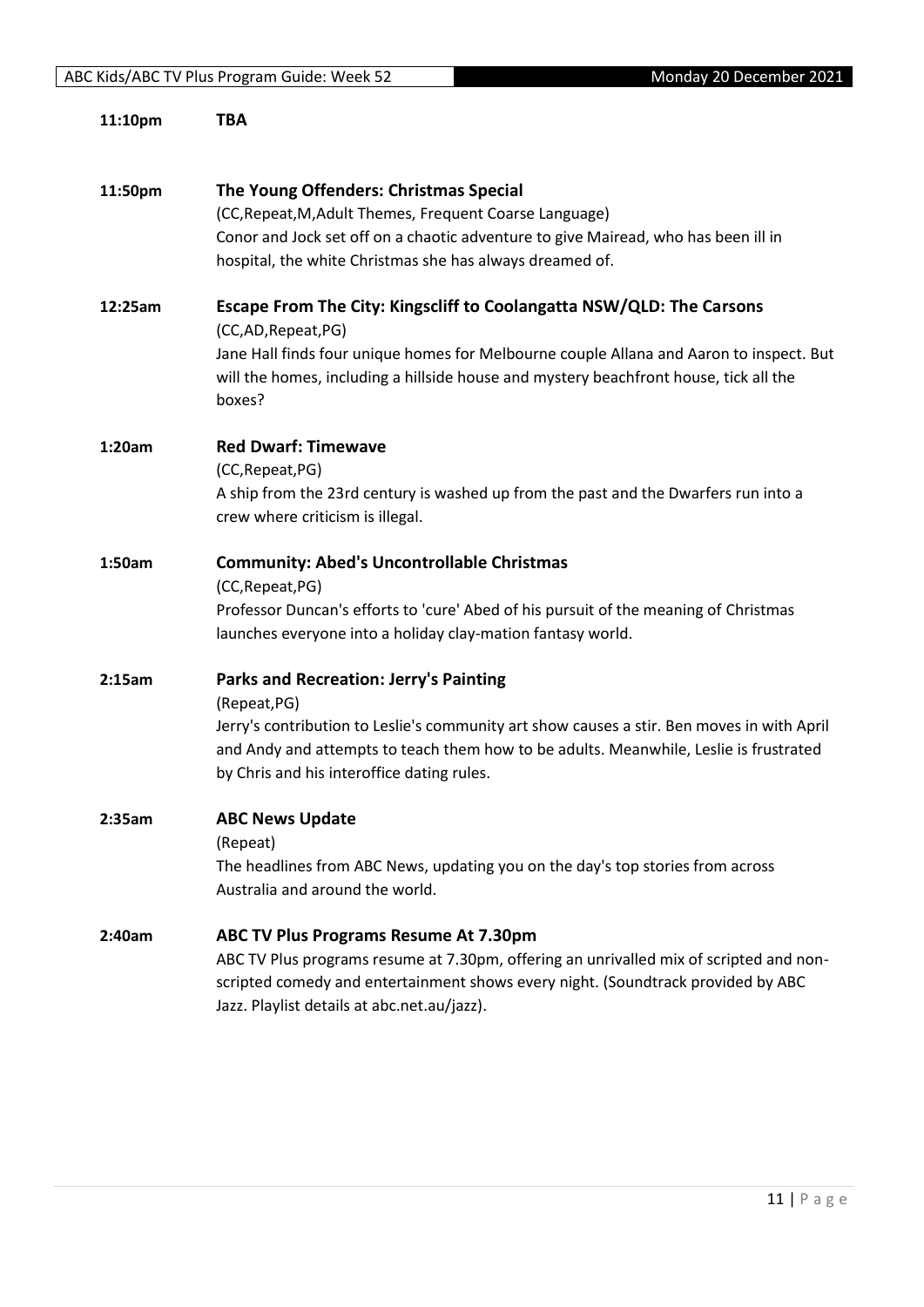## <span id="page-11-0"></span>**Tuesday, 21 December 2021**

| 5:05am | <b>Five Minutes More</b>            |
|--------|-------------------------------------|
|        | (CC, Repeat, G)                     |
| 5:10am | <b>Sarah And Duck</b>               |
|        | (CC, Repeat, G)                     |
| 5:20am | <b>The Hive</b>                     |
|        | (Repeat, G)                         |
| 5:30am | <b>Digby Dragon</b>                 |
|        | (Repeat, G)                         |
| 5:40am | Ready, Jet, Go!                     |
|        | (CC, Repeat, G)                     |
| 5:55am | <b>Joey's Big Adventure</b>         |
|        | (CC, Repeat, G)                     |
| 6:00am | <b>Sesame Street</b>                |
|        | (CC, Repeat, G)                     |
| 6:25am | <b>Pingu In The City</b>            |
|        | (Repeat, G)                         |
| 6:35am | <b>Dinosaur Train</b>               |
|        | (Repeat, G)                         |
| 6:45am | <b>Peter Rabbit</b>                 |
|        | (CC, Repeat, G)                     |
| 7:00am | <b>Charlie And Lola</b>             |
|        | (CC, Repeat, G)                     |
| 7:10am | <b>Go Jetters</b>                   |
|        | (Repeat, G)                         |
| 7:25am | <b>Love Monster</b>                 |
|        | (Repeat, G)                         |
| 7:35am | <b>Tish Tash</b>                    |
|        | (CC,AD, Repeat, G)                  |
| 7:40am | <b>Alva's World</b>                 |
|        | (CC,AD,G)                           |
| 7:55am | Peppa Pig                           |
|        | (CC, Repeat, G)                     |
| 8:00am | <b>Bluey</b>                        |
|        | (CC,AD, Repeat, G)                  |
| 8:10am | <b>Milo</b>                         |
|        | (CC,AD, Repeat, G)                  |
| 8:20am | <b>The Adventures Of Paddington</b> |
|        | (CC,AD, Repeat, G)                  |
| 8:35am | <b>Kiddets</b>                      |
|        | (CC, Repeat, G)                     |
| 8:45am | <b>Bananas In Pyjamas</b>           |
|        | (CC, Repeat, G)                     |
|        |                                     |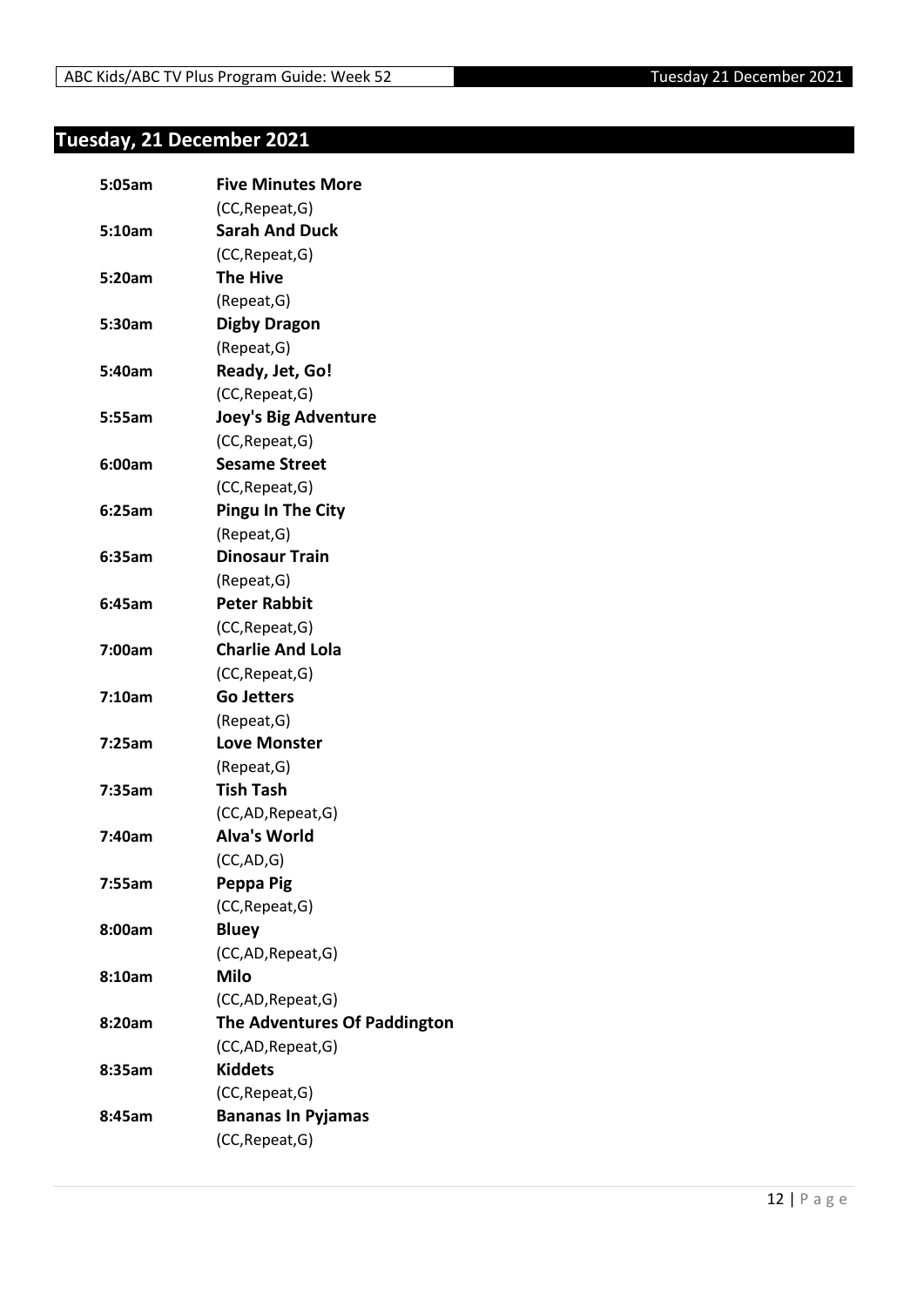| 9:00am             | <b>Play School</b>                        |
|--------------------|-------------------------------------------|
|                    | (CC,AD, Repeat, G)                        |
| 9:30am             | <b>Sesame Street</b>                      |
|                    | (CC, Repeat, G)                           |
| 10:00am            | Ready, Steady, Wiggle!                    |
|                    | (CC, Repeat, G)                           |
| 10:15am            | Pablo                                     |
|                    | (Repeat, G)                               |
| 10:30am            | <b>Becca's Bunch</b>                      |
|                    | (CC, Repeat, G)                           |
| 10:40am            | hoopla doopla!                            |
|                    | (CC,AD, Repeat, G)                        |
| 10:55am            | <b>Daniel Tiger's Neighbourhood</b>       |
|                    | (Repeat, G)                               |
| 11:05am            | <b>Baby Jake</b>                          |
|                    | (CC, Repeat, G)                           |
| 11:20am            | <b>Twirlywoos</b>                         |
|                    | (Repeat, G)                               |
| 11:30am            | <b>Play School</b>                        |
|                    | (CC,AD, Repeat, G)                        |
| 12:00pm            | <b>Teletubbies</b>                        |
|                    | (CC, Repeat, G)                           |
| 12:15pm            | <b>Pins And Nettie</b>                    |
|                    | (CC, Repeat, G)                           |
| 12:20pm            | <b>Moon and Me</b>                        |
|                    | (Repeat, G)                               |
| 12:40pm            | <b>Tik Tak</b>                            |
|                    | (Repeat, G)                               |
| 12:45pm            | <b>Guess How Much I Love You</b>          |
|                    | (CC, Repeat, G)                           |
| 1:05pm             | <b>Buddi</b>                              |
|                    | (AD, Repeat, G)                           |
| 1:10 <sub>pm</sub> | <b>Hoot Hoot Go!</b>                      |
|                    | (CC, Repeat, G)                           |
| 1:15 <sub>pm</sub> | <b>Bing</b>                               |
|                    | (Repeat, G)                               |
| 1:25 <sub>pm</sub> | <b>Miffy's Adventures Big and Small</b>   |
|                    | (Repeat, G)                               |
| 1:35pm             | <b>Mister Maker</b>                       |
|                    | (CC, Repeat, G)                           |
| 1:55pm             | <b>Rusty Rivets</b>                       |
|                    |                                           |
|                    | (CC, Repeat, G)<br><b>Bob The Builder</b> |
| 2:05pm             |                                           |
|                    | (CC, Repeat, G)                           |
| 2:20pm             | dirtgirlworld                             |
|                    | (CC, Repeat, G)                           |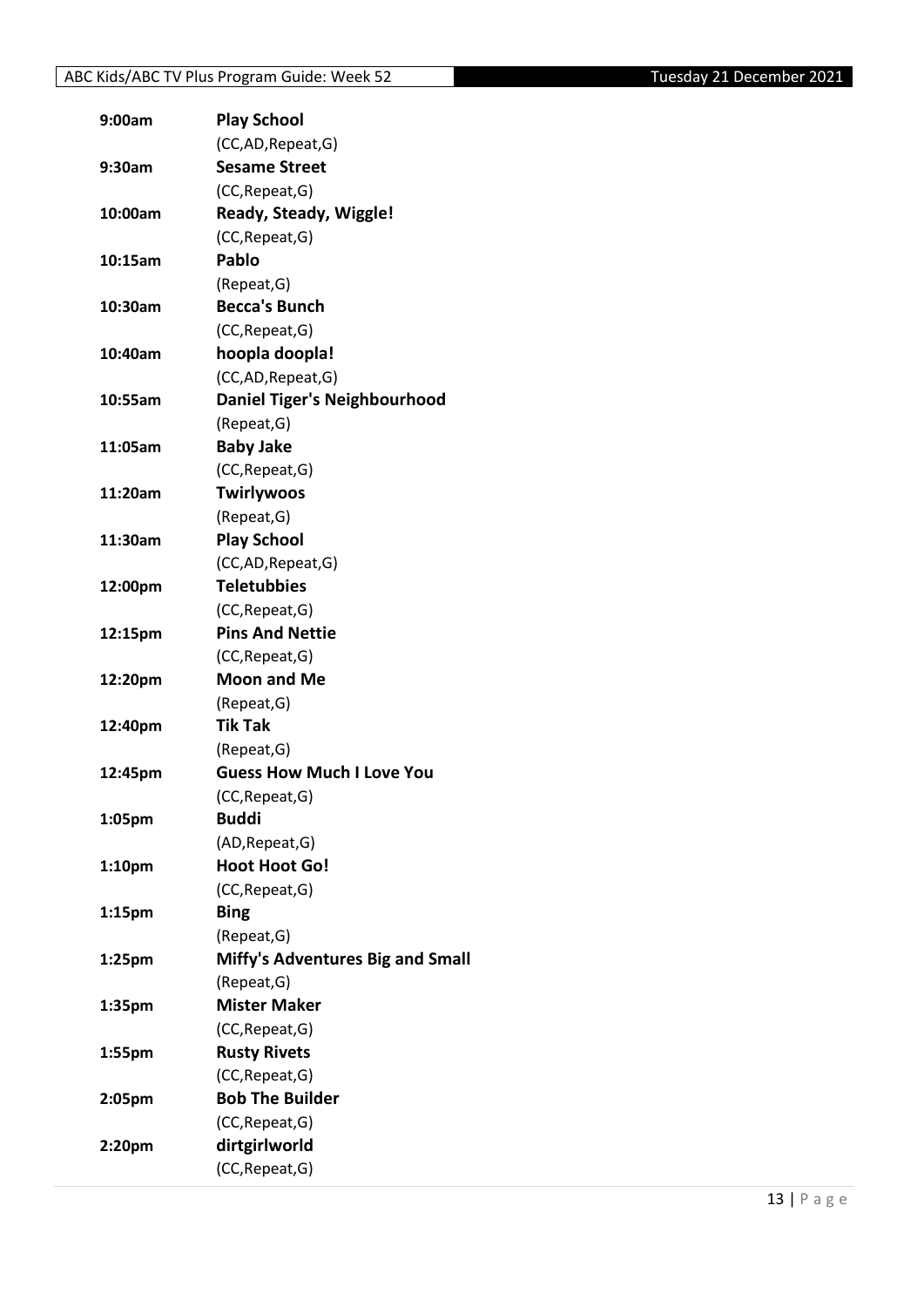| 2:30pm | Wallykazam!                                                                             |
|--------|-----------------------------------------------------------------------------------------|
|        | (Repeat, G)                                                                             |
| 2:55pm | <b>Numberblocks</b>                                                                     |
|        | (CC, Repeat, G)                                                                         |
| 3:05pm | <b>Curious George</b>                                                                   |
|        | (Repeat, G)                                                                             |
| 3:30pm | <b>Play School</b>                                                                      |
|        | (CC,AD,Repeat,G)                                                                        |
| 4:00pm | <b>Bananas In Pyjamas</b>                                                               |
|        | (CC, Repeat, G)                                                                         |
| 4:10pm | <b>The Wiggles World</b>                                                                |
|        | (Repeat, G)                                                                             |
| 4:25pm | <b>Brave Bunnies</b>                                                                    |
|        | (CC, Repeat, G)                                                                         |
| 4:30pm | <b>Pip And Posy</b>                                                                     |
|        | (CC,AD, Repeat, G)                                                                      |
| 4:40pm | <b>Hey Duggee</b>                                                                       |
|        | (CC, Repeat, G)                                                                         |
| 4:45pm | <b>Big Words Small Stories</b>                                                          |
|        | (Repeat, G)                                                                             |
| 4:50pm | <b>Play School Art Time</b>                                                             |
|        | (CC, Repeat, G)                                                                         |
| 5:05pm | Luo Bao Bei                                                                             |
|        | (CC, Repeat, G)                                                                         |
| 5:15pm | <b>School Of Roars</b>                                                                  |
|        | (CC, Repeat, G)                                                                         |
| 5:20pm | <b>PJ Masks</b>                                                                         |
|        | (CC, Repeat, G)                                                                         |
| 5:35pm | <b>The Wonder Gang</b>                                                                  |
|        | (Repeat, G)                                                                             |
| 5:50pm | Peppa Pig                                                                               |
|        | (CC, Repeat, G)                                                                         |
| 5:55pm | <b>Octonauts Special: A Very Vegimals Christmas</b>                                     |
|        | (CC,AD,Repeat,G)                                                                        |
| 6:20pm | <b>Bluey: Chest</b>                                                                     |
|        | (CC,AD,Repeat,G)                                                                        |
|        | Dad tries to teach Bluey how to play chess, but Mum thinks she is still too young. When |
|        | Bingo joins in, the kids make up their own rules, but they still can't beat Dad.        |
| 6:30pm | <b>PJ Masks Save Christmas</b>                                                          |
|        | (CC, Repeat, G)                                                                         |
|        | Discovering he is on the naughty list and that he won't receive what he asked for at    |
|        | Christmas (to take over the world), Romeo decides to ruin Christmas for everyone and    |
|        | the PJ Masks need to help Santa Claus save Christmas.                                   |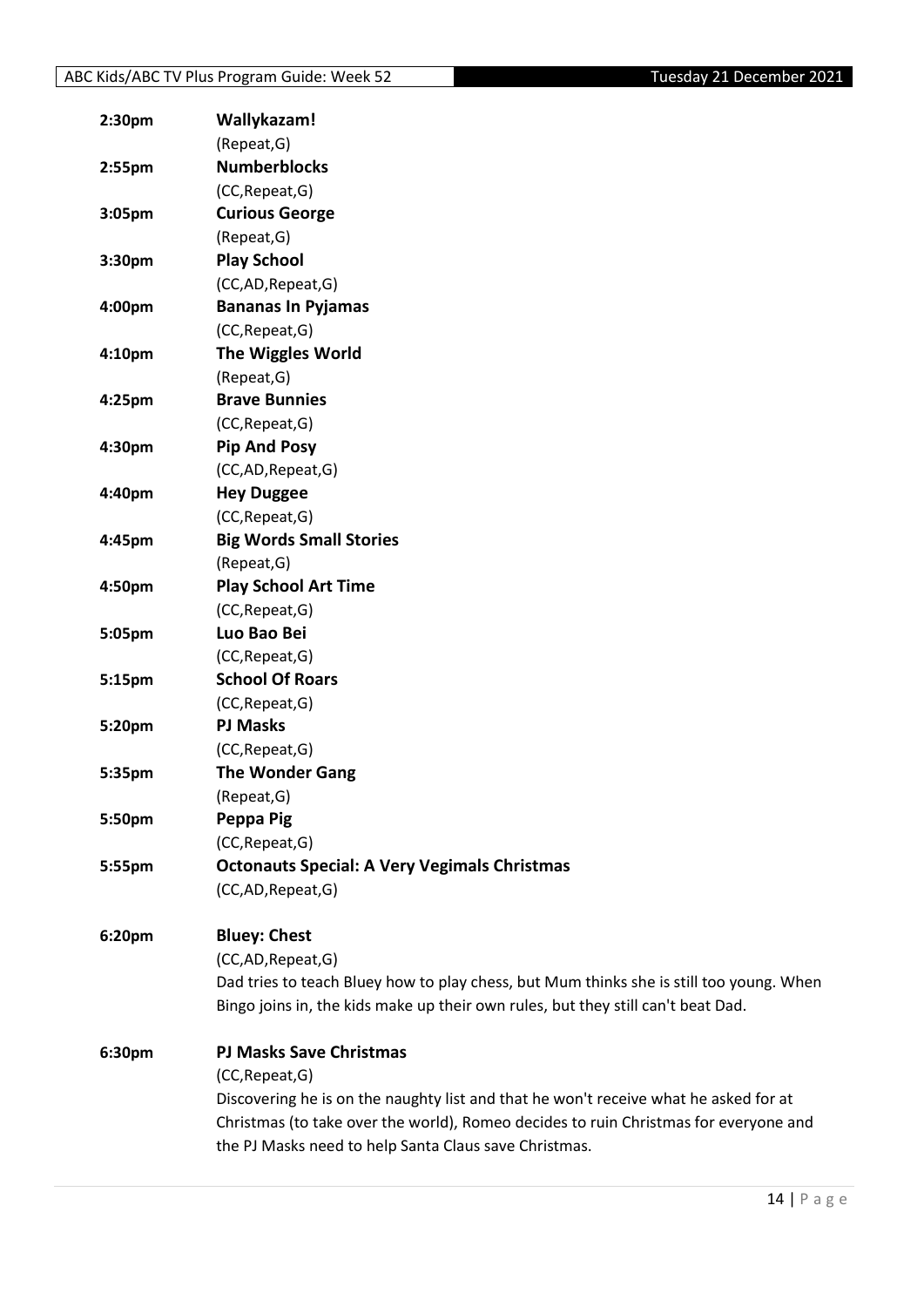| 7:00pm                   | <b>Dino Dana</b><br>(CC, Repeat, G)<br>Dana is doing "Dino Experiment 624 - Why does the Baby Brachiosaurus eat so much?"<br>while Saara is dealing with a pimple outbreak on her face, an early sign of growing up.                                                 |
|--------------------------|----------------------------------------------------------------------------------------------------------------------------------------------------------------------------------------------------------------------------------------------------------------------|
| 7:15pm                   | <b>Odd Squad: Slow Your Roll Part 1</b><br>(Repeat, G)<br>When the mysterious masked villain, "The Shadow," takes over the Mobile Unit van's<br>computer, the team must act fast to regain control of the van before it drives into The<br>Lake of Goo.              |
| 7:30pm                   | <b>Spicks And Specks: A Very Specky Christmas</b><br>(CC, Repeat, PG)<br>The tradition continues as Adam, Myf and Alan bring lots of off-the-wall Christmas cheer<br>to a fun-filled, family-friendly, festive one-hour special.                                     |
| 8:30pm                   | <b>Upstart Crow: Christmas Lockdown 1603</b><br>(PG)                                                                                                                                                                                                                 |
| *Australian<br>Premiere* | Will and Kate are in lockdown thanks to the plague of 1603, and bemoaning the fact no<br>one is wearing their 'Bubonic Plaguey Beaks' right. Will hopes to pen a new classic, while<br>Kate is attempting home baking and needlepoint.                               |
| 9:00pm                   | QI: Noel (Christmas Show)<br>(CC, Repeat, PG)<br>Sandi Toksvig and Alan Davies are joined by Josh Widdicombe, Susan Calman and Matt<br>Lucas for a festive special.                                                                                                  |
| 9:30pm                   | <b>Schitt's Creek: The Rollout</b><br>(CC, Repeat, PG)<br>Moira struggles to get out of jury duty, while David tries to minimise the damage of a<br>potentially harmful Rose Apothecary product.                                                                     |
| 9:55pm                   | <b>Schitt's Creek: Singles Week</b><br>(CC, Repeat, M, Coarse Language)<br>Singles Week gets underway just as Jocelyn's baby arrives, and Patrick takes his<br>relationship with David to the next level.                                                            |
| 10:20pm                  | Preppers: Shangri-La 2<br>(CC,AD, Repeat, M, Adult Themes, Coarse Language, Sexual References, Sex Scenes) Final<br>Fig returns to Eden 2 with a treaty to share the preppers' land in exchange for the<br>luxuries of his new white prepping community, Shangri-La. |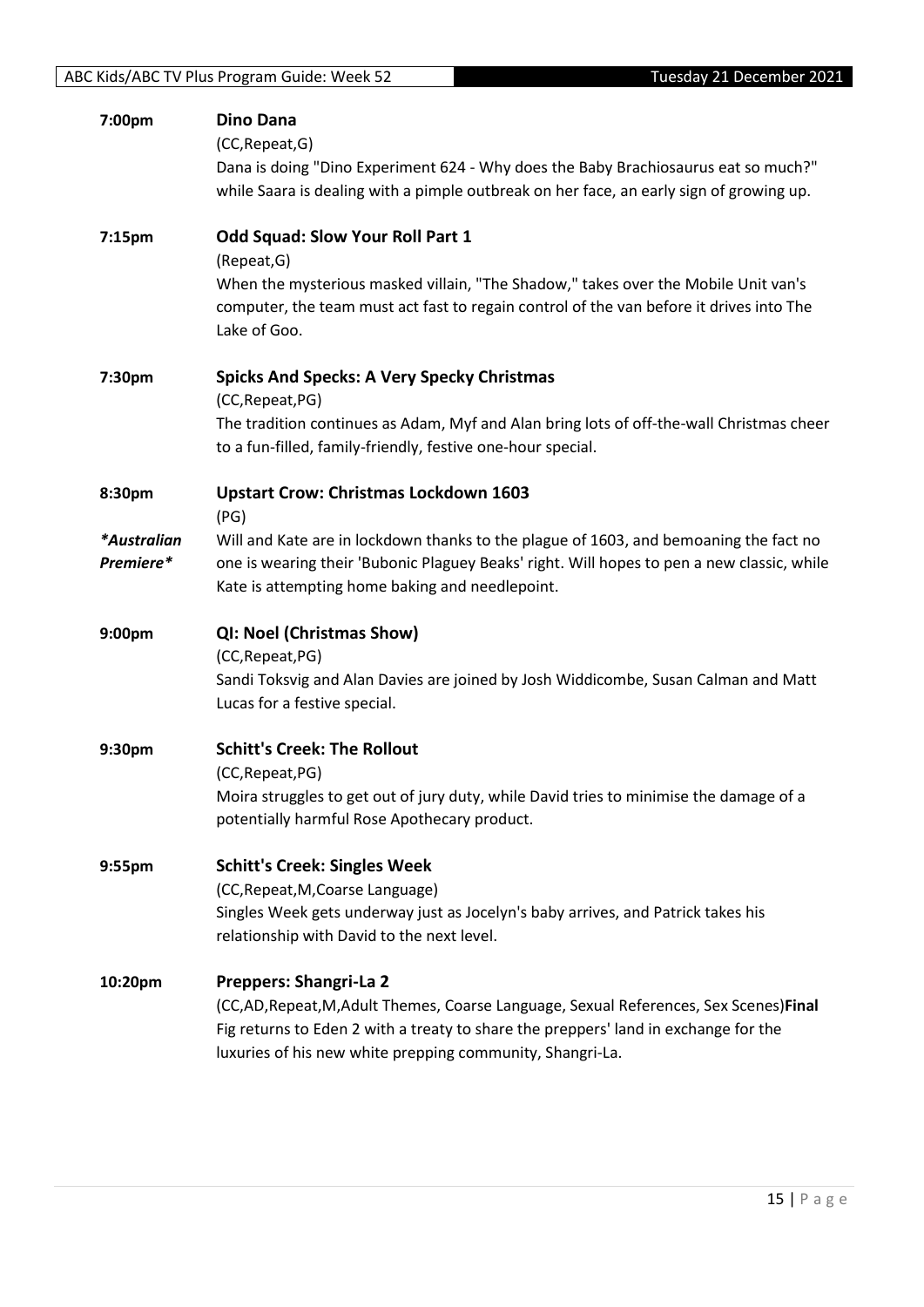| 10:50pm | Doctor Who: Death In Heaven |
|---------|-----------------------------|
|---------|-----------------------------|

(CC,Repeat,PG,This program is rated PG, parental guidance is recommended for viewers under fifteen years.)

With Cybermen on the streets of London, old friends unite against old enemies and the Doctor takes to the air in a startling new role.

#### **11:50pm Catastrophe**

(CC,Repeat,M,Coarse Language, Drug References, Sexual References) Old tensions resurface at Fergal's 40th, but Sharon has other things on her mind - like her mum's new male-model boyfriend.

#### **12:15am In The Long Run**

(CC,Repeat,PG)

Agnes is introduced by a colleague to a Jamaican woman at work expecting that they'll get automatically on like a house on fire. Valentine overhears an insentive nickname Don uses for Kobna and is forced to confront him.

#### **12:40am Sick of It: Love and Laughter**

(CC,Repeat,M,Coarse Language)

A recurring dream makes Karl laugh in his sleep and creates havoc by repeatedly waking Norma up. Karl searches for a laugh until a trip to a comedy club provides an unexpected revelation.

#### **1:00am GameFace: Gritty**

(CC,Repeat,M,Coarse Language, Sexual References) Marcella is feeling left behind. Her friends have investments, her ex is moving in with her brother, and she only ever gets cast in 'gritty' roles. But she gets news of an audition. Will this be her big break?

#### **1:25am Whose Line Is It Anyway?: Lyndie Greenwood**

(CC,Repeat,M,Coarse Language)

Aisha Tyler hosts the legendary improv show featuring regulars Wayne Brady, Ryan Stiles and Colin Mochrie along with guest performer Brad Sherwood and star guest from TV shows Nikita and Sleepy Hollow, Lyndie Greenwood.

#### **1:45am Whose Line Is It Anyway?: Cheryl Hines**

(CC,Repeat,M,Sexual References)

Aisha Tyler hosts featuring regulars Ryan Stiles and Colin Mochrie along with guest performers Brad Sherwood and Jeff Davis and star guest, Curb Your Enthusiasm's Cheryl Hines.

### **2:10am Community: Asian Population Studies** (CC,Repeat,PG) With Chang pressing for membership in the study group, Annie's latest crush has Jeff reeling as Shirley unveils some stunning news.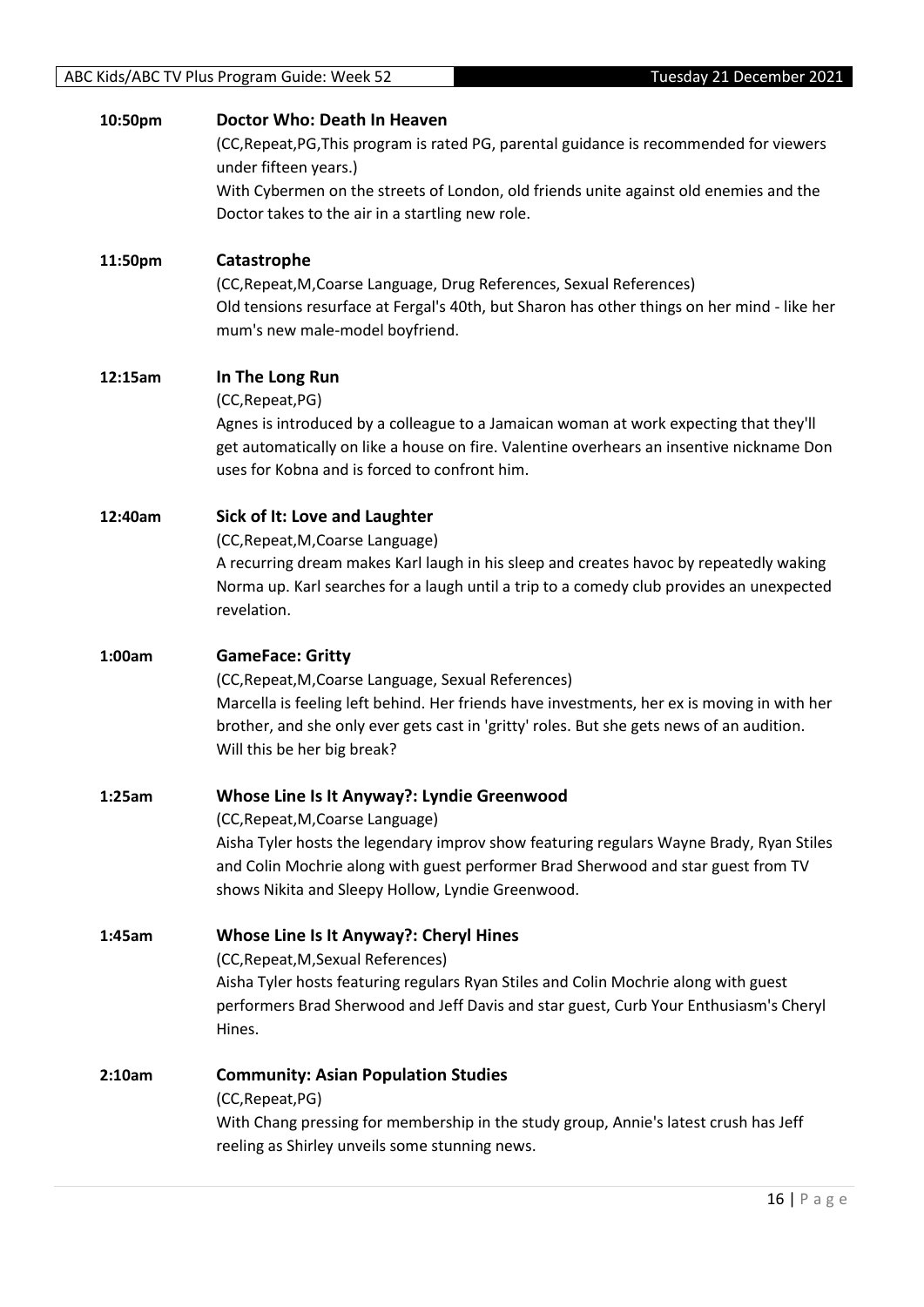## **2:30am Parks and Recreation: Eagleton** (Repeat,PG) When the neighbouring city of Eagleton puts up a fence around one of their parks, Leslie must get her former best friend to take it down. Meanwhile, Ron tries to stop Leslie from planning a birthday party for him. **2:50am ABC News Update**

(Repeat)

The headlines from ABC News, updating you on the day's top stories from across Australia and around the world.

## **2:55am ABC TV Plus Programs Resume At 7.30pm**

ABC TV Plus programs resume at 7.30pm, offering an unrivalled mix of scripted and nonscripted comedy and entertainment shows every night. (Soundtrack provided by ABC Jazz. Playlist details at abc.net.au/jazz).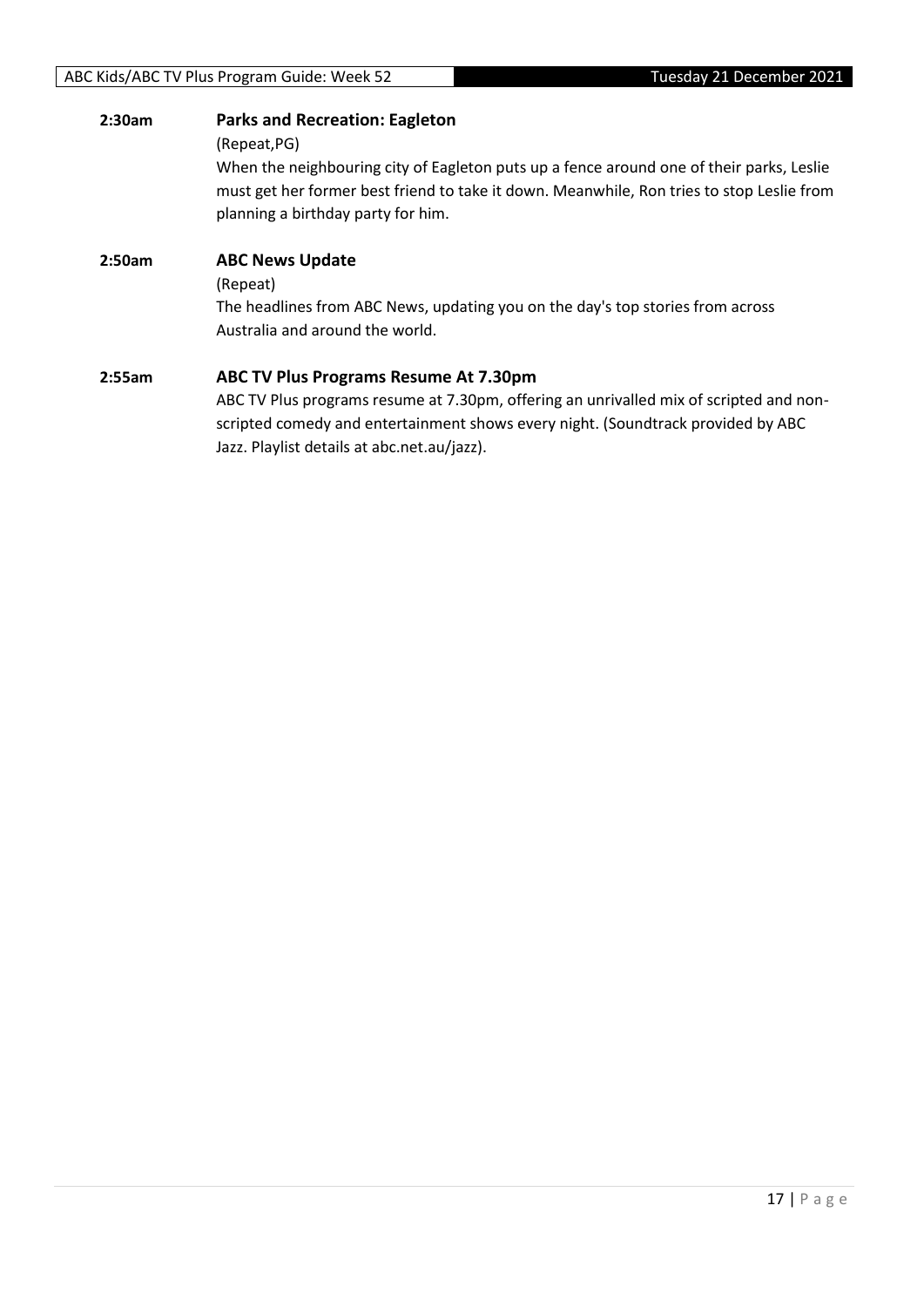## <span id="page-17-0"></span>**Wednesday, 22 December 2021**

| 5:05am | <b>Five Minutes More</b>            |
|--------|-------------------------------------|
|        | (CC, Repeat, G)                     |
| 5:10am | <b>Sarah And Duck</b>               |
|        | (Repeat, G)                         |
| 5:20am | <b>The Hive</b>                     |
|        | (Repeat, G)                         |
| 5:30am | <b>Digby Dragon</b>                 |
|        | (Repeat, G)                         |
| 5:40am | Ready, Jet, Go!                     |
|        | (CC, Repeat, G)                     |
| 5:55am | <b>Joey's Big Adventure</b>         |
|        | (CC, Repeat, G)                     |
| 6:00am | <b>Sesame Street</b>                |
|        | (CC, Repeat, G)                     |
| 6:25am | <b>Pingu In The City</b>            |
|        | (Repeat, G)                         |
| 6:35am | <b>Dinosaur Train</b>               |
|        | (Repeat, G)                         |
| 6:45am | <b>Peter Rabbit</b>                 |
|        | (CC, Repeat, G)                     |
| 7:00am | <b>Charlie And Lola</b>             |
|        | (CC, Repeat, G)                     |
| 7:10am | <b>Go Jetters</b>                   |
|        | (Repeat, G)                         |
| 7:25am | <b>Love Monster</b>                 |
|        | (Repeat, G)                         |
| 7:35am | <b>Tish Tash</b>                    |
|        | (CC,AD, Repeat, G)                  |
| 7:40am | <b>Alva's World</b>                 |
|        | (CC, AD, G)                         |
| 7:55am | Peppa Pig                           |
|        | (CC, Repeat, G)                     |
| 8:00am | <b>Bluey</b>                        |
|        | (CC,AD, Repeat, G)                  |
| 8:10am | <b>Milo</b>                         |
|        | (CC,AD, Repeat, G)                  |
| 8:20am | <b>The Adventures Of Paddington</b> |
|        | (CC,AD, Repeat, G)                  |
| 8:35am | <b>Kiddets</b>                      |
|        | (CC, Repeat, G)                     |
| 8:45am | <b>Bananas In Pyjamas</b>           |
|        | (CC, Repeat, G)                     |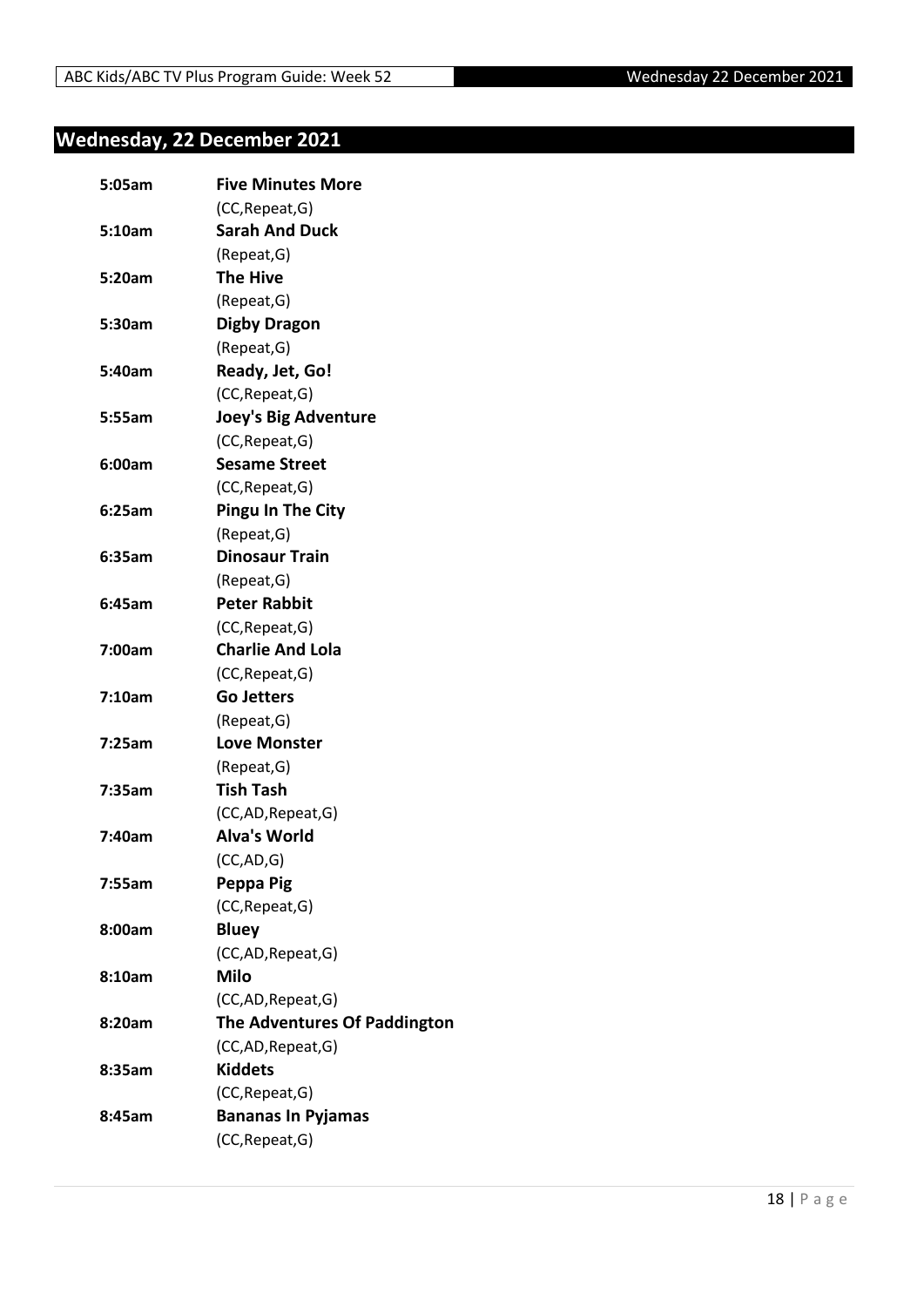| 9:00am             | <b>Play School</b>                      |
|--------------------|-----------------------------------------|
|                    | (CC,AD, Repeat, G)                      |
| 9:30am             | <b>Sesame Street</b>                    |
|                    | (CC, Repeat, G)                         |
| 10:00am            | Ready, Steady, Wiggle!                  |
|                    | (CC, Repeat, G)                         |
| 10:15am            | Pablo                                   |
|                    | (Repeat, G)                             |
| 10:30am            | <b>Becca's Bunch</b>                    |
|                    | (CC, Repeat, G)                         |
| 10:40am            | hoopla doopla!                          |
|                    | (CC,AD, Repeat, G)                      |
| 10:55am            | <b>Daniel Tiger's Neighbourhood</b>     |
|                    | (Repeat, G)                             |
| 11:05am            | <b>Baby Jake</b>                        |
|                    | (CC, Repeat, G)                         |
| 11:20am            | <b>Twirlywoos</b>                       |
|                    | (Repeat, G)                             |
| 11:30am            | <b>Play School</b>                      |
|                    | (CC,AD, Repeat, G)                      |
| 12:00pm            | <b>Teletubbies</b>                      |
|                    | (CC, Repeat, G)                         |
| 12:10pm            | <b>Pins And Nettie</b>                  |
|                    | (CC, Repeat, G)                         |
| 12:20pm            | <b>Moon and Me</b>                      |
|                    | (Repeat, G)                             |
| 12:40pm            | <b>Tik Tak</b>                          |
|                    | (Repeat, G)                             |
| 12:45pm            | <b>Guess How Much I Love You</b>        |
|                    | (CC, Repeat, G)                         |
|                    | <b>Buddi</b>                            |
| 1:05pm             |                                         |
|                    | (AD, Repeat, G)                         |
| 1:10 <sub>pm</sub> | <b>Hoot Hoot Go!</b>                    |
|                    | (CC, Repeat, G)                         |
| 1:15 <sub>pm</sub> | <b>Bing</b>                             |
|                    | (Repeat, G)                             |
| 1:25 <sub>pm</sub> | <b>Miffy's Adventures Big and Small</b> |
|                    | (Repeat, G)                             |
| 1:35pm             | <b>Mister Maker</b>                     |
|                    | (CC, Repeat, G)                         |
| 1:55pm             | <b>Rusty Rivets</b>                     |
|                    | (CC, Repeat, G)                         |
| 2:05pm             | <b>Bob The Builder</b>                  |
|                    | (CC, Repeat, G)                         |
| 2:20pm             | dirtgirlworld                           |
|                    | (CC, Repeat, G)                         |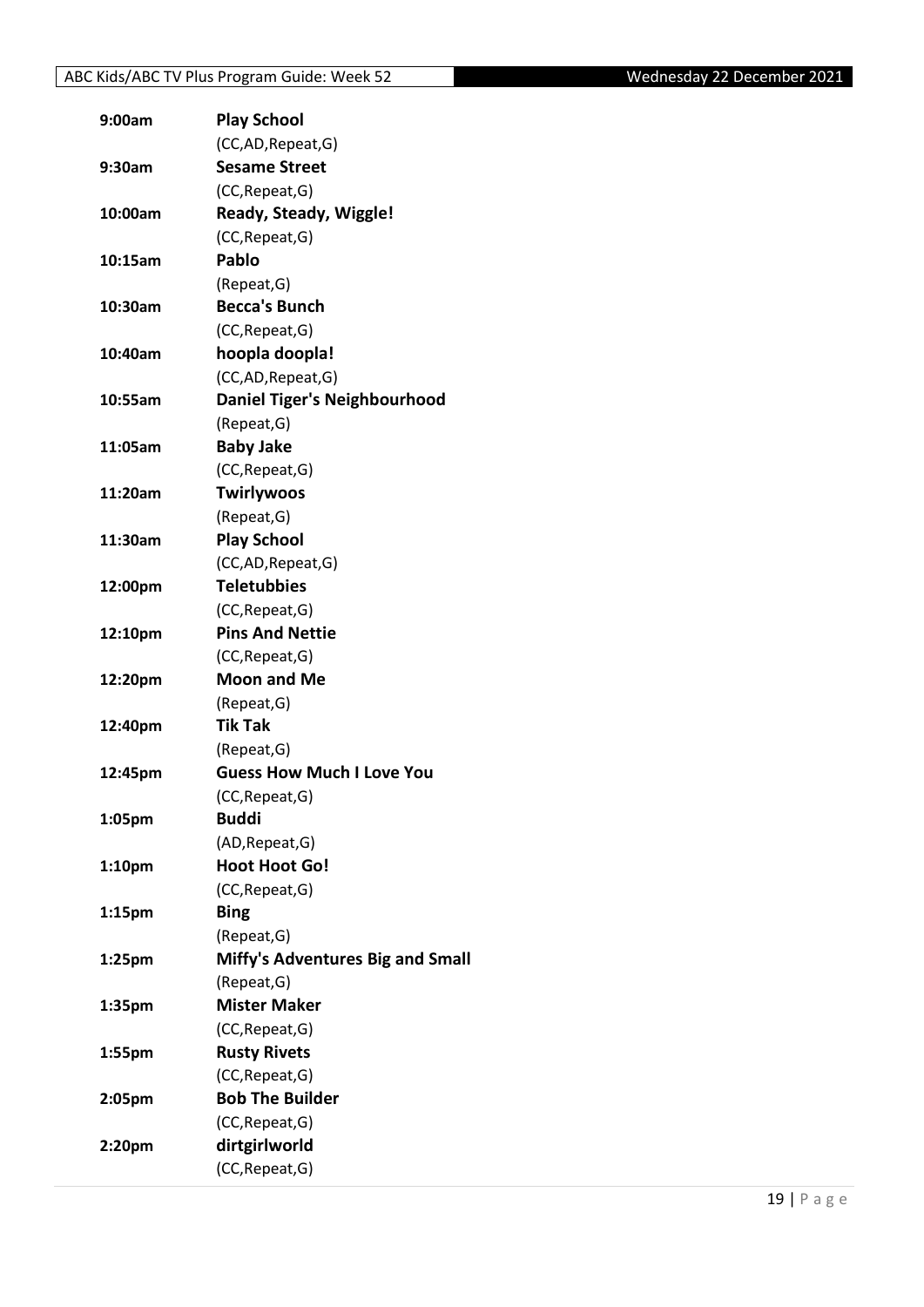| 2:30pm | Wallykazam!                                                                                 |
|--------|---------------------------------------------------------------------------------------------|
|        | (Repeat, G)                                                                                 |
| 2:55pm | <b>Numberblocks</b>                                                                         |
|        | (CC, Repeat, G)                                                                             |
| 3:05pm | <b>Curious George</b>                                                                       |
|        | (Repeat, G)                                                                                 |
| 3:30pm | <b>Play School</b>                                                                          |
|        | (CC, Repeat, G)                                                                             |
| 4:00pm | <b>Bananas In Pyjamas</b>                                                                   |
|        | (CC, Repeat, G)                                                                             |
| 4:10pm | <b>The Wiggles World</b>                                                                    |
|        | (Repeat, G)                                                                                 |
| 4:25pm | <b>Brave Bunnies</b>                                                                        |
|        | (CC, Repeat, G)                                                                             |
| 4:30pm | <b>Pip And Posy</b>                                                                         |
|        | (CC,AD,Repeat,G)                                                                            |
| 4:40pm | <b>Hey Duggee</b>                                                                           |
|        | (CC, Repeat, G)                                                                             |
| 4:45pm | <b>Big Words Small Stories</b>                                                              |
|        | (Repeat, G)                                                                                 |
| 4:50pm | <b>Play School Science Time</b>                                                             |
|        | (CC,AD,Repeat,G)                                                                            |
| 5:05pm | Luo Bao Bei                                                                                 |
|        | (CC, Repeat, G)                                                                             |
| 5:15pm | <b>School Of Roars</b>                                                                      |
|        | (CC, Repeat, G)                                                                             |
| 5:20pm | <b>PJ Masks</b>                                                                             |
|        | (CC, Repeat, G)                                                                             |
| 5:35pm | <b>The Wonder Gang</b>                                                                      |
|        | (Repeat, G)                                                                                 |
| 5:50pm | Peppa Pig                                                                                   |
|        | (CC, Repeat, G)                                                                             |
| 5:55pm | <b>Peter Rabbit</b>                                                                         |
|        | (CC, Repeat, G)                                                                             |
| 6:05pm | Ben And Holly's Little Kingdom: Redbeard                                                    |
|        | (CC, Repeat, G)                                                                             |
|        | Barnaby Elf's uncle, Redbeard the Elf Pirate, comes to visit the Little Kingdom, but he has |
|        | lost his treasure. Holly, Ben, the Fairies and the Elves must help Redbeard follow the      |
|        | clues to track down the treasure.                                                           |
| 6:20pm | <b>Bluey: Housework</b>                                                                     |
|        | (CC,AD,Repeat,G)                                                                            |
|        | Mum and Dad vow to only finish their boring housework when the kids stop acting silly,      |
|        | but that's never going to happen, so they end up trying the same approach themselves.       |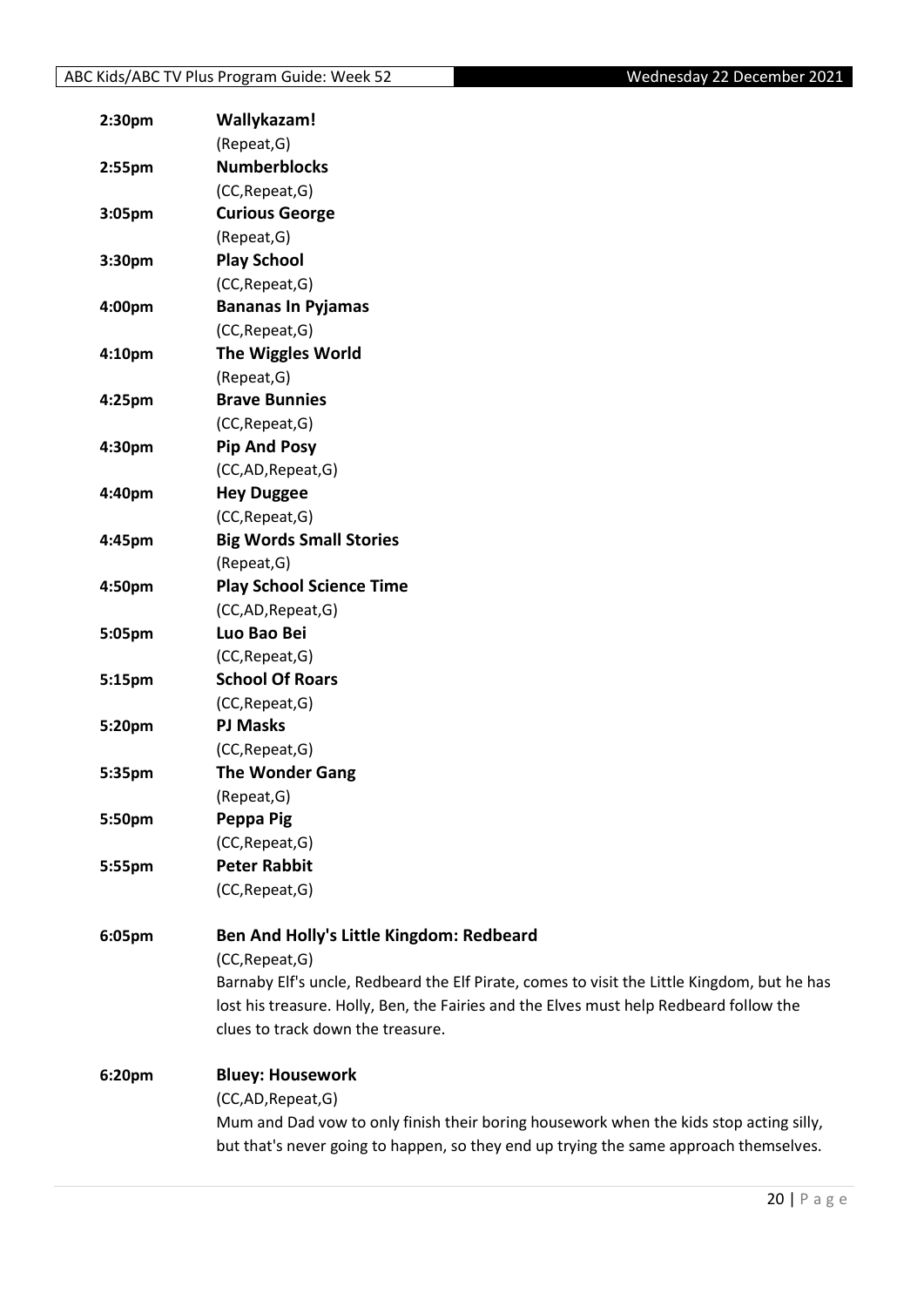| 6:30pm           | <b>Rusty Saves Christmas</b><br>(CC, Repeat, G)<br>When the conveyor belt Santa uses to load gifts from his workshop into his gigantic toy<br>bag breaks, Rusty, Ruby and Liam head to the North Pole to fix it. Frankie stows away to<br>find the present he really wants for Christmas.                                                                                                                                                                         |
|------------------|-------------------------------------------------------------------------------------------------------------------------------------------------------------------------------------------------------------------------------------------------------------------------------------------------------------------------------------------------------------------------------------------------------------------------------------------------------------------|
| 7:00pm           | <b>Dino Dana</b><br>(CC, Repeat, G)<br>Dana has a nightmare where Saara steals an Ozraptor bone from a display at the ROM<br>and Dana must stop at nothing to get the bone back or else she'll never see the Ozraptor<br>again.                                                                                                                                                                                                                                   |
| 7:15pm           | <b>Odd Squad: Slow Your Roll Part 2</b><br>(Repeat, G)<br>When the mysterious masked villain, "The Shadow," takes over the Mobile Unit van's<br>computer, the team must act fast to regain control of the van before it drives into The<br>Lake of Goo.                                                                                                                                                                                                           |
| 7:30pm           | Spicks And Specks: Antoinette Halloran, Ron Sexsmith, Hamish Blake, Dave<br>O'Neil and Jake Shimabukuro.<br>(CC, Repeat, PG)<br>Adam, Myf and Alan are joined by Antoinette Halloran, Ron Sexsmith, Hamish Blake,<br>Dave O'Neil and Jake Shimabukuro.                                                                                                                                                                                                            |
| 8:00pm           | <b>Would I Lie To You? At Christmas</b><br>(CC, Repeat, M, Coarse Language)<br>Rob Brydon chairs this festive edition and is joined by the lightening-quick team captains,<br>David Mitchell and Lee Mack, along with guests Tom Courtenay, Richard Osman, Chris<br>Kamara and Sara Pascoe.                                                                                                                                                                       |
| 8:30pm           | Brian Johnson's A Life On The Road: Sting                                                                                                                                                                                                                                                                                                                                                                                                                         |
| *New<br>Episode* | (CC, M, Coarse Language)<br>Brian Johnson heads to New York to meet his old friend Sting, who reflects on The<br>Police's humble beginnings, his rise to fame, the band's break up and his pre-show<br>rituals.                                                                                                                                                                                                                                                   |
| 9:15pm           | David Stratton's Stories Of Australian Cinema: Game Changers<br>(CC,AD,Repeat,MA,Adult Themes, Violence,Aboriginal and Torres Strait Islander viewers<br>are advised that the following program contains images and voices of people who have<br>died)<br>In this 3 part series, revered critic David Stratton tells the glorious story of Australian<br>cinema, focusing on the films that capture the nation's true nature with candour,<br>emotion and humour. |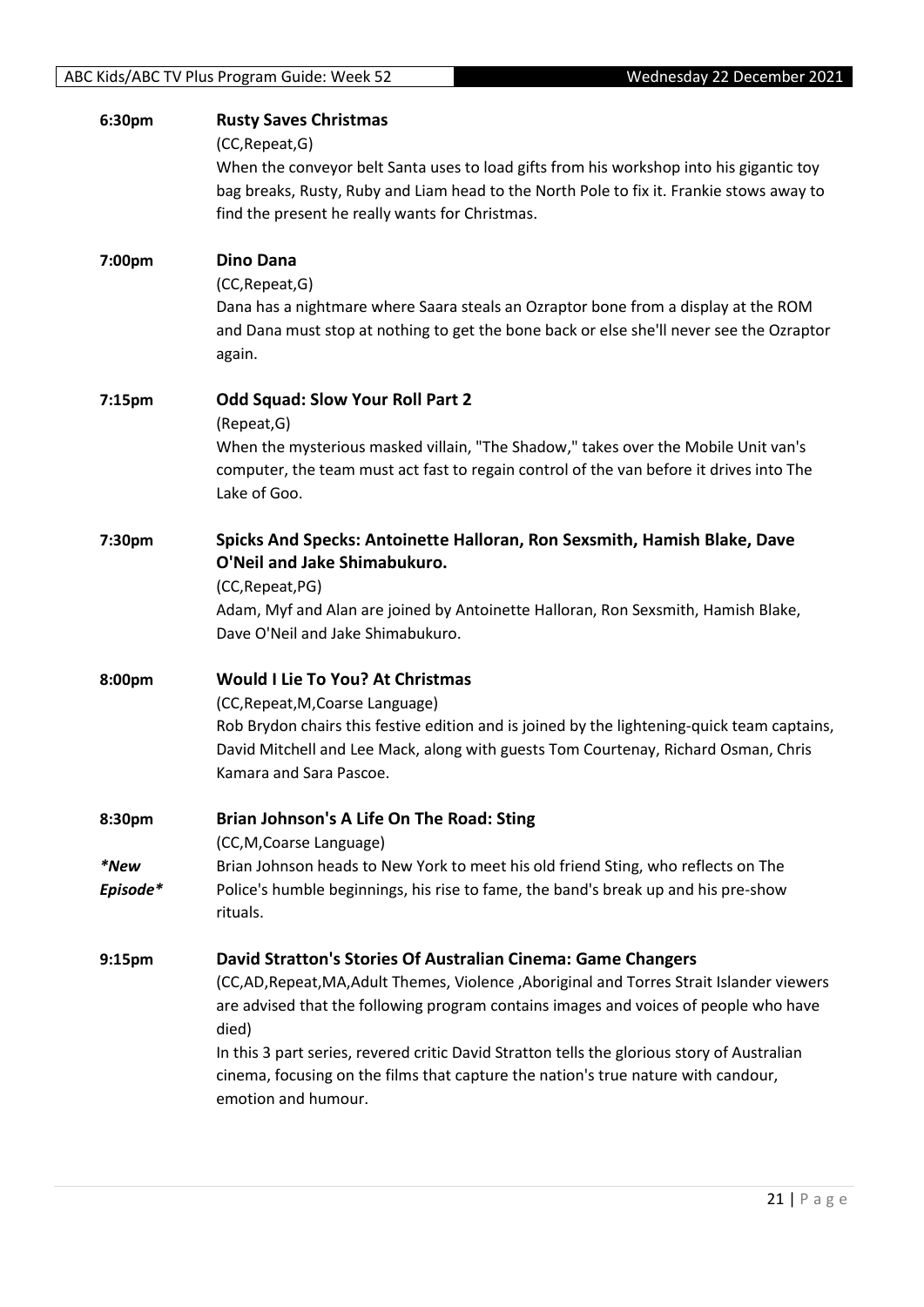| 10:15pm | <b>Doctor Who: Last Christmas</b>                                                             |
|---------|-----------------------------------------------------------------------------------------------|
|         | (CC, Repeat, PG, This program is rated PG, parental guidance is recommended for viewers       |
|         | under fifteen years.)                                                                         |
|         | The Doctor and Clara face their Last Christmas. Trapped on an arctic base and under           |
|         | attack from terrifying creatures, who are you going to call? Santa Claus!                     |
| 11:20pm | <b>Horror Movie: A Low Budget Nightmare</b>                                                   |
|         | (CC, Repeat, M, Adult Themes, Coarse Language) Final                                          |
|         | Tensions rise on the set of Red Christmas as Craig waits nervously to see if his leading      |
|         | lady, American 'scream queen' Dee Wallace will turn up. And depression sets in when           |
|         | Craig realises he may not be able to sell his film.                                           |
| 12:20am | <b>Pilgrimage: The Road To Istanbul</b>                                                       |
|         | (CC, Repeat, PG) Final                                                                        |
|         | The celebrities set off on the final leg of their pilgrimage and arrive in Turkey, where they |
|         | head for the magnificent Suleymaniye Mosque in the historic city of Istanbul.                 |
| 1:20am  | Louis Theroux: Life On The Edge: Family Ties                                                  |
|         | (CC,AD, Repeat, M, Adult Themes, Coarse Language, Sexual References) Final                    |
|         | Louis looks back on his documentaries focused on families, including those centred            |
|         | around the Westboro Baptist Church, and reflects on how physical and mental health            |
|         | can threaten to derail family lives.                                                          |
| 2:15am  | <b>Community: Celebrity of Pharmacology</b>                                                   |
|         | (CC, Repeat, M, Adult Themes)                                                                 |
|         | Pierce's efforts to bribe director Annie threaten to undermine a Greendale theater            |
|         | group's anti-drug message. Jeff's texting prank places Britta in an awkward situation with    |
|         | her teenage nephew.                                                                           |
| 2:35am  | <b>Parks and Recreation: The Fight</b>                                                        |
|         | (Repeat, PG)                                                                                  |
|         | When Leslie tries to get Ann a job at city hall, her lukewarm reaction causes their first-    |
|         | ever fight. Tom invites the entire department to the Snakehole Lounge to help him             |
|         | promote his new alcohol, "Snake Juice."                                                       |
| 2:55am  | <b>ABC News Update</b>                                                                        |
|         | (Repeat)                                                                                      |
|         | The headlines from ABC News, updating you on the day's top stories from across                |
|         | Australia and around the world.                                                               |
| 3:00am  | <b>ABC TV Plus Programs Resume At 7.30pm</b>                                                  |
|         | ABC TV Plus programs resume at 7.30pm, offering an unrivalled mix of scripted and non-        |
|         | scripted comedy and entertainment shows every night. (Soundtrack provided by ABC              |
|         | Jazz. Playlist details at abc.net.au/jazz).                                                   |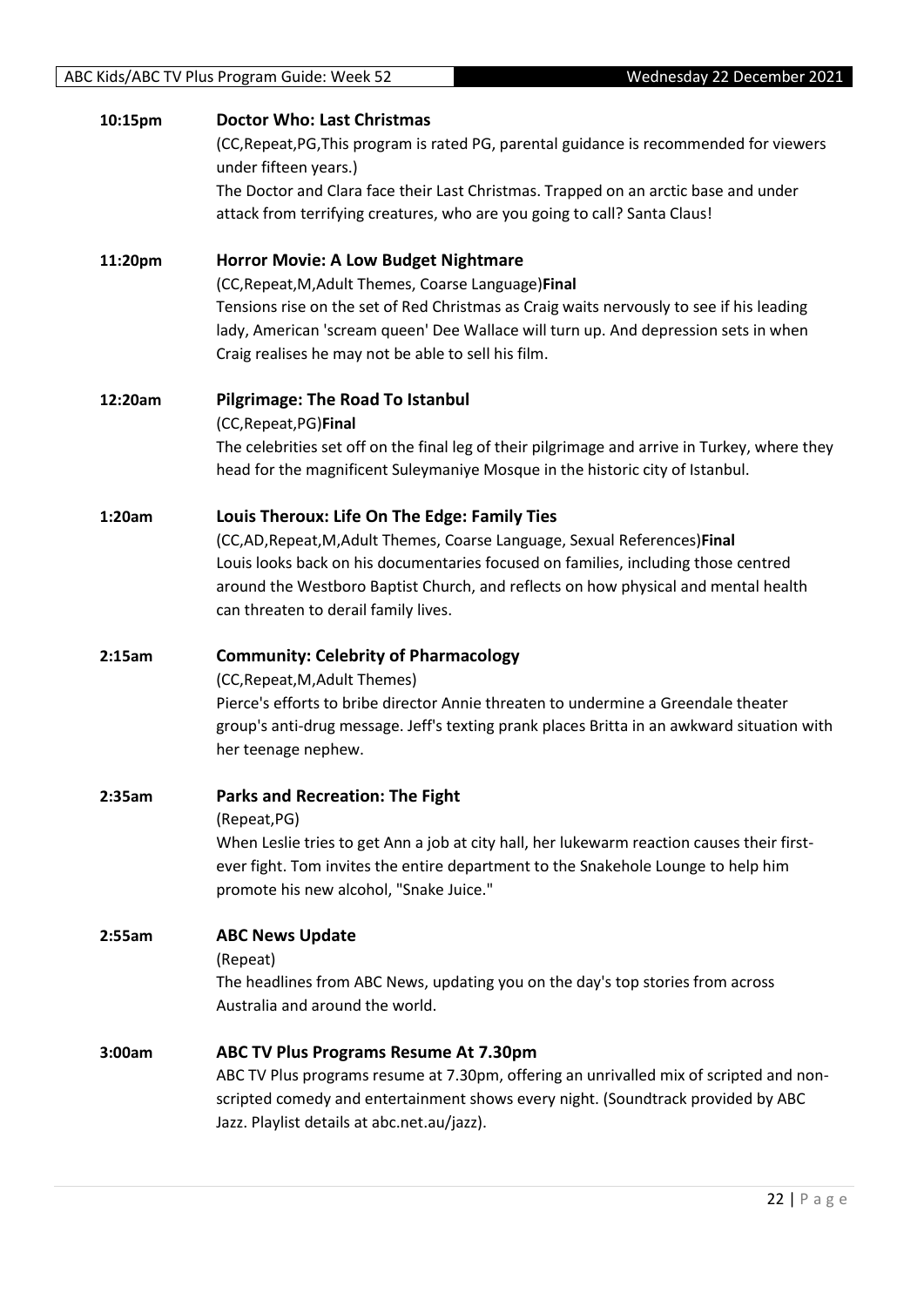## <span id="page-22-0"></span>**Thursday, 23 December 2021**

| 5:05am | <b>Five Minutes More</b>            |
|--------|-------------------------------------|
|        | (CC, Repeat, G)                     |
| 5:10am | <b>Sarah And Duck</b>               |
|        | (Repeat, G)                         |
| 5:20am | <b>The Hive</b>                     |
|        | (Repeat, G)                         |
| 5:30am | <b>Digby Dragon</b>                 |
|        | (Repeat, G)                         |
| 5:40am | Ready, Jet, Go!                     |
|        | (CC, Repeat, G)                     |
| 5:55am | <b>Joey's Big Adventure</b>         |
|        | (CC, Repeat, G)                     |
| 6:00am | <b>Sesame Street</b>                |
|        | (CC, Repeat, G)                     |
| 6:25am | <b>Pingu In The City</b>            |
|        | (Repeat, G)                         |
| 6:35am | <b>Dinosaur Train</b>               |
|        | (CC, Repeat, G)                     |
| 6:45am | <b>Peter Rabbit</b>                 |
|        | (CC, Repeat, G)                     |
| 7:00am | <b>Charlie And Lola</b>             |
|        | (CC,AD, Repeat, G)                  |
| 7:10am | <b>Go Jetters</b>                   |
|        | (Repeat, G)                         |
| 7:25am | <b>Love Monster</b>                 |
|        | (Repeat, G)                         |
| 7:35am | <b>Tish Tash</b>                    |
|        | (CC,AD, Repeat, G)                  |
| 7:40am | <b>Alva's World</b>                 |
|        | (CC,AD,G)                           |
| 7:55am | Peppa Pig                           |
|        | (CC, Repeat, G)                     |
| 8:00am | <b>Bluey</b>                        |
|        | (CC,AD, Repeat, G)                  |
| 8:10am | <b>Milo</b>                         |
|        | (CC,AD, Repeat, G)                  |
| 8:20am | <b>The Adventures Of Paddington</b> |
|        | (CC,AD, Repeat, G)                  |
| 8:35am | <b>Kiddets</b>                      |
|        | (CC, Repeat, G)                     |
| 8:45am | <b>Bananas In Pyjamas</b>           |
|        | (CC, Repeat, G)                     |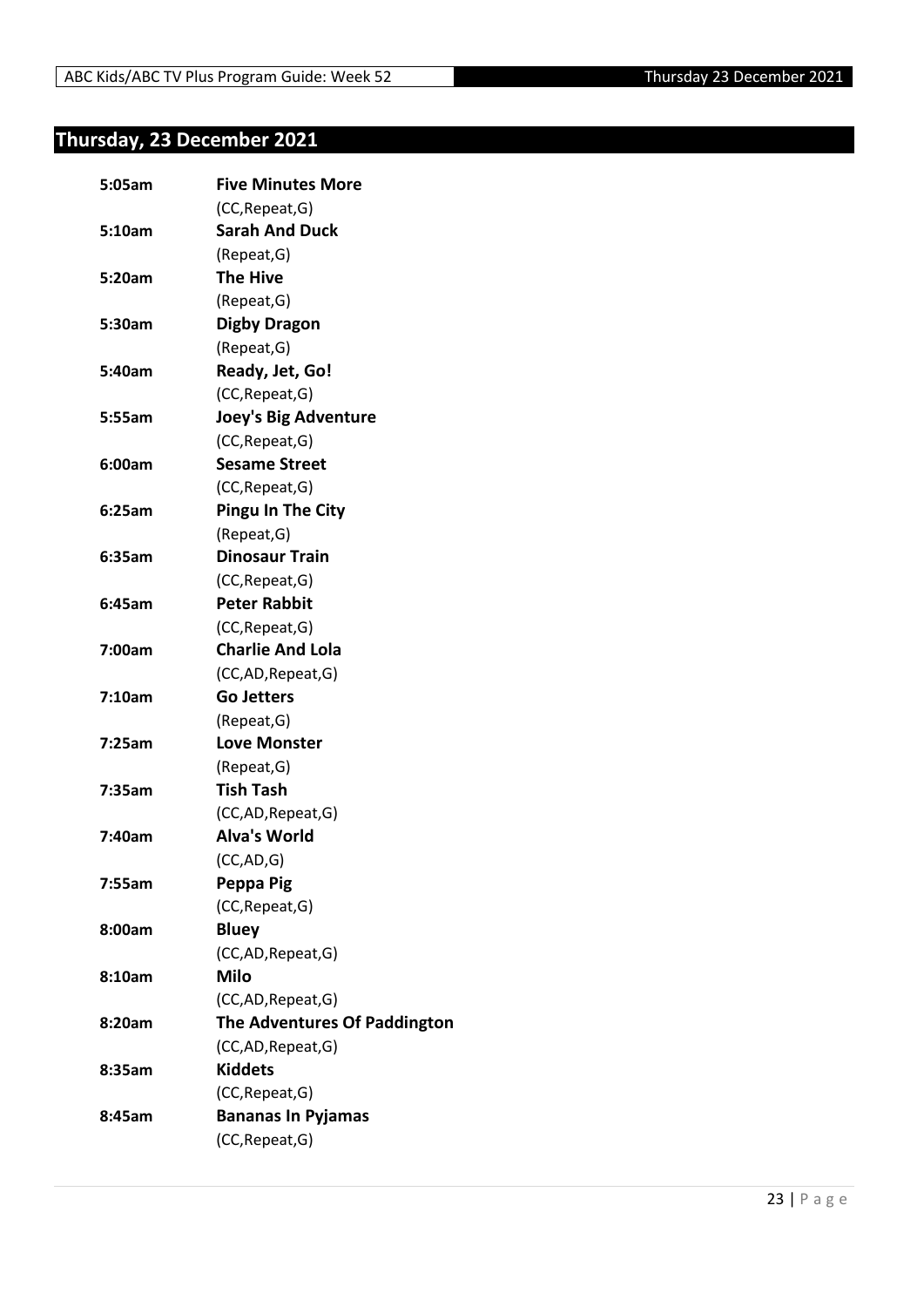| 9:00am             | <b>Play School</b>                  |
|--------------------|-------------------------------------|
|                    | (CC,AD, Repeat, G)                  |
| 9:30am             | <b>Sesame Street</b>                |
|                    | (CC, Repeat, G)                     |
| 10:00am            | Ready, Steady, Wiggle!              |
|                    | (CC, Repeat, G)                     |
| 10:15am            | Pablo                               |
|                    | (Repeat, G)                         |
| 10:30am            | <b>Becca's Bunch</b>                |
|                    | (CC, Repeat, G)                     |
| 10:40am            | hoopla doopla!                      |
|                    | (CC,AD, Repeat, G)                  |
| 10:55am            | <b>Daniel Tiger's Neighbourhood</b> |
|                    | (Repeat, G)                         |
| 11:05am            | <b>Baby Jake</b>                    |
|                    | (CC, Repeat, G)                     |
| 11:20am            | <b>Twirlywoos</b>                   |
|                    | (Repeat, G)                         |
| 11:30am            | <b>Play School</b>                  |
|                    | (CC,AD, Repeat, G)                  |
| 12:00pm            | <b>Teletubbies</b>                  |
|                    | (CC, Repeat, G)                     |
| 12:10pm            | <b>Pins And Nettie</b>              |
|                    | (CC, Repeat, G)                     |
| 12:20pm            | <b>Moon and Me</b>                  |
|                    | (Repeat, G)                         |
| 12:40pm            | <b>Tik Tak</b>                      |
|                    | (Repeat, G)                         |
| 12:45pm            | <b>Guess How Much I Love You</b>    |
|                    | (CC, Repeat, G)                     |
| 1:05pm             | <b>Buddi</b>                        |
|                    | (AD, Repeat, G)                     |
| 1:10 <sub>pm</sub> | <b>Hoot Hoot Go!</b>                |
|                    | (CC, Repeat, G)                     |
| 1:15 <sub>pm</sub> | <b>Bing</b>                         |
|                    | (Repeat, G)                         |
| 1:25 <sub>pm</sub> | Miffy's Adventures Big and Small    |
|                    | (Repeat, G)                         |
| 1:35pm             | <b>Mister Maker</b>                 |
|                    | (CC, Repeat, G)                     |
| 1:55pm             | <b>Rusty Rivets</b>                 |
|                    | (CC, Repeat, G)                     |
| 2:05pm             | <b>Bob The Builder</b>              |
|                    | (CC, Repeat, G)                     |
| 2:20pm             | dirtgirlworld                       |
|                    | (CC, Repeat, G)                     |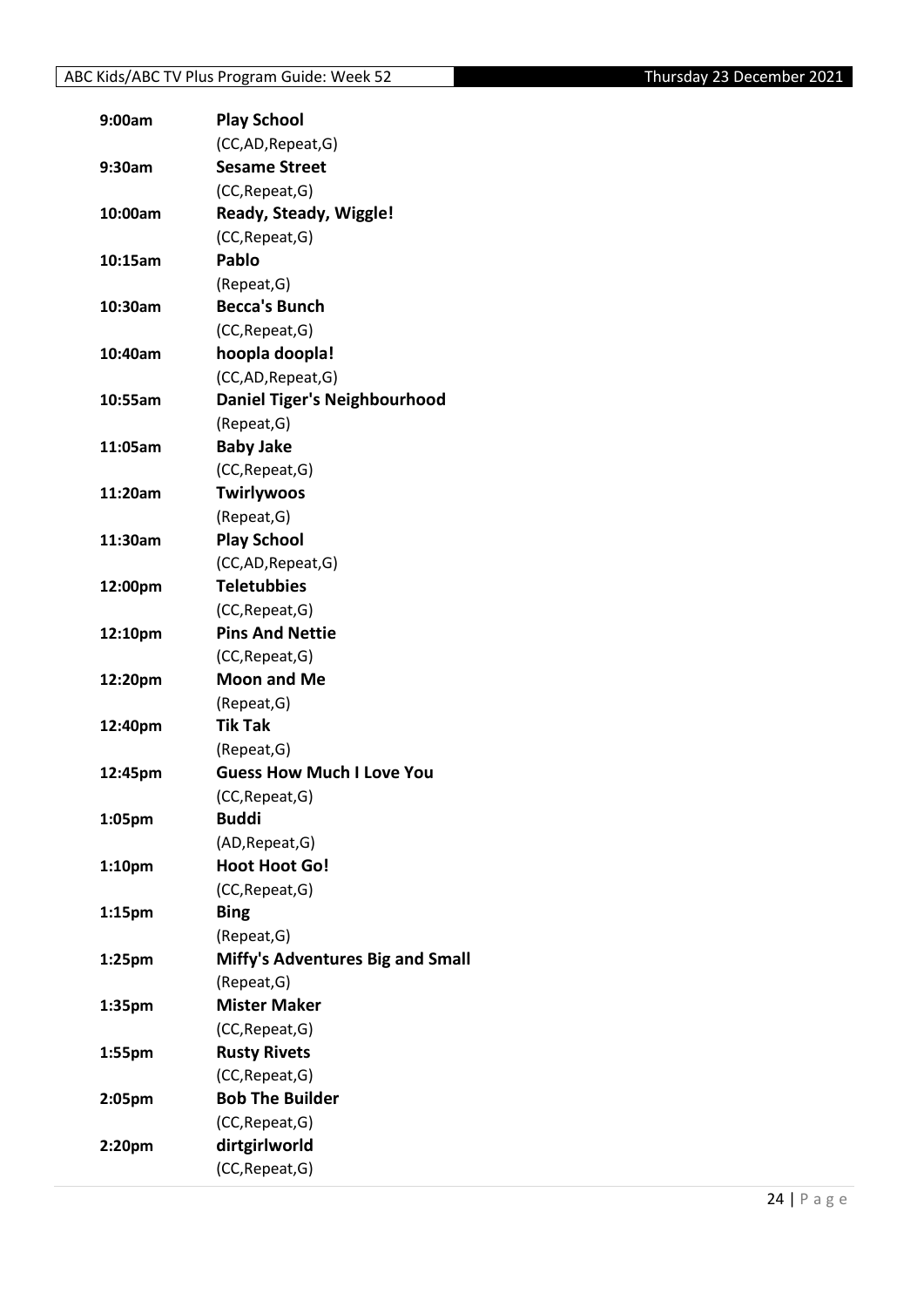| 2:30pm | Wallykazam!                                                                                |
|--------|--------------------------------------------------------------------------------------------|
|        | (CC, Repeat, G)                                                                            |
| 2:55pm | <b>Numberblocks</b>                                                                        |
|        | (CC, Repeat, G)                                                                            |
| 3:05pm | <b>Curious George</b>                                                                      |
|        | (Repeat, G)                                                                                |
| 3:30pm | <b>Play School</b>                                                                         |
|        | (CC, Repeat, G)                                                                            |
| 4:00pm | <b>Bananas In Pyjamas</b>                                                                  |
|        | (CC, Repeat, G)                                                                            |
| 4:10pm | <b>The Wiggles World</b>                                                                   |
|        | (Repeat, G)                                                                                |
| 4:25pm | <b>Brave Bunnies</b>                                                                       |
|        | (CC, Repeat, G)                                                                            |
| 4:30pm | <b>Pip And Posy</b>                                                                        |
|        | (CC,AD,Repeat,G)                                                                           |
| 4:40pm | <b>Hey Duggee</b>                                                                          |
|        | (CC, Repeat, G)                                                                            |
| 4:45pm | <b>Big Words Small Stories</b>                                                             |
|        | (Repeat, G)                                                                                |
| 4:50pm | <b>Play School Science Time</b>                                                            |
|        | (CC,AD, Repeat, G)                                                                         |
| 5:05pm | Luo Bao Bei                                                                                |
|        | (CC, Repeat, G)                                                                            |
| 5:15pm | <b>School Of Roars</b>                                                                     |
|        | (CC, Repeat, G)                                                                            |
| 5:20pm | <b>PJ Masks</b>                                                                            |
|        | (CC, Repeat, G)                                                                            |
| 5:35pm | <b>The Wonder Gang</b>                                                                     |
|        | (Repeat, G)                                                                                |
| 5:50pm | Peppa Pig                                                                                  |
|        | (CC, Repeat, G)                                                                            |
| 5:55pm | <b>Becca's Bunch</b>                                                                       |
|        | (CC, Repeat, G)                                                                            |
| 6:05pm | <b>Ben And Holly's Little Kingdom: Tadpoles</b>                                            |
|        | (CC, Repeat, G)                                                                            |
|        | Holly takes some frogspawn home from class to look after, but is surprised when the        |
|        | frogspawn has turned into tadpoles by morning. Soon there are lots of little frogs for     |
|        | Holly to look after!                                                                       |
| 6:20pm | <b>Bluey: Explorers</b>                                                                    |
|        | (CC,AD,Repeat,G)                                                                           |
|        | While waiting to be picked up from school, Jack plays at being a sailor trying to find his |
|        | way back home to Australia. Meanwhile, Jack's Dad has got lost on route to collect him.    |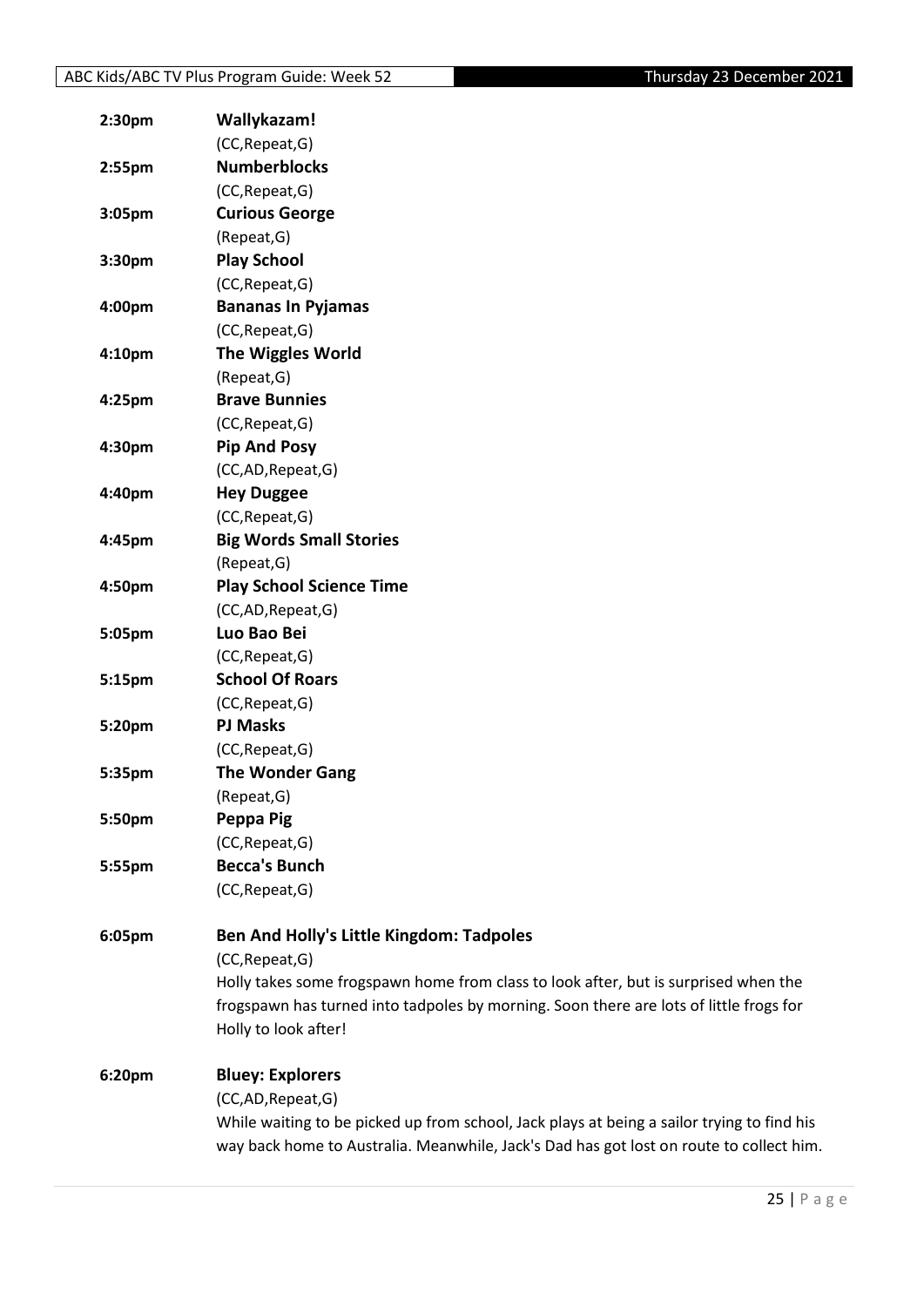| 6:30pm             | <b>Octonauts Special: A Very Vegimals Christmas</b>                                                                                                                                                                              |
|--------------------|----------------------------------------------------------------------------------------------------------------------------------------------------------------------------------------------------------------------------------|
|                    | (CC,AD,Repeat,G)<br>The Vegimals' plans for a Christmas feast aboard the Octopod are interrupted when the                                                                                                                        |
|                    | Octonauts are all entangled in a gigantic blob of sea snot!                                                                                                                                                                      |
| 7:00pm             | <b>Dino Dana</b>                                                                                                                                                                                                                 |
|                    | (CC, Repeat, G)                                                                                                                                                                                                                  |
|                    | Dana learns that the male Dromaeosaurus gives gifts to impress the female                                                                                                                                                        |
|                    | Dromaeosaurus, just like her Dad tried to impress her when she was younger.                                                                                                                                                      |
| 7:15pm             | <b>Odd Squad: Music of Sound Part 1</b>                                                                                                                                                                                          |
|                    | (Repeat, G)                                                                                                                                                                                                                      |
|                    | When Orla breaks up the band Soundcheck, the Mobile Unit team must convince the<br>band members to reunite. On top of that, the Mobile Unit must make sure a villainous<br>rival band doesn't hypnotize people with their music. |
| 7:30pm             | <b>Spicks And Specks: A Very Specky Christmas</b>                                                                                                                                                                                |
|                    | (CC, Repeat, PG)                                                                                                                                                                                                                 |
|                    | Join host Adam Hills and team captains Myf Warhurst and Alan Brough in a one-hour                                                                                                                                                |
|                    | special of yuletide tunes and trivia.                                                                                                                                                                                            |
| 8:30pm             | <b>TBA</b>                                                                                                                                                                                                                       |
| 9:00 <sub>pm</sub> | <b>Hard Quiz Battle of The Has Beens</b>                                                                                                                                                                                         |
|                    | (CC, Repeat)                                                                                                                                                                                                                     |
|                    | Tom quizzes four people he believes have left their best days behind them. Tim Rogers,<br>Rhonda Burchmore, Tony Armstrong and Ann-Maree Biggar in Battle of The Has Beens.                                                      |
| 9:30 <sub>pm</sub> | <b>Insert Name Here: Xmas</b>                                                                                                                                                                                                    |
|                    | (CC, Repeat, M, Coarse Language, Sexual References)                                                                                                                                                                              |
|                    | In this festive season special, Josh is joined by Chris Packham and historian Suzannah                                                                                                                                           |
|                    | Lipscomb and Richard is joined by Carol Vorderman and James Acaster.                                                                                                                                                             |
| 10:00pm            | <b>Doctor Who: The Magician's Apprentice</b>                                                                                                                                                                                     |
|                    | (CC,AD,Repeat,PG,This program is rated PG, parental guidance is recommended for                                                                                                                                                  |
|                    | viewers under fifteen years.)                                                                                                                                                                                                    |
|                    | Where is the Doctor? When the skies of Earth are frozen by a mysterious alien force,                                                                                                                                             |
|                    | Clara needs her friend. But where is the Doctor, and what is he hiding from?                                                                                                                                                     |
| 10:50pm            | <b>Gavin and Stacey Christmas Special (2019)</b>                                                                                                                                                                                 |
|                    | (CC, Repeat, M, Drug References, Sexual References)                                                                                                                                                                              |
|                    | It's been over ten years since we last went to Billericay to spend Christmas with the<br>Shipmans and the Wests. Sit back and enjoy a welcome return to the award-winning<br>world of Gavin and Stacey.                          |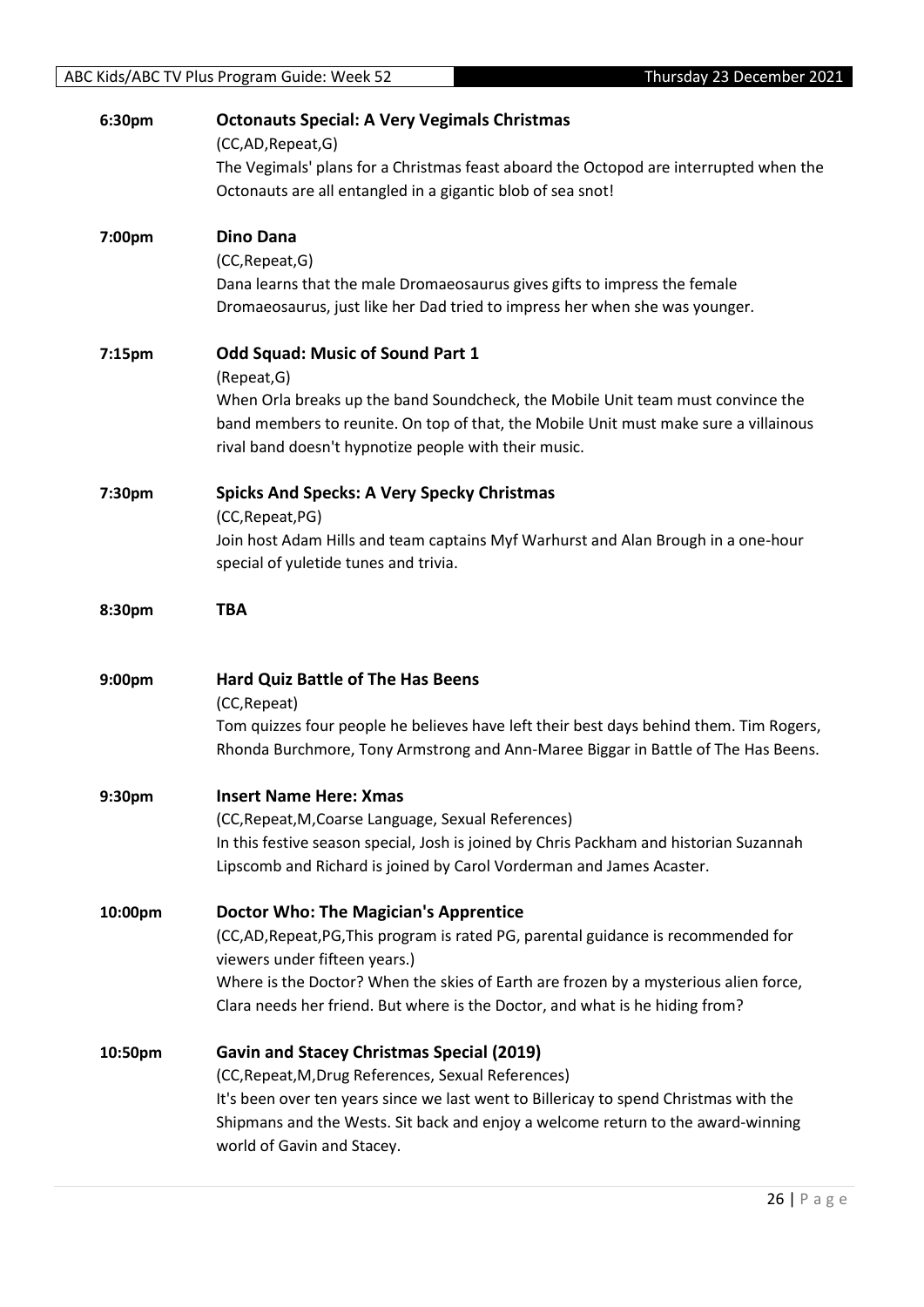| 11:55pm | You Can't Ask That: Ex-Football Players                                                                                                                                                                                               |
|---------|---------------------------------------------------------------------------------------------------------------------------------------------------------------------------------------------------------------------------------------|
|         | (CC,AD, Repeat, M, Adult Themes, Coarse Language)                                                                                                                                                                                     |
|         | Ex-Footballers Willie Mason, Ian Roberts, Dean Widders and Dan Jackson join Todd                                                                                                                                                      |
|         | Carney, Brock McLean and Jude Bolton to shed the media-trained responses and get real                                                                                                                                                 |
|         | about the game they love - with all its complexities.                                                                                                                                                                                 |
| 12:25am | David Attenborough's Great Barrier Reef: Builders                                                                                                                                                                                     |
|         | (CC,AD,Repeat,G)                                                                                                                                                                                                                      |
|         | David descends beneath the waves in a state-of-the art submersible, the first of its kind                                                                                                                                             |
|         | to visit the reef. He meets some of the tiny coral animals who built the reef, creating an<br>underwater wonderland.                                                                                                                  |
| 1:25am  | The Misadventures of Romesh Ranganathan                                                                                                                                                                                               |
|         | (CC,AD, Repeat, M, Coarse Language, This program contains animal treatment that may<br>concern some viewers) Final                                                                                                                    |
|         | Romesh travels the furthest he's ever travelled outside his cosy comfort zone as he                                                                                                                                                   |
|         | heads to the Canadian Arctic. The comedian spends a week, guided by actor Johnny                                                                                                                                                      |
|         | Issaluk, learning about life in this extreme environment.                                                                                                                                                                             |
| 2:25am  | <b>Community: Early 21st Century Romanticism</b>                                                                                                                                                                                      |
|         | (CC, Repeat, PG)                                                                                                                                                                                                                      |
|         | Valentine's Day finds Troy and Abed competing for the attention of an assistant librarian,<br>and Britta trying to show she's open-minded about lesbians. Jeff looks to prove his<br>independence from the study group.               |
| 2:50am  | <b>Parks and Recreation: Road Trip</b>                                                                                                                                                                                                |
|         | (Repeat, PG)                                                                                                                                                                                                                          |
|         | When Chris sends Leslie & Ben on a trip to Indianapolis, Leslie is afraid she won't be able<br>to deny her feelings for him. Ron teaches a student about his views on government.<br>Meanwhile, Andy gets his feelings hurt by April. |
| 3:10am  | <b>ABC News Update</b>                                                                                                                                                                                                                |
|         | (Repeat)                                                                                                                                                                                                                              |
|         | The headlines from ABC News, updating you on the day's top stories from across<br>Australia and around the world.                                                                                                                     |
| 3:15am  | ABC TV Plus Programs Resume At 7.30pm                                                                                                                                                                                                 |
|         | ABC TV Plus programs resume at 7.30pm, offering an unrivalled mix of scripted and non-                                                                                                                                                |
|         | scripted comedy and entertainment shows every night. (Soundtrack provided by ABC<br>Jazz. Playlist details at abc.net.au/jazz).                                                                                                       |
|         |                                                                                                                                                                                                                                       |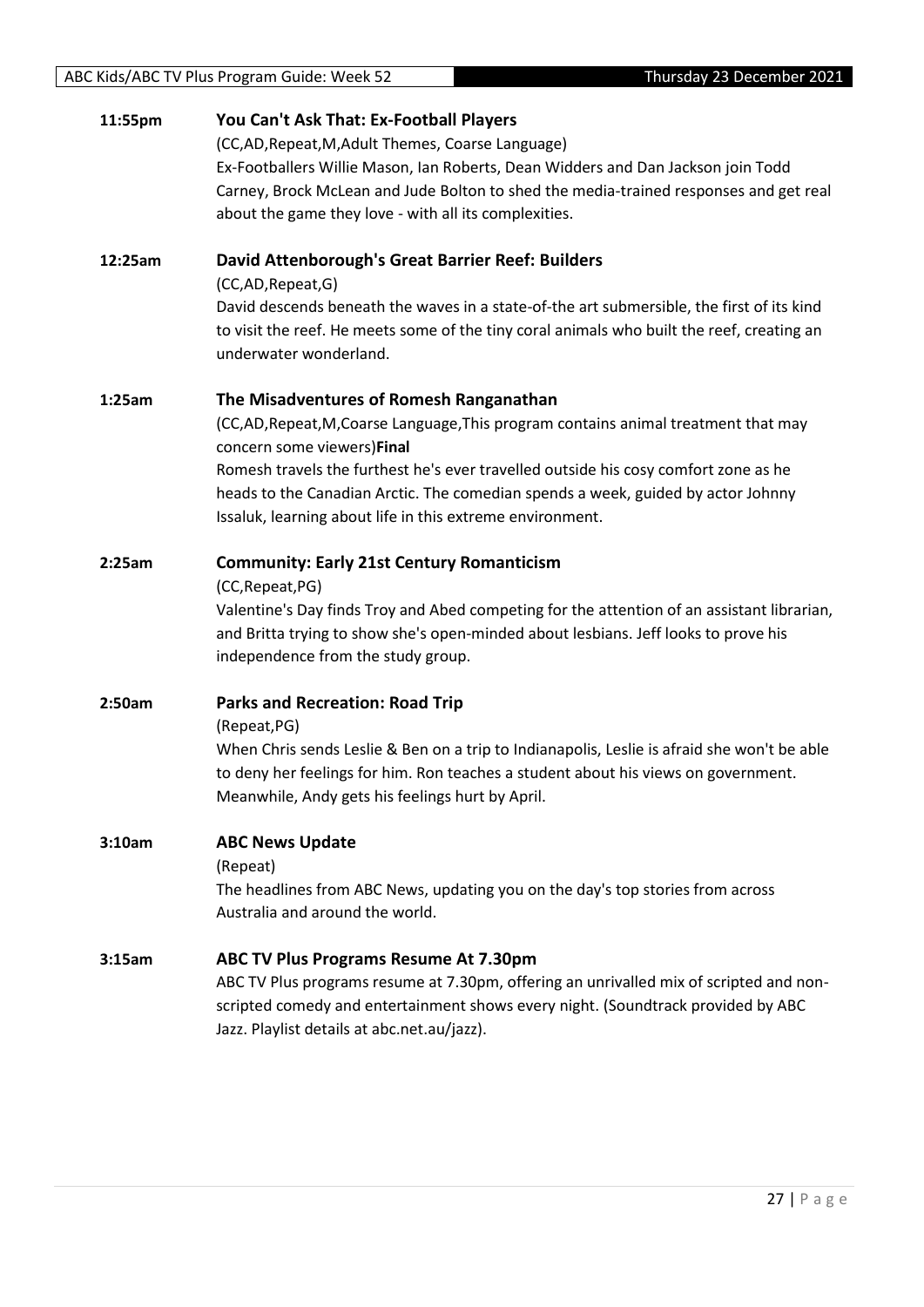## <span id="page-27-0"></span>**Friday, 24 December 2021**

| 5:05am | <b>Five Minutes More</b>       |
|--------|--------------------------------|
|        | (CC, Repeat, G)                |
| 5:10am | <b>Sarah And Duck</b>          |
|        | (Repeat, G)                    |
| 5:20am | <b>The Hive</b>                |
|        | (Repeat, G)                    |
| 5:30am | <b>Digby Dragon</b>            |
|        | (Repeat, G)                    |
| 5:40am | Ready, Jet, Go!                |
|        | (CC, Repeat, G)                |
| 5:55am | <b>Joey's Big Adventure</b>    |
|        | (CC, Repeat, G)                |
| 6:00am | <b>Sesame Street</b>           |
|        | (CC, Repeat, G)                |
| 6:25am | <b>Pingu In The City</b>       |
|        | (Repeat, G)                    |
| 6:35am | <b>Dinosaur Train</b>          |
|        | (Repeat, G)                    |
| 6:45am | <b>Peter Rabbit</b>            |
|        | (CC, Repeat, G)                |
| 7:00am | <b>Charlie And Lola</b>        |
|        | (CC, Repeat, G)                |
| 7:10am | <b>Go Jetters</b>              |
|        | (CC, Repeat, G)                |
| 7:25am | <b>Love Monster</b>            |
|        | (Repeat, G)                    |
| 7:35am | <b>Tish Tash</b>               |
|        | (CC,AD,Repeat,G)               |
| 7:40am | <b>Alva's World</b>            |
|        | (CC, AD, G)                    |
| 7:55am | Peppa Pig                      |
|        | (CC, Repeat, G)                |
| 8:00am | <b>Bluey</b>                   |
|        | (CC,AD, Repeat, G)             |
| 8:10am | <b>Milo</b>                    |
|        | (CC,AD,Repeat,G)               |
| 8:20am | <b>PJ Masks Save Christmas</b> |
|        | (CC, Repeat, G)                |
| 8:45am | <b>Bananas In Pyjamas</b>      |
|        | (CC, Repeat, G)                |
| 9:00am | <b>Play School</b>             |
|        | (CC,AD, Repeat, G)             |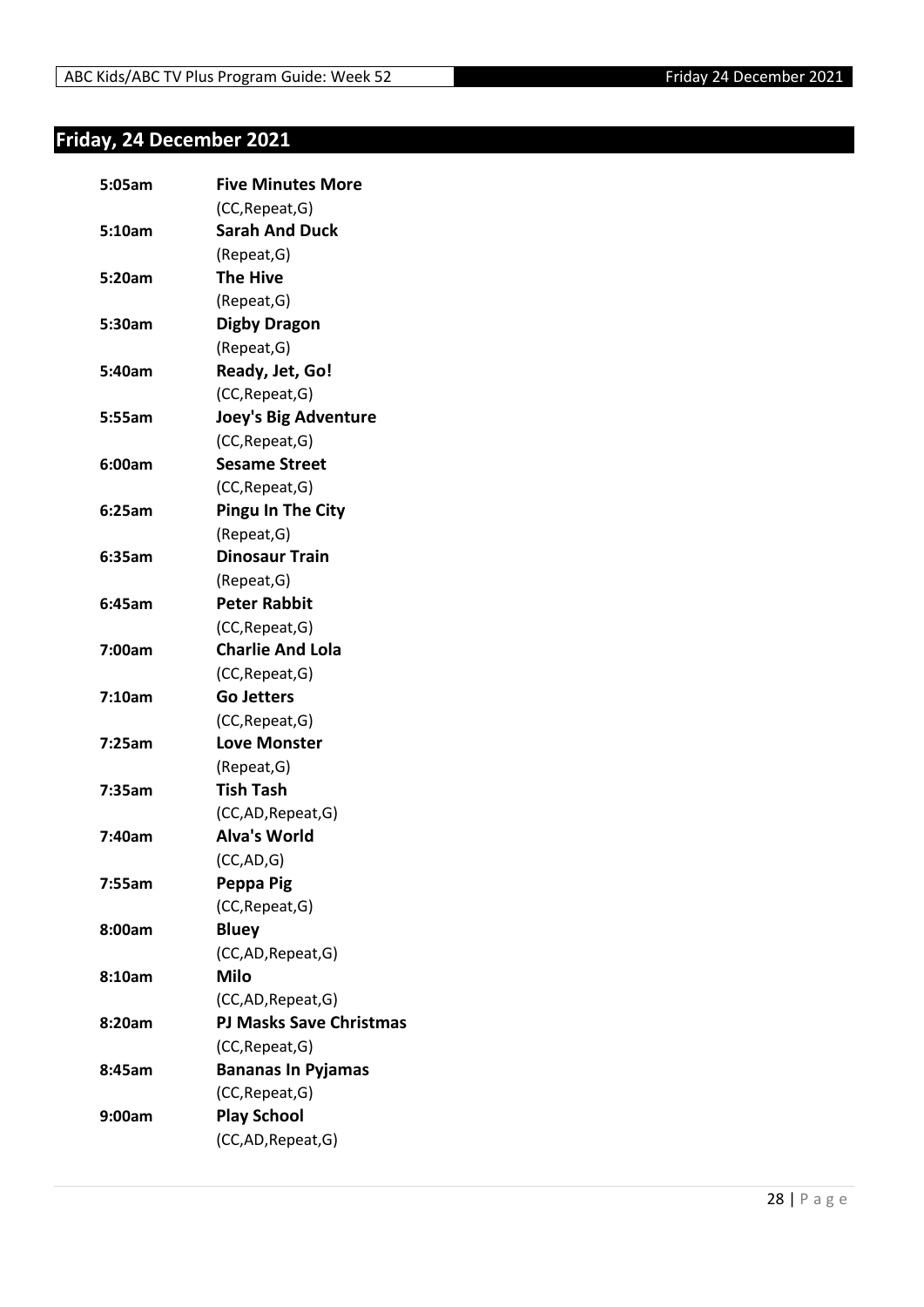| 9:30am    | <b>Sesame Street</b>                  |
|-----------|---------------------------------------|
|           | (CC, Repeat, G)                       |
| 10:05am   | <b>Andy's Wild Workouts</b>           |
|           | (CC, Repeat, G)                       |
| 10:15am   | <b>Waffle The Wonder Dog</b>          |
|           | (CC, Repeat, G)                       |
| 10:30am   | <b>Becca's Bunch</b>                  |
|           | (CC, Repeat, G)                       |
| 10:40am   | hoopla doopla!                        |
|           | (CC, Repeat, G)                       |
| 10:55am   | <b>Ben And Holly's Little Kingdom</b> |
|           | (CC, Repeat, G)                       |
| 11:05am   | <b>Baby Jake</b>                      |
|           | (CC, Repeat, G)                       |
| 11:20am   | <b>Twirlywoos</b>                     |
|           | (Repeat, G)                           |
| 11:30am   | <b>Play School</b>                    |
|           | (CC,AD,Repeat,G)                      |
| 12:00pm   | <b>Teletubbies</b>                    |
|           | (CC, Repeat, G)                       |
| 12:10pm   | <b>Pins And Nettie</b>                |
|           | (CC, Repeat, G)                       |
| 12:20pm   | <b>Moon and Me</b>                    |
|           | (Repeat, G)                           |
| 12:40pm   | <b>Tik Tak</b>                        |
|           | (Repeat, G)                           |
| 12:45pm   | <b>Guess How Much I Love You</b>      |
|           | (CC, Repeat, G)                       |
| 1:05pm    | <b>Buddi</b>                          |
|           | (AD, Repeat, G)                       |
| 1:10pm    | <b>Hoot Hoot Go!</b>                  |
|           | (CC, Repeat, G)                       |
| $1:15$ pm | <b>Bing</b>                           |
|           | (CC, Repeat, G)                       |
| 1:25pm    | Miffy's Adventures Big and Small      |
|           | (CC, Repeat, G)                       |
| 1:35pm    | <b>Mister Maker Around The World</b>  |
|           | (CC, Repeat, G)                       |
| 1:55pm    | <b>Rusty Saves Christmas</b>          |
|           | (CC, Repeat, G)                       |
| 2:20pm    | <b>Bob The Builder</b>                |
|           | (CC, Repeat, G)                       |
| 2:30pm    | Wallykazam!                           |
|           | (Repeat, G)                           |
| 2:55pm    | <b>Numberblocks</b>                   |
|           | (CC, Repeat, G)                       |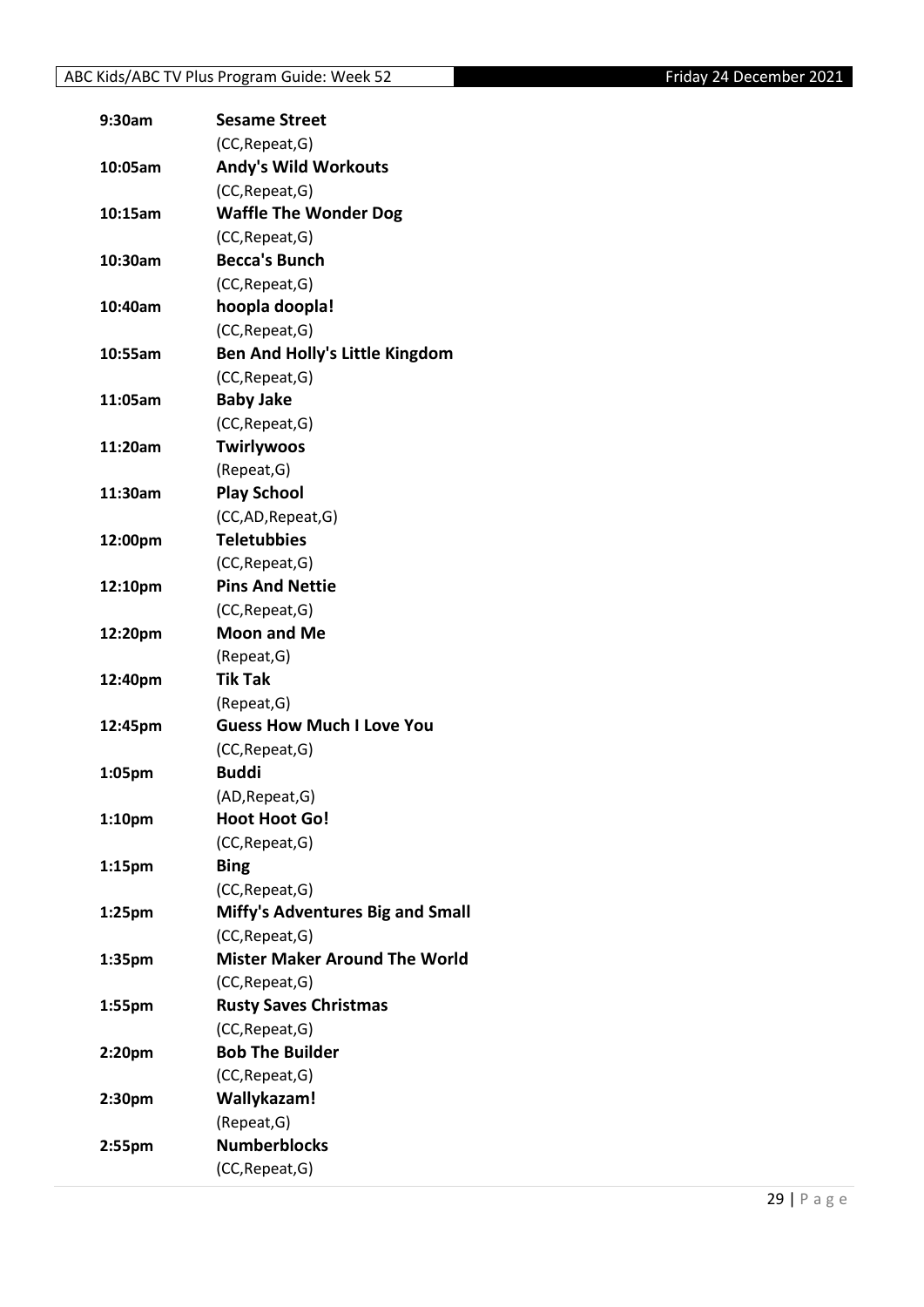| 3:05pm | <b>Curious George</b>                                                                   |
|--------|-----------------------------------------------------------------------------------------|
|        | (Repeat, G)                                                                             |
| 3:30pm | <b>Play School</b>                                                                      |
|        | (CC, Repeat, G)                                                                         |
| 4:00pm | <b>Bananas In Pyjamas</b>                                                               |
|        | (CC, Repeat, G)                                                                         |
| 4:10pm | <b>The Wiggles World</b>                                                                |
|        | (Repeat, G)                                                                             |
| 4:25pm | <b>Brave Bunnies</b>                                                                    |
|        | (CC, Repeat, G)                                                                         |
| 4:30pm | <b>Ben And Holly's Little Kingdom</b>                                                   |
|        | (CC, Repeat, G)                                                                         |
| 4:45pm | Dot.                                                                                    |
|        | (CC, Repeat, G)                                                                         |
| 4:55pm | <b>Play School Science Time</b>                                                         |
|        | (CC,AD,Repeat,G)                                                                        |
| 5:05pm | Luo Bao Bei                                                                             |
|        | (CC, Repeat, G)                                                                         |
| 5:15pm | <b>School Of Roars</b>                                                                  |
|        | (CC, Repeat, G)                                                                         |
| 5:20pm | <b>Peter Rabbit</b>                                                                     |
|        | (CC, Repeat, G)                                                                         |
| 5:35pm | <b>Fireman Sam</b>                                                                      |
|        | (CC,AD, Repeat, G)                                                                      |
| 5:50pm | Peppa Pig                                                                               |
|        | (CC, Repeat, G)                                                                         |
| 5:55pm | <b>Hey Duggee</b>                                                                       |
|        | (CC, Repeat, G)                                                                         |
| 6:05pm | Ben And Holly's Little Kingdom: The Elf Factory                                         |
|        | (CC, Repeat, G)                                                                         |
|        | The Elf Factory is deep down in the roots of The Great Elf Tree. It is almost Christmas |
|        | time and the elves are busy making toys. When there is a problem with the toys a little |
|        | bit of magic saves the day.                                                             |
| 6:20pm | <b>Bluey: Verandah Santa</b>                                                            |
|        | (CC,AD, Repeat, G)                                                                      |
|        | It's Christmas Eve and Dad and the kids are taking turns pretending to be Santa! But    |
|        | when Socks nips Bluey and Bluey refuses to leave her a present, they must all learn the |
|        | true meaning of being good for Christmas.                                               |
| 6:25pm | Shaun The Sheep: We Wish Ewe A Merry Christmas                                          |
|        | (CC, Repeat, G)                                                                         |
|        | Shaun discovers that the farmer will be spending Christmas Day alone. The animals work  |
|        | through the night festooning the farmhouse with decorations so that the farmer wakes    |
|        | up to the most magical Christmas ever.                                                  |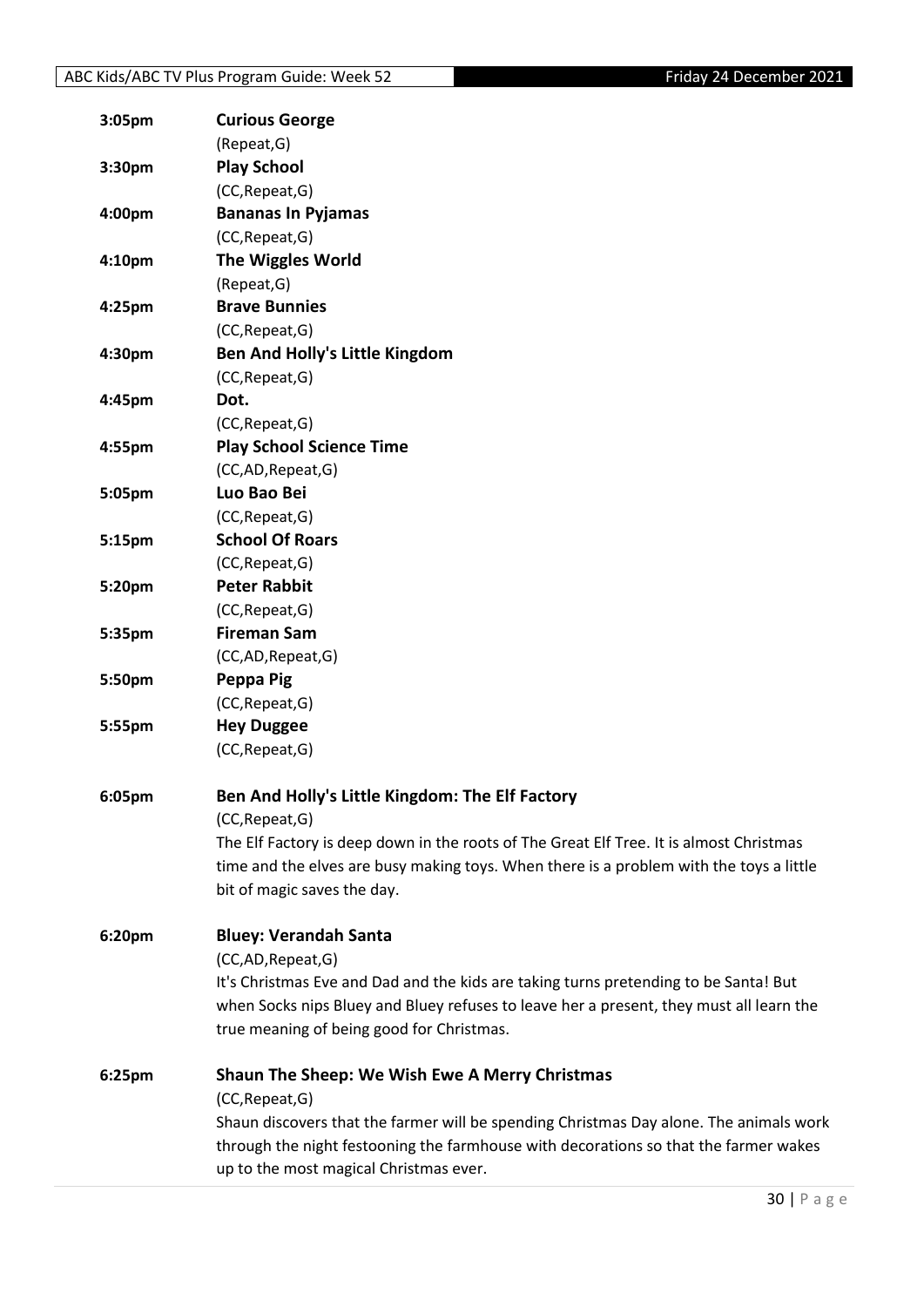| 6:35pm                             | The Adventures Of Paddington: Paddington And The Lost Letter<br>(CC, Repeat, G)<br>Paddington has sent Jonathan's Santa letter to Peru by mistake. He sends Pigeonton to<br>The North Pole with a new list but now he's missing. A storm causes a power cut which                                                                                                         |
|------------------------------------|---------------------------------------------------------------------------------------------------------------------------------------------------------------------------------------------------------------------------------------------------------------------------------------------------------------------------------------------------------------------------|
| 7:00pm                             | means Christmas will be ruined for everyone.<br><b>Dino Dana</b><br>(CC, Repeat, G)<br>Dana is at the Museum studying Mammoth fossils when she tells Dad and Saara a<br>fantastical story all about the Cave People that lived among them.                                                                                                                                |
| 7:15pm                             | <b>Odd Squad: Music of Sound Part 2</b><br>(Repeat, G)<br>When Orla breaks up the band Soundcheck, the Mobile Unit team must convince the<br>band members to reunite. On top of that, the Mobile Unit must make sure a villainous<br>rival band doesn't hypnotise people with their music.                                                                                |
| 7:30pm                             | <b>Spicks And Specks: Europa Special</b><br>(CC, Repeat, PG)<br>The ABC wardrobe department have given our teams a makeover for tonight's Spicks and<br>Specks: Europa Special, which celebrates the music and musicians, both past and<br>present, hailing from the great European continent.                                                                            |
| 8:00pm                             | <b>Hard Quiz</b><br>(CC, Repeat, PG)<br>Tom Gleeson and Hard Quiz are back. Vinny loves Lady Gaga, Jess is into poet William<br>Butler Yeats, Brigid is a fan of the movie Xanadu and Michael has a thing for typewriters.<br>Only one wins the Big Brass Mug!                                                                                                            |
| 8:30pm<br>*ABC Linear<br>Premiere* | <b>Movie: Roxanne</b><br>(CC, 1987, PG)<br>A modern take on the classic play Cyrano de Bergerac; a lovelorn man with an enormous<br>nose falls in love with the woman of his dreams. Hiding his feelings for her, he<br>inadvertently helps someone else win her heart.                                                                                                   |
| 10:15pm                            | <b>Doctor Who: The Witch's Familiar</b><br>(CC,AD,Repeat,PG,This program is rated PG, parental guidance is recommended for<br>viewers under fifteen years.)<br>Trapped and alone in a terrifying Dalek city, the Doctor is at the heart of an evil Empire;<br>no sonic, no TARDIS, and nobody to help. With his greatest temptation before him, can<br>the Doctor resist? |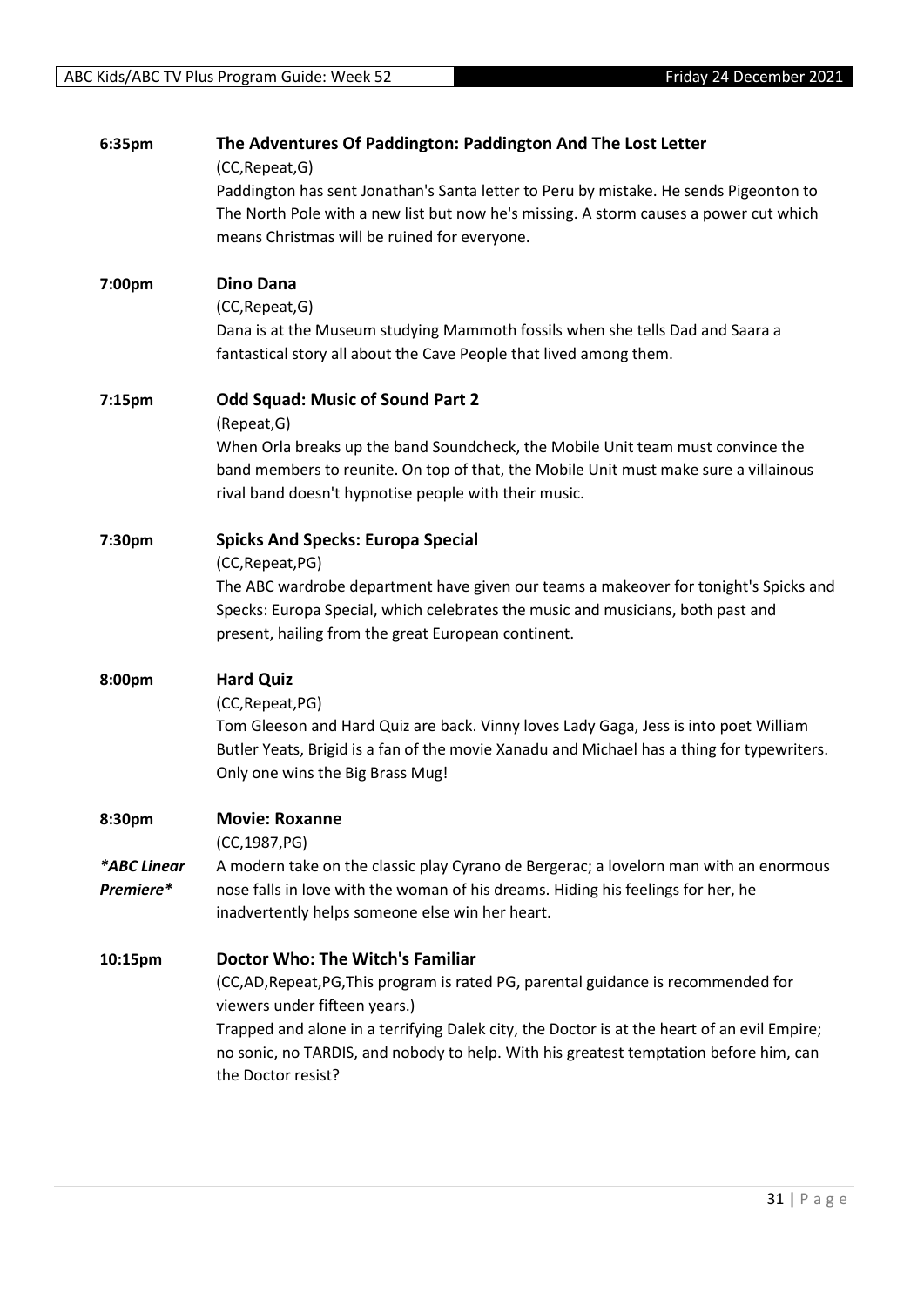| 11:05pm | Live At The Apollo: Guz Khan, Kiri Pritchard-Mclean and Rhys James<br>(CC, Repeat, M, Coarse Language, Sexual References)<br>Man Like Mobeen star Guz Khan hosts the stand-up showcase recorded before a packed                         |
|---------|-----------------------------------------------------------------------------------------------------------------------------------------------------------------------------------------------------------------------------------------|
|         | house at London's Hammersmith Apollo. On the bill are Kiri Pritchard-McLean and Rhys<br>James.                                                                                                                                          |
| 11:50pm | QI: No L (Christmas Special)<br>(CC, Repeat, PG)                                                                                                                                                                                        |
|         | Star Wars actress Carrie Fisher and comedians Bill Bailey and Jimmy Carr join regular<br>panellist Alan Davies and host Stephen Fry for a festive edition of the comedy quiz.                                                           |
| 12:25am | <b>Would I Lie To You? At Christmas</b>                                                                                                                                                                                                 |
|         | (CC, Repeat, M, Coarse Language)                                                                                                                                                                                                        |
|         | Rob Brydon chairs this festive edition and is joined by the lightening-quick team captains,<br>David Mitchell and Lee Mack, along with guests Tom Courtenay, Richard Osman, Chris<br>Kamara and Sara Pascoe.                            |
| 12:55am | <b>Insert Name Here: Xmas</b>                                                                                                                                                                                                           |
|         | (CC, Repeat, M, Coarse Language, Sexual References)                                                                                                                                                                                     |
|         | In this festive season special, Josh is joined by Chris Packham and historian Suzannah                                                                                                                                                  |
|         | Lipscomb and Richard is joined by Carol Vorderman and James Acaster.                                                                                                                                                                    |
| 1:25am  | Sick of It: Love and Laughter                                                                                                                                                                                                           |
|         | (CC, Repeat, M, Coarse Language)                                                                                                                                                                                                        |
|         | A recurring dream makes Karl laugh in his sleep and creates havoc by repeatedly waking<br>Norma up. Karl searches for a laugh until a trip to a comedy club provides an unexpected                                                      |
|         | revelation.                                                                                                                                                                                                                             |
| 1:45am  | <b>Community: Intermediate Documentary Filmmaking</b><br>(CC, Repeat, PG)                                                                                                                                                               |
|         | Claiming that he is about to die, Pierce summons the study group to the hospital to<br>bequeath his belongings to them.                                                                                                                 |
| 2:10am  | <b>Parks and Recreation: The Bubble</b><br>(Repeat, PG)                                                                                                                                                                                 |
|         | Everyone in the office is unhappy when Chris decides to make some big changes in the<br>parks department - especially Tom who starts to question his career choices. Leslie is<br>caught off guard when Ben has a meeting with her mum. |
| 2:30am  | <b>ABC News Update</b><br>(Repeat)                                                                                                                                                                                                      |
|         | The headlines from ABC News, updating you on the day's top stories from across<br>Australia and around the world.                                                                                                                       |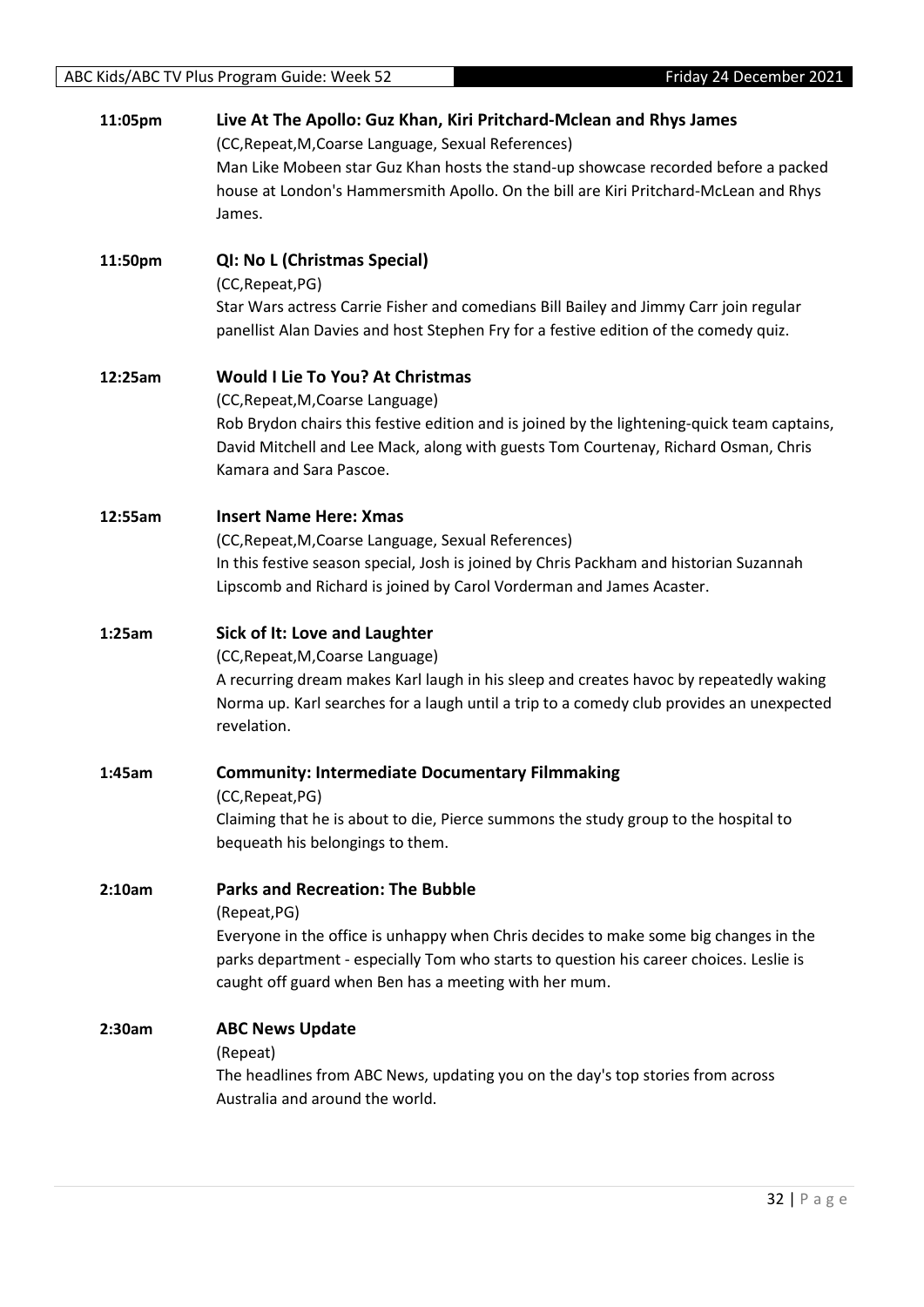### **2:35am ABC TV Plus Programs Resume At 7.30pm**

ABC TV Plus programs resume at 7.30pm, offering an unrivalled mix of scripted and nonscripted comedy and entertainment shows every night. (Soundtrack provided by ABC Jazz. Playlist details at abc.net.au/jazz).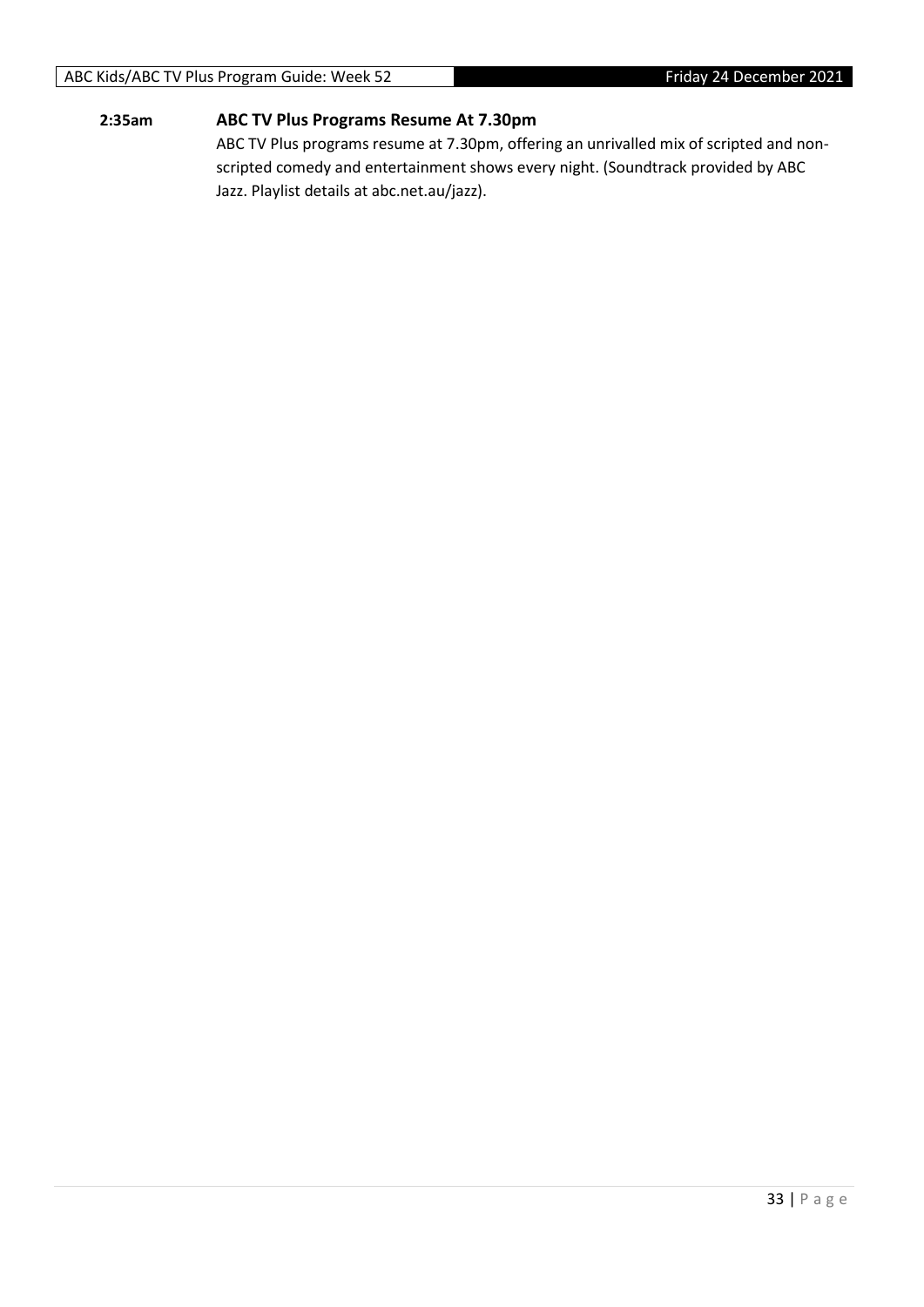## <span id="page-33-0"></span>**Saturday, 25 December 2021**

| 5:05am | <b>Five Minutes More</b>                                     |
|--------|--------------------------------------------------------------|
|        | (CC, Repeat, G)                                              |
| 5:10am | <b>Sarah And Duck</b>                                        |
|        | (Repeat, G)                                                  |
| 5:20am | <b>The Hive</b>                                              |
|        | (Repeat, G)                                                  |
| 5:30am | <b>Digby Dragon</b>                                          |
|        | (Repeat, G)                                                  |
| 5:40am | Ready, Jet, Go!                                              |
|        | (CC, Repeat, G)                                              |
| 5:55am | <b>Joey's Big Adventure</b>                                  |
|        | (CC, Repeat, G)                                              |
| 6:00am | <b>Sesame Street</b>                                         |
|        | (CC, Repeat, G)                                              |
| 6:25am | <b>Pingu In The City</b>                                     |
|        | (Repeat, G)                                                  |
| 6:35am | <b>Dinosaur Train</b>                                        |
|        | (Repeat, G)                                                  |
| 6:45am | <b>Peter Rabbit</b>                                          |
|        | (CC, Repeat, G)                                              |
| 7:00am | <b>Charlie And Lola</b>                                      |
|        | (CC, Repeat, G)                                              |
| 7:10am | <b>Go Jetters</b>                                            |
|        | (CC, Repeat, G)                                              |
| 7:25am | <b>Love Monster</b>                                          |
|        | (Repeat, G)                                                  |
| 7:35am | <b>Tish Tash</b>                                             |
|        | (CC,AD,Repeat,G)                                             |
| 7:40am | <b>Alva's World</b>                                          |
|        | (CC, AD, G)                                                  |
| 7:55am | Peppa Pig                                                    |
|        | (CC, Repeat, G)                                              |
| 8:00am | <b>Bluey</b>                                                 |
|        | (CC,AD,Repeat,G)                                             |
| 8:05am | The Adventures Of Paddington: Paddington And The Lost Letter |
|        | (CC, Repeat, G)                                              |
| 8:35am | <b>School Of Roars</b>                                       |
|        | (CC, Repeat, G)                                              |
| 8:45am | <b>Bananas In Pyjamas</b>                                    |
|        | (CC, Repeat, G)                                              |
| 9:00am | A Very Play School Christmas                                 |
|        | (CC,AD,Repeat,G)                                             |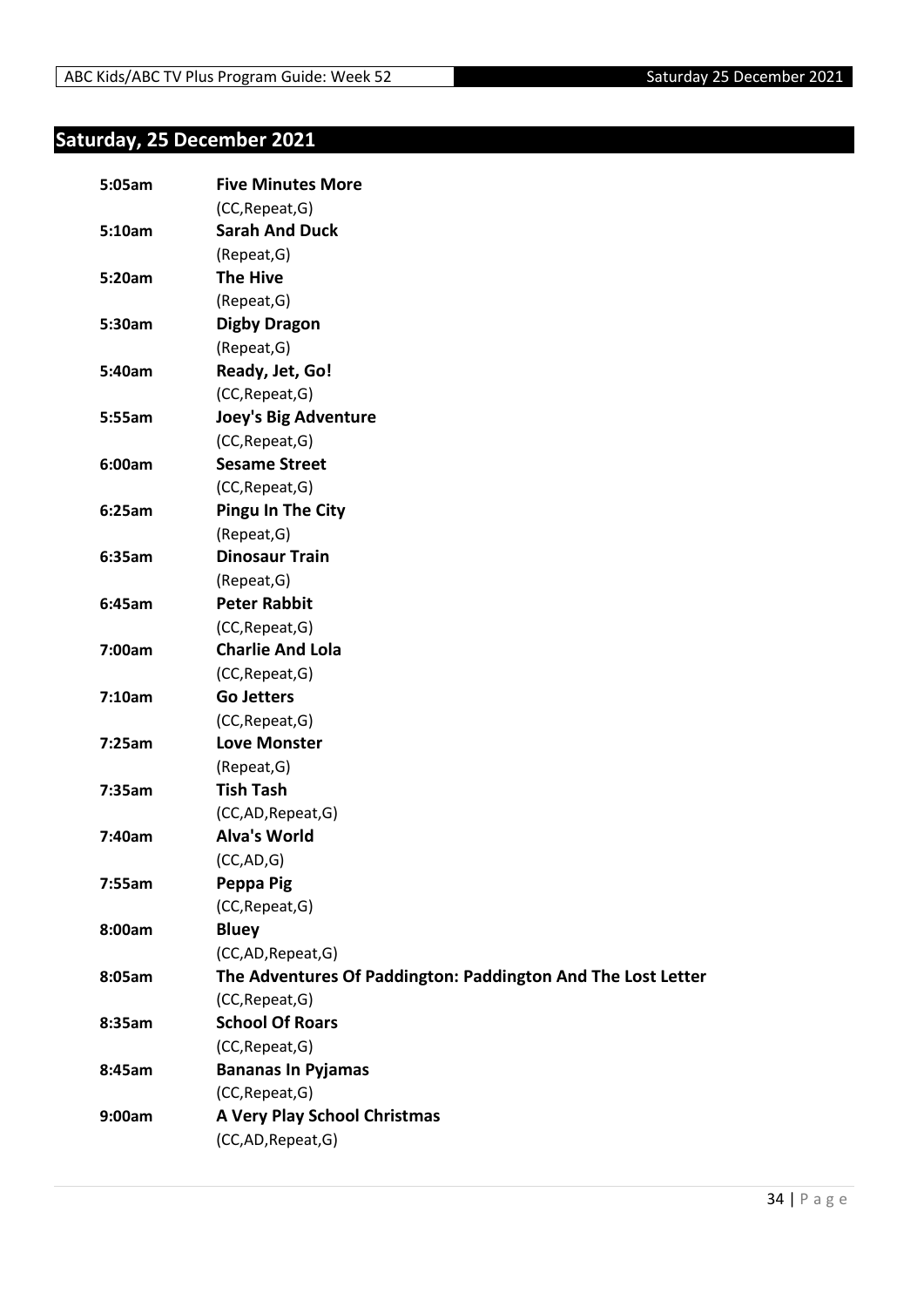| 9:40am             | <b>Sesame Street</b>                 |
|--------------------|--------------------------------------|
|                    | (CC, Repeat, G)                      |
| 10:10am            | <b>Piney: The Lonesome Pine</b>      |
|                    | (Repeat, G)                          |
| 10:35am            | <b>Rusty Saves Christmas</b>         |
|                    | (CC, Repeat, G)                      |
| 11:00am            | <b>Thomas And Friends</b>            |
|                    | (CC, Repeat, G)                      |
| 11:10am            | <b>Baby Jake</b>                     |
|                    | (CC, Repeat, G)                      |
| 11:25am            | <b>Twirlywoos</b>                    |
|                    | (Repeat, G)                          |
| 11:35am            | The Hive: The Perfect Christmas      |
|                    | (CC, Repeat, G)                      |
| 12:00pm            | <b>Teletubbies</b>                   |
|                    | (CC, Repeat, G)                      |
| 12:10pm            | In The Night Garden                  |
|                    | (CC, Repeat, G)                      |
| 12:40pm            | <b>Tik Tak</b>                       |
|                    | (Repeat, G)                          |
| 12:45pm            | <b>Guess How Much I Love You</b>     |
|                    | (CC, Repeat, G)                      |
| 1:05pm             | <b>Buddi</b>                         |
|                    | (AD, Repeat, G)                      |
| 1:10 <sub>pm</sub> | <b>Hoot Hoot Go!</b>                 |
|                    | (CC, Repeat, G)                      |
| $1:15$ pm          | <b>Bing</b>                          |
|                    | (CC, Repeat, G)                      |
| 1:25 <sub>pm</sub> | Pocoyo                               |
|                    | (Repeat, G)                          |
| 1:35pm             | <b>Mister Maker Around The World</b> |
|                    | (CC, Repeat, G)                      |
| 1:55pm             | <b>Bob The Builder</b>               |
|                    | (CC, Repeat, G)                      |
| 2:05pm             | <b>Bob The Builder</b>               |
|                    | (CC, Repeat, G)                      |
| 2:20pm             | <b>PJ Masks</b>                      |
|                    | (CC, Repeat, G)                      |
| 2:30pm             | <b>Brave Bunnies</b>                 |
|                    | (CC, Repeat, G)                      |
| 2:40pm             | <b>Floogals</b>                      |
|                    | (CC, Repeat, G)                      |
| 2:55pm             | <b>Numberblocks</b>                  |
|                    | (CC, Repeat, G)                      |
| 3:00pm             | <b>Arthur</b>                        |
|                    | (Repeat, G)                          |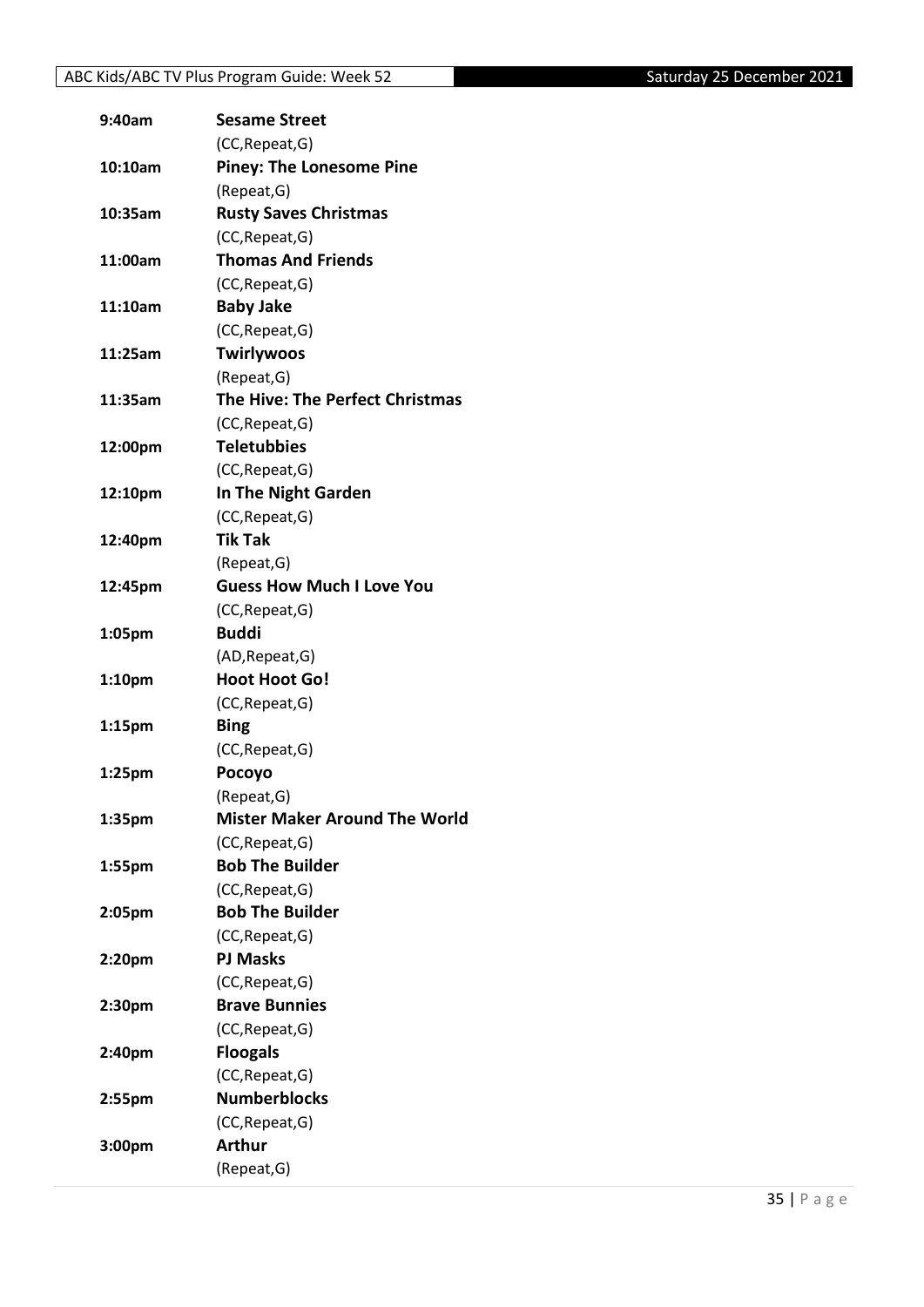| 3:30pm | <b>Play School</b>                                                                      |
|--------|-----------------------------------------------------------------------------------------|
|        | (CC,AD,Repeat,G)                                                                        |
| 4:00pm | <b>Bananas In Pyjamas</b>                                                               |
|        | (CC, Repeat, G)                                                                         |
| 4:10pm | Emma!                                                                                   |
|        | (CC, Repeat, G)                                                                         |
| 4:25pm | <b>Octonauts Special: A Very Vegimals Christmas</b>                                     |
|        | (CC,AD,Repeat,G)                                                                        |
| 4:55pm | <b>Five Minutes More</b>                                                                |
|        | (CC, Repeat, G)                                                                         |
| 5:05pm | <b>Fireman Sam</b>                                                                      |
|        | (CC, Repeat, G)                                                                         |
| 5:15pm | <b>School Of Roars</b>                                                                  |
|        | (CC, Repeat, G)                                                                         |
| 5:20pm | <b>PJ Masks Save Christmas</b>                                                          |
|        | (CC, Repeat, G)                                                                         |
| 5:45pm | <b>Hey Duggee</b>                                                                       |
|        | (CC, Repeat, G)                                                                         |
| 5:55pm | <b>Peppa's Christmas</b>                                                                |
|        | (CC, Repeat, G)                                                                         |
| 6:05pm | Ben And Holly's Little Kingdom: Snow                                                    |
|        | (CC, Repeat, G)                                                                         |
|        | It's Christmas Eve and the presents have just been delivered to Father Christmas at the |
|        | North Pole. Back at the elf tree, Mr Elf is sitting down to a nice cup of tea as Father |
|        | Christmas rings up to say the toys are missing.                                         |
| 6:20pm | <b>Bluey: Camping</b>                                                                   |
|        | (CC,AD,Repeat,G)                                                                        |
|        | While on a camping holiday, Bluey makes a new friend called Jean-Luc. Bluey may not     |
|        | understand him, but they find common language playing and hunting for a wild Daddy      |
|        | pig.                                                                                    |
| 6:25pm | <b>Peter Rabbit's Christmas Tale</b>                                                    |
|        | (CC, Repeat, G)                                                                         |
|        | Peter, Flopsy, Mospy and Cottontail have been charming the children of the world for    |
|        | 110 years and star in this half-hour Christmas Special.                                 |
| 6:55pm | <b>Shaun The Sheep: The Flight Before Christmas</b>                                     |
|        | (CC, Repeat, G)                                                                         |
|        | It's Christmas Eve at Mossy Bottom Farm when a farmhouse raid to get bigger stockings   |
|        | inadvertently leads to Timmy going missing off the farm. Can Shaun get Timmy back       |
|        | before he becomes someone else's favourite present?                                     |
|        |                                                                                         |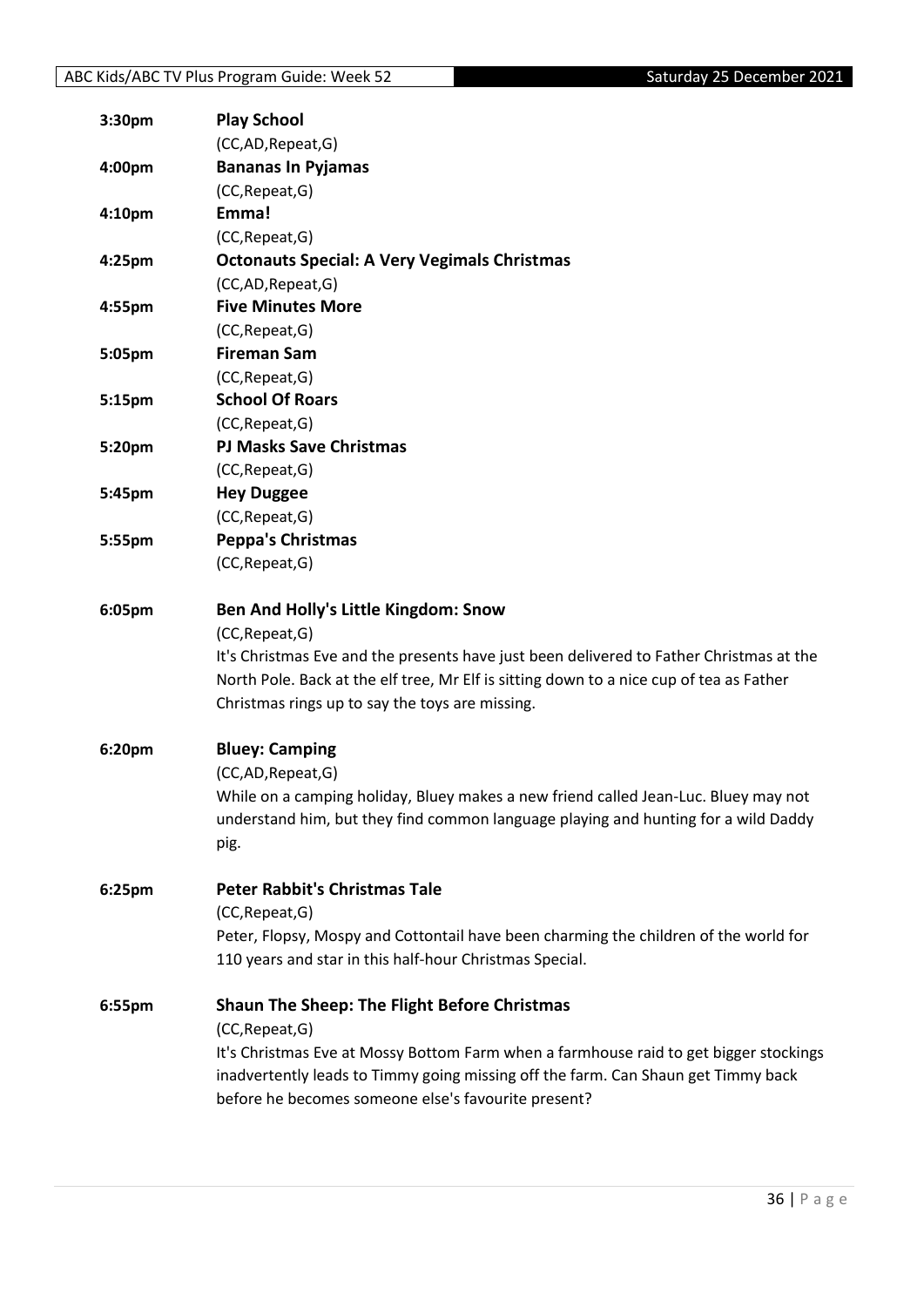| ABC Kids/ABC TV Plus Program Guide: Week 52<br>Saturday 25 December 2021 |                                                                                                                                                                                                                                                                                                                                                                                         |
|--------------------------------------------------------------------------|-----------------------------------------------------------------------------------------------------------------------------------------------------------------------------------------------------------------------------------------------------------------------------------------------------------------------------------------------------------------------------------------|
| 7:30pm                                                                   | A Very Specky Christmas<br>(CC, Repeat, PG)<br>Join Adam, Myf and Alan, along with their sleigh full of special guests as they liven up<br>your Christmas with a sack full of yuletide tunes and trivia.                                                                                                                                                                                |
| 8:30pm                                                                   | <b>TBA</b>                                                                                                                                                                                                                                                                                                                                                                              |
| 9:10pm                                                                   | QI: Jingle Bells<br>(CC, Repeat, PG)<br>In a special Christmas edition, Stephen Fry continues the 'J' theme as he jingles a few<br>bells. The guests this week are: Sarah Millican, Phill Jupitus, Danny Baker and Alan<br>Davies.                                                                                                                                                      |
| 9:40pm                                                                   | Live At The Apollo: Christmas Special - Sara Pascoe, Chris McCausland, Flo and<br>Joan<br>(CC, Repeat, M, Coarse Language, Sexual References)<br>Sara Pascoe introduces a special festive edition of the comedy show recorded before a<br>packed house at London's Hammersmith Apollo, warming up the audience and<br>introducing Chris McCausland and musical comedy duo Flo and Joan. |
| 10:30pm                                                                  | <b>TBA</b>                                                                                                                                                                                                                                                                                                                                                                              |
| 11:00pm                                                                  | <b>Schitt's Creek: The Rollout</b><br>(CC, Repeat, PG)<br>Moira struggles to get out of jury duty, while David tries to minimise the damage of a<br>potentially harmful Rose Apothecary product.                                                                                                                                                                                        |
| 11:20pm                                                                  | <b>Schitt's Creek: Singles Week</b><br>(CC, Repeat, M, Coarse Language)<br>Singles Week gets underway just as Jocelyn's baby arrives, and Patrick takes his<br>relationship with David to the next level.                                                                                                                                                                               |
| 11:45pm                                                                  | Catastrophe<br>(CC, Repeat, M, Coarse Language, Sexual References)<br>A new head teacher leads to a sticky situation at Sharon's school, but Rob may be<br>moving up the pecking order at Braeband.                                                                                                                                                                                     |
| 12:10am                                                                  | <b>Upstart Crow: Christmas Lockdown 1603</b><br>(Repeat, PG)<br>Will and Kate are in lockdown thanks to the plague of 1603, and bemoaning the fact no<br>one is wearing their 'Bubonic Plaguey Beaks' right. Will hopes to pen a new classic, while<br>Kate is attempting home baking and needlepoint.                                                                                  |